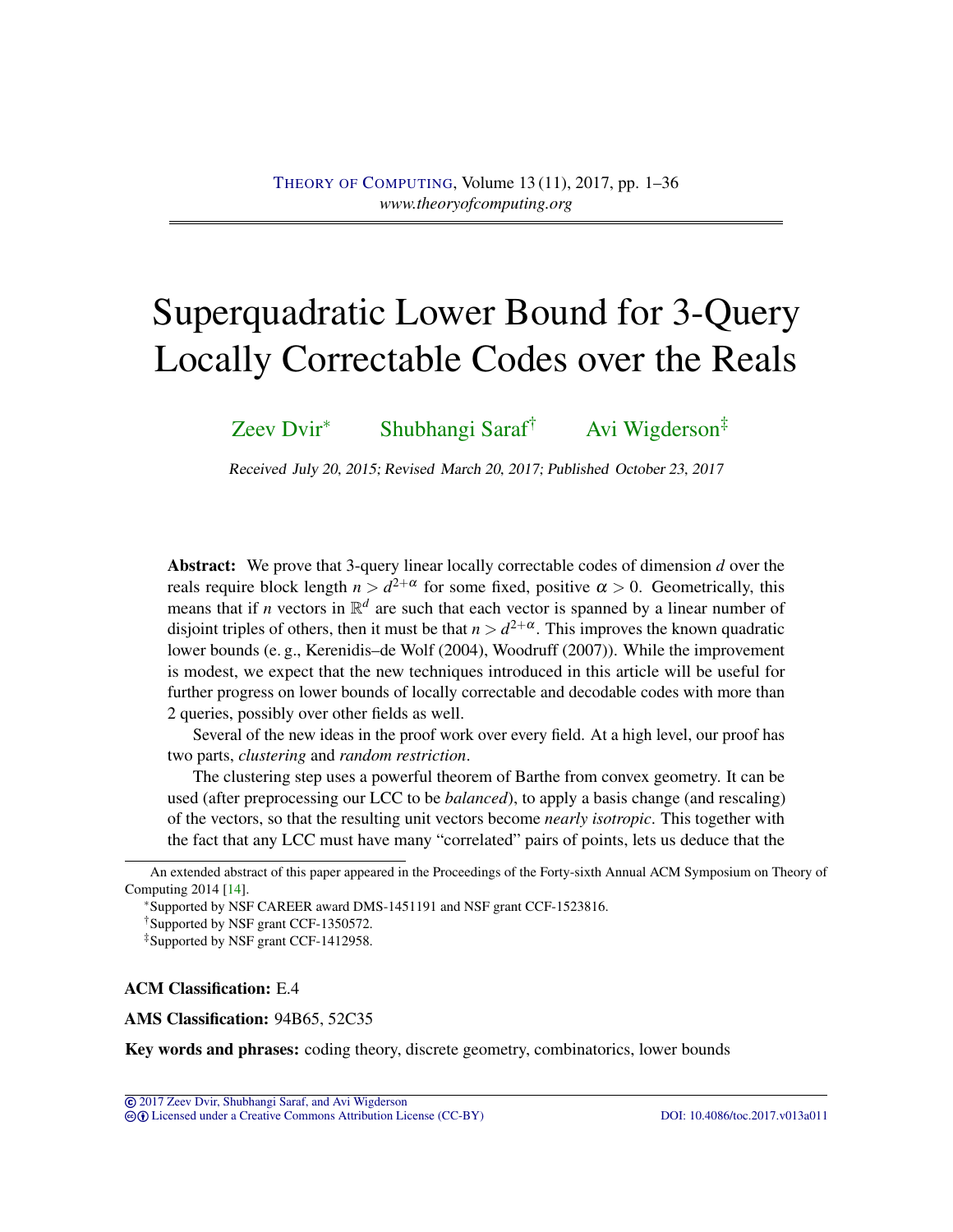<span id="page-1-0"></span>vectors must have a surprisingly strong geometric clustering, and hence also combinatorial clustering with respect to the spanning triples.

In the restriction step, we devise a new variant of the dimension reduction technique used in previous lower bounds, which is able to take advantage of the combinatorial clustering structure above. The analysis of our random projection method reduces to a simple (weakly) random graph process, and works over any field.

## 1 Introduction

Locally-correctable codes (sometimes under different names of program self-correctors or random selfreductions), abbreviated LCCs, have the property that each symbol of a corrupted codeword can be recovered, with high probability, by randomly accessing only a few other symbols. LCCs have played a key role in important developments within several (impressively) diverse areas of theoretical computer science, which we briefly summarize below.

Blum and Kannan [\[9\]](#page-32-0) introduced the idea of probabilistic, local correction for the purpose of program checking. With the follow-up papers  $[10]$  on linearity testing and  $[27]$  on low-degree testing this sequence inaugurated the field of Property Testing and Sublinear Algorithms. The realization of  $[25, 7]$  $[25, 7]$  $[25, 7]$ , that Reed-Muller codes (namely low-degree multivariate polynomials) are locally correctable, gave the first random self-reducibility examples of very hard functions like the Permament, and this average-case to worst-case complexity reduction was useful for pseudo-random generators [\[4\]](#page-32-3). It further lead (with many more ideas) to the celebrated sequence of characterizations of the power of probabilistic proofs, IP = PSPACE by  $[26, 28]$  $[26, 28]$  $[26, 28]$ , MIP = PSPACE by  $[3]$  and PCP = NP by  $[2, 1]$  $[2, 1]$  $[2, 1]$ . Close cousins of LCCs, Locally-*Decodable* Codes (LDCs),<sup>1</sup> formally introduced in [\[19\]](#page-33-2) but having their origins in these earlier works, were key to Private Information Retrieval and other models of secure delegation of computation (see, e. g., [\[11\]](#page-32-7)). Dvir [\[12\]](#page-32-8) has shown that sufficiently strong lower bounds on LCCs would yield explicit rigid matrices, which are related, via the work of Valiant [\[29\]](#page-34-5) to circuit complexity.<sup>2</sup> While this has not materialized yet, it motivated the invention of *multiplicity codes* by [\[23\]](#page-33-3) which are new LCCs of high rate, and turn out to yield optimal list-decodable codes as well [\[22\]](#page-33-4). Finally, since the work of Dvir and Shpilka [\[16\]](#page-33-5), LDCs and LCCs have played a role in understanding basic problems in Polynomial Identity Testing and established its connection to problems in Incidence Geometry, e. g., [\[20,](#page-33-6) [5,](#page-32-9) [15\]](#page-33-7).

The most important parameters of LCCs are the number of queries, *q*, made by the correcting algorithm, and the block length *n* as a function of the message length (or dimension, for linear codes) *d*, where we fix corruptions to some small fixed fraction, say 1%. For upper bounds, the best constructions we have are still based on Reed-Muller codes<sup>3</sup> which exist only over finite fields. For  $q$  queries these require block length about exp(*d* 1/(*q*−1) ). Indeed most applications require the block-length *n* to be polynomial in *d* and hence using these codes forces the number of queries to be at least logarithmic.

THEORY OF C[OMPUTING](http://dx.doi.org/10.4086/toc), Volume 13 (11), 2017, pp. 1–36 2

<sup>&</sup>lt;sup>1</sup>In LDCs one needs to locally recover *only d* linearly independent coordinates (equivalently, the message) from the corrupted codeword, rather than all *n* of them.

<sup>&</sup>lt;sup>2</sup>While the work of Kopparty, Saraf, and Yekhanin shows that, over small finite fields, this approach could not give superlinear circuit lower bounds, the approach might still be valid over large fields.

 $3$ For the weaker LDCs there are far better constructions, based on the work of Yekhanin and Efremenko [\[32,](#page-34-6) [17,](#page-33-8) [13\]](#page-33-9), but these are not known to be locally correctable.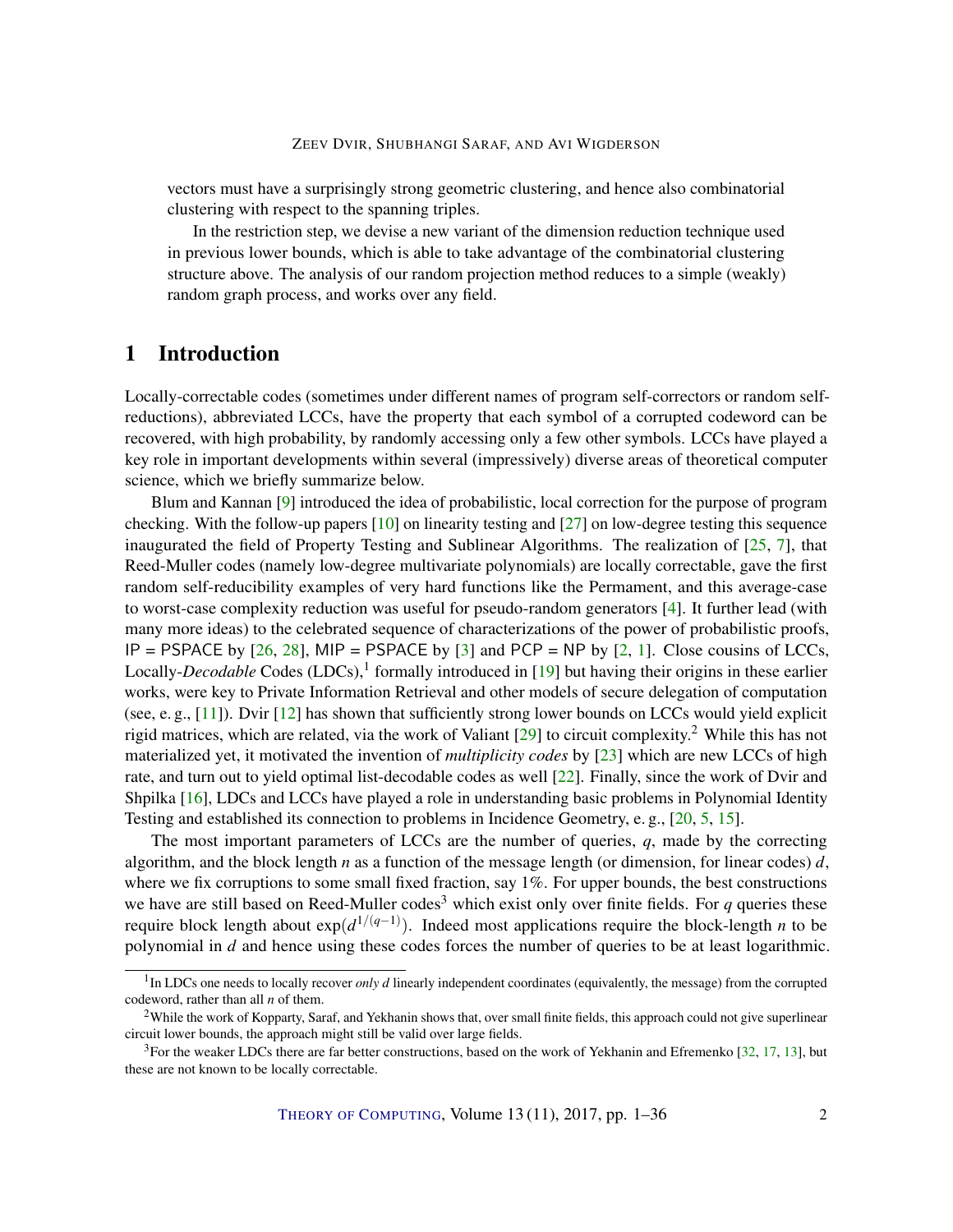<span id="page-2-0"></span>Finding better codes, and in particular constant-query, polynomial block-length LCCs, has been a major challenge, and this challenge naturally turns attention to the limits of constant query LCCs and LDCs.

On the lower bound front, relatively little is known to rule out the feasibility of the challenge above. We shall restrict ourselves to *linear* codes<sup>4</sup> over a field  $\mathbb{F}$ , namely when the set of codewords is a subspace of  $\mathbb{F}^n$  of dimension *d*. We will denote by *q*-LCC such a linear locally-correctable codes with *q* queries. It is easy to see that 1-LCCs do not exist over any field. The first set of interesting results came for 2-LCCs, and here strong lower bounds are known through a variety of techniques. An exponential  $n > 2^{\Omega(d)}$  lower bound via isoperimetric/entropy methods for 2-LCCs over  $\mathbb{F}_2$  follows from the same methods as for the (weaker) LDCs [\[18,](#page-33-10) [21,](#page-33-11) [16\]](#page-33-5) and is matched by the Hadamard code whose generating matrix is composed of all binary vectors over F2. Strangely, while these vectors provide an LDC over *every* field, they fail to be an LCC except over  $\mathbb{F}_2$ . This gap was first explained in [\[5,](#page-32-9) [15\]](#page-33-7) where the authors showed that over the real numbers (and indeed even over large enough finite fields), 2-LCCs simply do not exist! For every error-rate  $\delta$  the dimension *d* for which such codes exist is finite, and cannot exceed poly(1/ $\delta$ ). The proofs here use a combination of geometric, analytic and linear-algebraic techniques, and give quantitative form to known qualitative point-line incidence theorems. Tighter bounds of  $n > p^{\Omega(d)}$  over finite fields of prime order *p* were proved in [\[8\]](#page-32-10) using methods from arithmetic combinatorics, matching the trivial construction of taking all vectors in  $(\mathbb{F}_q)^d$ .

For  $q \geq 3$  the known lower bounds are far weaker, and practically only one lower-bound technique is known: random restrictions of the given code which reduce the number of queries *q* to 2 or 1, appealing to the lower bounds above. This technique was introduced for LDCs by Katz and Trevisan [\[19\]](#page-33-2). The resulting lower bounds trivially hold for (the stronger) LCCs as well. The best bounds known are due to [\[21,](#page-33-11) [30\]](#page-34-7), which show that linear *q*-LDCs, over any field  $\mathbb{F}$ , must satisfy  $n = \tilde{\Omega}(d^{1+1/(\lceil q/2 \rceil-1)})$  for every  $q \geq 3$ . So, in particular, the best lower bound for 3-LDCs (or LCCs) is quadratic,  $n = \Omega(d^2)$ . (For linear codes the  $\Omega$  was replaced by  $\Omega$  in [\[31\]](#page-34-8).) Our main result is breaking this quadratic barrier for 3-LCCs over the real numbers. Over the reals there are no known constructions of constant-query LCCs (of any rate!). We prove that for some fixed constant<sup>5</sup>  $\alpha > 0$  every linear 3-LCC over the reals must satisfy  $n = \Omega(n^{2+\alpha})$ , even when the error parameter  $\delta$  is allowed to be polynomially small in *n*. To this end, we introduce several new ideas and techniques, which we hope will lead to further progress. Some of our ideas are general enough to work over any field, while others are specifically tailored for the reals. We briefly discuss now the main sources for our improvement over the known quadratic lower bound. A more detailed overview of the proof is given after the formal statement of the theorem in the next section.

## 1.1 Clustering and restrictions

A linear 3-LCC of dimension *d* and block length *n* over  $\mathbb F$  may be viewed as a set  $V \subset \mathbb F^d$  of *n* vectors (which form the generating matrix of the code), together with *n* collections  $M_v$ , one for each  $v \in V$ . Each  $M_v$  is a matching of  $\delta n$  disjoint triples from *V*, and each of the triples in  $M_v$  spans *v*. This structure is easy to deduce for linear codes from the more traditional definition using a randomized decoder (cf. [Definition](#page-4-0) [2.1\)](#page-4-0).

We now informally describe a way to obtain a possible quadratic lower bound on *n*, which uses

<sup>4</sup>Some of the results below are known also for non-linear codes.

<sup>&</sup>lt;sup>5</sup>We did not make an attempt to optimize the constant  $\alpha$ , but the proof gives some  $\alpha > .01$ .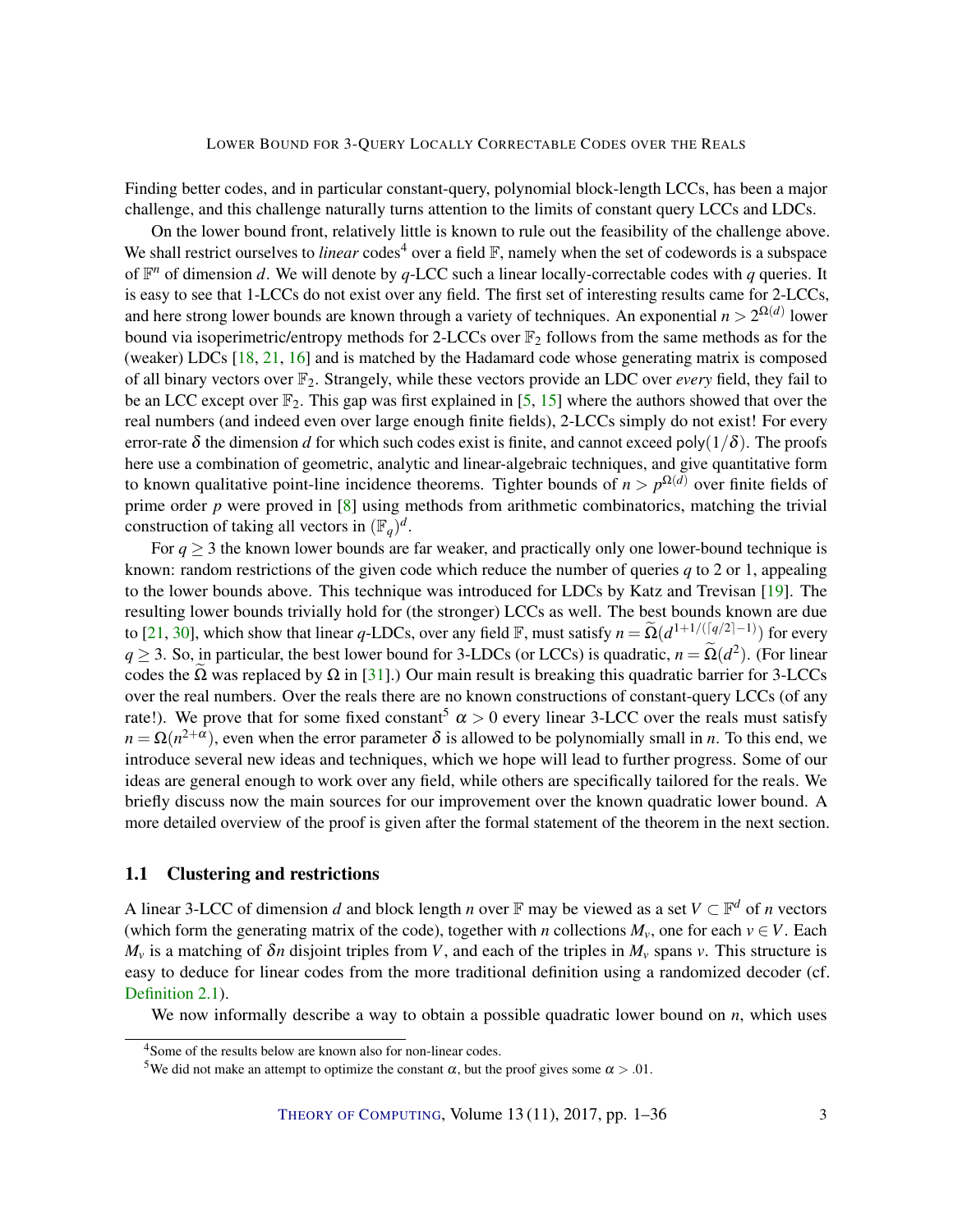#### ZEEV DVIR, SHUBHANGI SARAF, AND AVI WIGDERSON

random restriction to reduce the dimension of the code. Pick a set  $A \subset V$  of size about  $\sqrt{n}$  at random. Then, take a linear projection whose kernel is exactly the span of the vectors in *A* and apply it to the elements of *V*. Notice that in expectation, for every  $v \in V$ , a pair of points in *A* will be contained in some triple in  $M_v$ . Thus, after the projection the third point in that triple will become the same as  $v$  (up to scaling). As this happens to every point, we expect *V* to shrink by a factor of 2! Notice that in such a projection, the dimension of *V* can drop by at most  $|A| \approx \sqrt{n}$ . Repeating this process logarithmically many times will shrink *V* completely, revealing that its original dimension could not have been larger than  $\sqrt{n} \log n$ , giving a near quadratic relation  $n \ge d^2/\log d$ . We note that the proofs appearing in the literature are somewhat different then the one we just described. Indeed, there are several possible ways of using a random restriction argument to get a quadratic bound (up to poly-logarithmic factors) for linear 3-LCCs. The argument above is new to this paper, and is indeed a simplified variant of our actual proof, which improves its analysis over the reals.

It is not hard to see that if the collection of triples in all of matchings  $M<sub>v</sub>$  were chosen at random, the analysis above could not be improved. But a random collection is far from being an LCC. Indeed, in contrast to standard codes, which exist in abundance and a random subspace is one with high probability, locally correctable (or decodable, or testable) codes are extremely rare and structured. This raises the question of what other structural properties are imposed on the matchings  $M<sub>v</sub>$  in an LCC. In this paper we reveal a new such property, *clustering*, at least when the underlying field is the reals.<sup>6</sup> We conclude with a simplified description of this clustering property, how it is obtained, and how it enables better analysis of the random restriction process.

A collection  ${M_v}$  of matchings of triples is said to be *clustered* if there are about  $\sqrt{n}$  subsets *S*<sub>1</sub>,...,*S*<sub> $\sqrt{n}$ </sub> of *V*, each of size about  $\sqrt{n}$ , such that *every* triple in *every* matching *M<sub>v</sub>* has a pair in one of these sets. Note that such a configuration is extremely far from random. Indeed, as these sets have at most  $n^{3/2}$  pairs between them, many of the triples (of different matchings) share pairs (a typical pair exists in  $\alpha$   $\gamma$  pairs between them, many of the triples (or different matchings) share pairs (a typicar) about  $\sqrt{n}$  triples!). Note that this cluster structure is completely combinatorially described.

Why should the triples in a 3-LCC admit such a clustering? The main observation is that, over the reals, a small linearly dependent subset, such as a 4-tuple composed of *v* and a triple from  $M_v$ , must contain a pair which is significantly correlated (say, with inner product at least 1/4 for said example). Thus, a 3-LCC must contain many correlated pairs. On the other hand, a powerful result of Barthe from convex geometry allows us to deduce that, after a carefully chosen change of basis, the vectors of our code are almost isotropic, meaning that they point roughly equally in all directions in space. This implies that most pairs are hardly correlated at all. These two seemingly contradicting structures can exist only if the points in *V* are *geometrically* clustered. Delicate analysis shows that they can be partitioned into roughly  $\sqrt{n}$  small balls. The correlations then must arise from triples containing a pair in one of the (geometric) clusters.

Why does clustering help? Let us return to the random restriction and projection argument above, but let us pick now the set *A* as follows. First pick one of the clusters *S<sup>i</sup>* uniformly at random, and inside it pick *A* at random of size about *n* 1/4 . The clustering ensures that this much smaller set has a pair intersecting each of the matchings  $M<sub>v</sub>$  in expectation (due to the fact that a typical pair in a typical cluster  $n_{\text{w}}$  matchings). So a much smaller set *A* suffices to create the same effect after projection, participates in  $\sqrt{n}$  matchings). So a much smaller set *A* suffices to create the same effect after projection, namely a shrinking of the set *V* by a factor of 2. Again a logarithmic number of such restrictions is

<sup>6</sup>The actual proof requires several extra conditions on the code, which can be obtained via a sequence of reductions.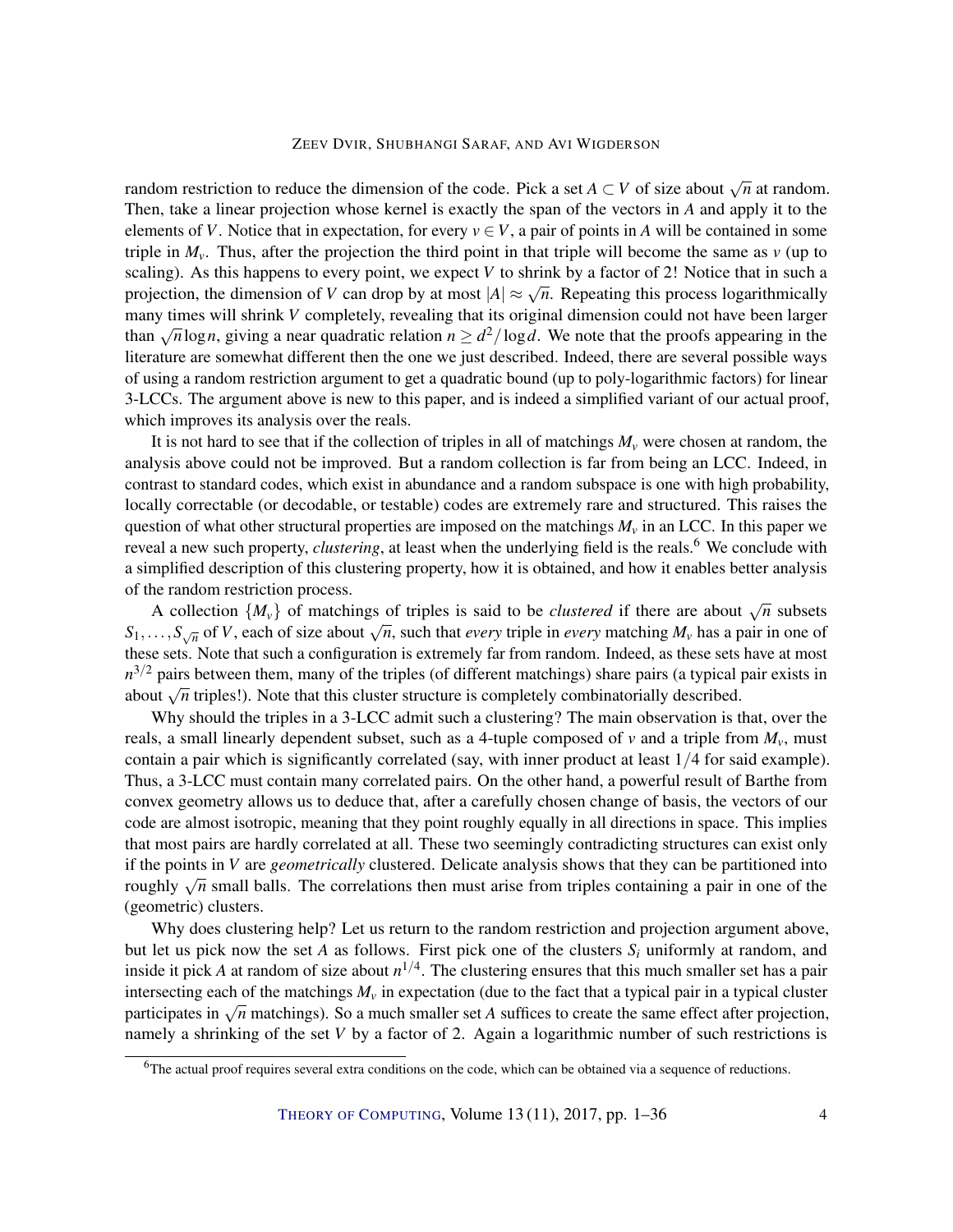likely to shrink *V* completely, giving a dimension upper bound of *n* 1/4 log*n*, and yielding the lower bound  $n \geq d^4 / \log d$ . We note again that this part works over any field, as long as the triples are clustered.

"Balanced" codes. A recurring notion in our proof is that of an LCC in which no large subset of the coordinates lies in a subspace of significantly lower dimension. One can think of such codes as being "balanced" in the sense that they cannot be "compressed" (by projecting the large set of low dimension to zero). Our proof contains a sequence of reductions, used to obtain certain conditions that are used in the clustering and restriction steps. Each of these reductions can only be carried out if the code is "balanced" and this property is used in several different ways in the proof. If the code is not "balanced" we can use an iterative argument that projects the large low-dimensional subset to zero. We find this condition of being balanced a very natural one in the context of LCCs (and other codes) and hope it could be useful as a conceptual tool in future works.

**Organization.** In [Section](#page-5-0) [2](#page-4-1) we state our results formally. Then, in Section [3](#page-5-0) we provide a more detailed and technical overview of the proof. The organization of the rest of the paper (which contains a complete proof of our main result) is given at the end of [Section](#page-5-0) [3.](#page-5-0)

Acknowledgments. We thank the anonymous referees for their careful reading of the paper and for many useful comments. We are grateful to Boaz Barak, Moritz Hardt and Amir Shpilka for their contribution in early stages of this work. In particular, we thank Moritz Hardt for introducing us to Barthe's work.

# <span id="page-4-1"></span>2 Definitions and results

For a string  $y \in \mathbb{F}^n$ , we define  $w(y)$  to be the number of nonzero entries in *y*. A *q*-matching *M* in [*n*] is defined to be a set of disjoint unordered *q*-tuples (i. e., disjoint subsets of size *q*) of [*n*].

<span id="page-4-0"></span>**Definition 2.1** (Linear *q*-LCC, decoder definition). A linear  $(q, \delta)$ -LCC of dimension *d* over a field **F** is a *d*-dimensional linear subspace  $U \subset \mathbb{F}^n$  such that there exists a randomized decoding procedure  $D: \mathbb{F}^n \times [n] \to \mathbb{F}$  with the following properties.

- 1. For all  $x \in U$ , for all  $i \in [n]$  and for all  $y \in \mathbb{F}^n$  with  $w(y) \leq \delta n$  we have that  $D(x+y, i) = x_i$  with probability at least 3/4 (the probability is taken only over the internal randomness of *D*).
- 2. For every  $y \in \mathbb{F}^n$  and  $i \in [n]$ , the decoder  $D(y, i)$  reads at most *q* positions in *y*.

**Definition 2.2** (Linear q-LCC, geometric definition). Let  $V = (v_1, \ldots, v_n) \in (\mathbb{F}^d)^n$  be a list of *n* vectors spanning  $\mathbb{F}^d$ . We say that *V* is a linear  $(q, \delta)$ -LCC in geometric form if for every  $v \in V$  there exists a *q*-matching  $M_v$  in [*n*] of size at least  $\delta n$  such that for every *q*-tuple  $\{j_1, \ldots, j_q\} \in M_v$  it holds that  $\nu \in \textsf{span}\{v_{j_1},\ldots,v_{j_q}\}.$ 

It is well known that any linear  $(q, \delta)$ -LCC (over any field) can be converted into the geometric form given above by replacing  $\delta$  with  $\delta/q$ . The transformation is simple. take  $v_1,\ldots,v_n \in \mathbb{F}^d$  to be the rows of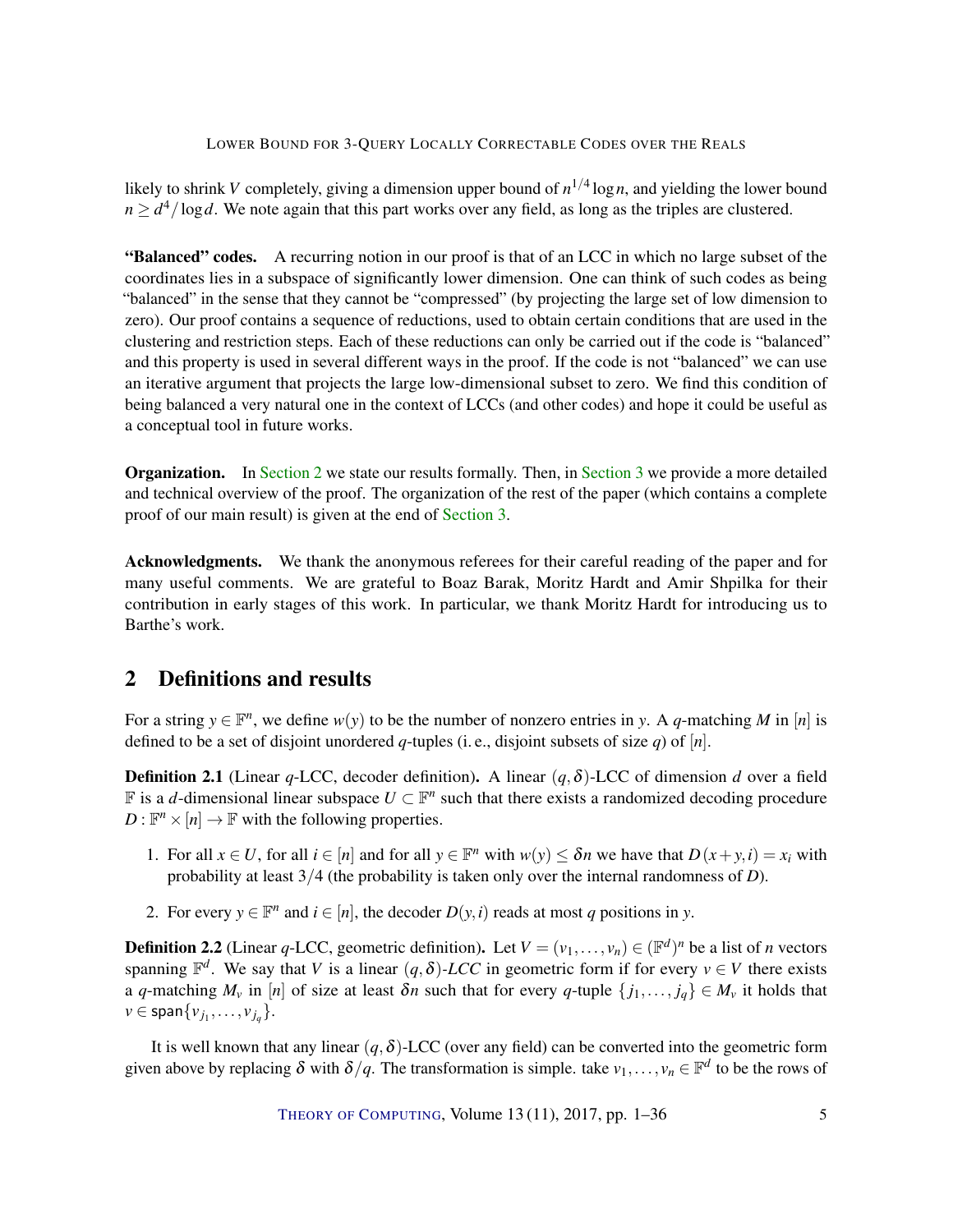<span id="page-5-3"></span>the generating matrix of *U*. Clearly, this does not change the dimension of the code. This is surprising since it implies also that the decoder in the first definition can be made non adaptive without much loss in parameters (for linear codes).

In our results we will assume that the error parameter  $\delta$  is not too small as a function of *n*. Specifically, we will require that  $n \ge (1/\delta)^{\omega(1)}$ . This condition can be replaced with  $n \ge (1/\delta)^C$  for a sufficiently large absolute constant *C* which can be calculated from the proof.

We now state our main result which bounds the dimension of 3 query LCC's when the underlying field is R.

<span id="page-5-1"></span>**Theorem 2.3** (Main Theorem). *There exists an absolute constant*  $\varepsilon > 0$  *such that* if  $V = (v_1, \ldots, v_n) \in$  $(\mathbb{R}^d)^n$  is a linear  $(3,\delta)$ -LCC and  $n \ge (1/\delta)^{\omega(1)}$ , then

$$
d = \dim(V) \le n^{1/2 - \varepsilon}.
$$

# <span id="page-5-0"></span>3 Proof overview: "Cluster and Restrict" method

From a high level, our proof is divided into two conceptually distinct steps.

- 1. *Clustering step.* Show that the triples used in the matchings  $M_v, v \in V$  are "clustered" in some precise sense (described below).
- 2. *Restriction step.* Use the clustering to find a large subset of *V* that has low dimension. The name of this step is due to the fact that it uses a random restriction argument (projecting a random subset to zero).

Combining these two steps (in [Lemma](#page-29-0) [10.1\)](#page-29-0) we get that *V* must have a large subset (of size  $\Omega(n)$ ) with low dimension (at most  $n^{1/2-\epsilon}$ ). Using this to prove a global dimension bound on *V* (as in [Theorem](#page-5-1) [2.3\)](#page-5-1) is done using a standard amplification lemma [\(Lemma](#page-30-0) [10.2\)](#page-30-0) similar to that in [\[5,](#page-32-9) [8\]](#page-32-10). For simplicity, we will use big "O" notation to hide constants depending on  $\delta$  (only for this overview).

We now describe each of these steps in more detail. The fact that  $V$  is a code over  $\mathbb R$  is only used in the clustering step. The restriction step works over any field, provided that the triples are already clustered. A recurring theme in the proof is that we are always free to assume that *V* does not have a large subset of low dimension. Another recurring operation is "sending a subset *U* of *V* to zero." By this statement we mean: pick a linear map *A* whose kernel is span(*U*) and apply it to all the elements of *V*. We will use the simple fact that, if  $dim(U) = r$  and  $dim(V) = d$  then  $dim(A(V))$  is at least  $d - r$ , where *A*(*V*) is the list of vectors  $A(v), v \in V$ .

The clustering step is given by [Lemma](#page-17-0) [8.2](#page-17-0) which we state now in an informal form. We will elaborate below on the two conditions appearing in the lemma (the well-spread vectors condition and the low triple-multiplicity condition). Recall that *V* is associated with *n* 3-matchings  $M_v, v \in V$  used in the decoding.

<span id="page-5-2"></span>Lemma 3.1 (Informal statement of [Lemma](#page-17-0) [8.2\)](#page-17-0). *Suppose V is a* (3,δ)*-LCC that satisfies the well-spread vectors condition and the low triple-multiplicity condition and suppose that d* > *n* 1/2−ε *. Then there are subsets*  $S_1, \ldots, S_m \subset V$  (not necessarily disjoint) so that

THEORY OF C[OMPUTING](http://dx.doi.org/10.4086/toc), Volume 13 (11), 2017, pp. 1–36 6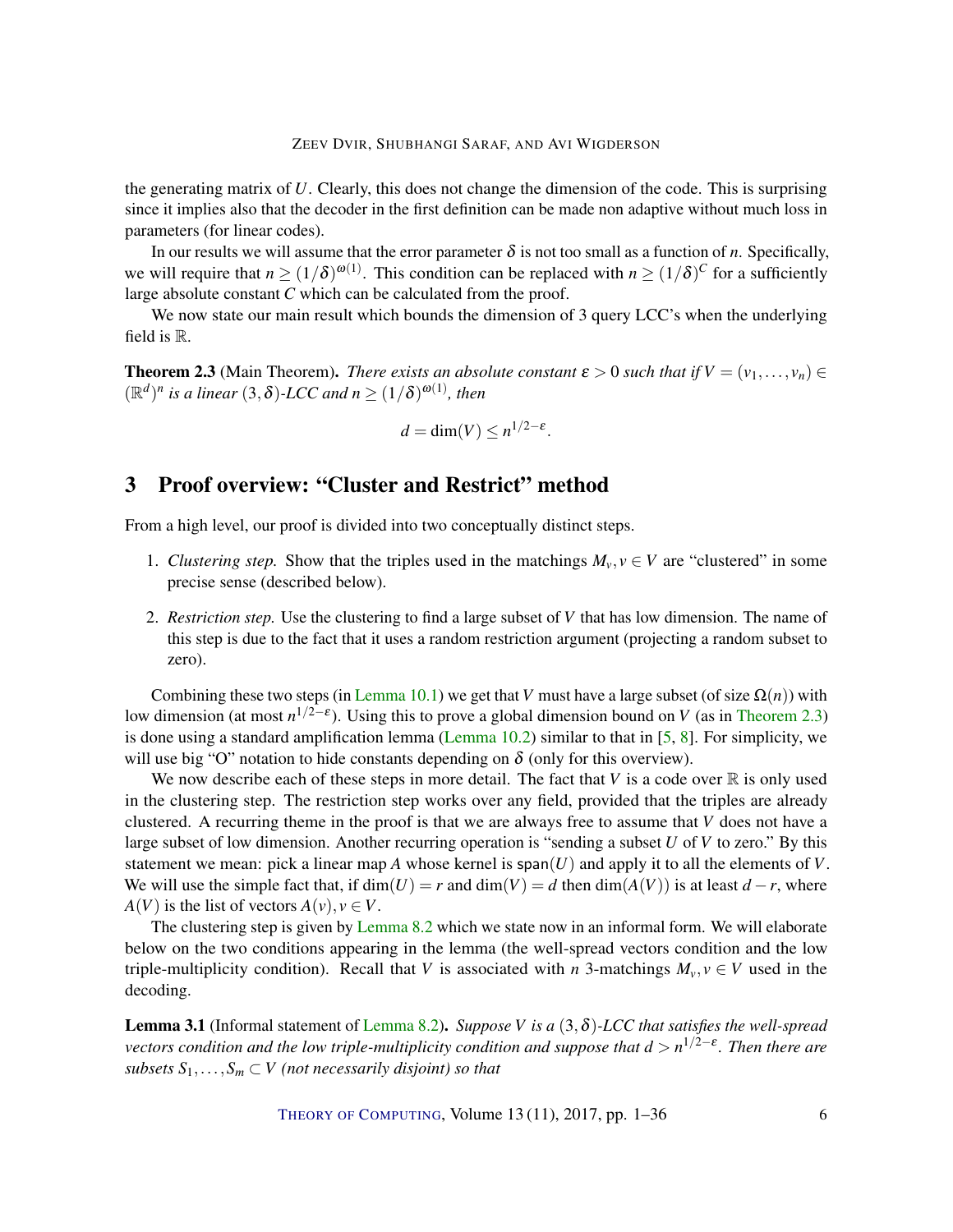- *1. for each*  $i \in [m]$ ,  $|S_i| \le O(n^{1/2+\epsilon})$ ;
- 2.  $\Omega(n^{1/2-\varepsilon}) \leq m \leq O(n^{1/2+\varepsilon})$ ;
- *3. each triple in each matching M<sup>v</sup> has two of its elements in one of the sets S<sup>i</sup> .*

Before we explain the two conditions in the lemma, i. e., the well-spread vectors condition and the low triple-multiplicity condition, notice that the existence of sets  $S_1, \ldots, S_m$  as above is something that does not hold for a "typical" family of  $\Omega(n^2)$  triples. In fact, if the triples were chosen at random there would not be such sets with probability close to one. Referring to the sets  $S_i$  as "clusters" is also justified by the fact that they actually form clusters in  $\mathbb{R}^d$  (i. e., they are all correlated with some fixed point). This geometric fact, however, is not used anywhere in the proof—all we need is the combinatorial structure. We now explain the two conditions on the code *V* mentioned in the lemma.

- Well-spread vectors condition. The vectors  $v_1, \ldots, v_n$  comprising *V* should be is some sense well spread. Observe that w. l. o. g. by a suitable scaling to each vector, we can assume that the vectors  $v_1, \ldots, v_n$  are unit vectors, and we will make this assumption. Formally, we require that for every unit vector  $w \in \mathbb{R}^d$  we have  $\sum_{i \in [n]} \langle v_i, w \rangle^2 \le O(n^{1/2+\epsilon})$ . This means, in particular, that every small ball can contain at most  $O(n^{1/2+\epsilon})$  vectors. Clearly, a general LCC *V* does not need to satisfy this condition. For example, if *V* has a large subset of low rank such a statement cannot hold (using a pigeon hole argument on the unit sphere in low dimension). We are able, however, to reduce to this case using [Lemma](#page-13-0) [6.1,](#page-13-0) which uses a powerful result of Barthe [\(Lemma](#page-10-0) [5.1\)](#page-10-0) that is developed in [Section](#page-10-1) [5.](#page-10-1) Roughly speaking, Barthe's theorem can be used to show that, unless *V* has a large subset of low rank there is an invertible linear map M on  $\mathbb{R}^d$  so that, if we replace each  $v_i$  with  $Mv_i/||Mv_i||$ , the well-spread vectors condition is satisfied. The proof of this result (part of which appear in [Section](#page-10-1) [5\)](#page-10-1) uses tools from convex geometry. We derive a particularly convenient form of Barthe's theorem as [Theorem](#page-15-0) [6.4](#page-15-0) which might be of independent interest.
- Low triple-multiplicity condition. This condition requires that a single triple does not appear in "too many" (roughly  $n^{O(\varepsilon)}$ ) different matchings. In [Section](#page-15-1) [7](#page-15-1) we prove [Lemma](#page-15-2) [7.2](#page-15-2) which shows how to reduce to this case, assuming *V* does not have a large subset of low rank. The reduction uses the fact that if a single triple is used in too many matchings, then projecting the elements in this triple to zero causes many other points to go to zero. If a point  $\nu$  is mapped to zero as a result, and if *v* is used in many triples (say  $\Omega(n)$ ) all of these triples "become" pairs when *v* maps to zero. Using this observation, we show that we can send a relatively small number of points to zero and construct a 2-query locally decodable code (LDC) of relatively high dimension. We then apply the known bounds for 2-query LDCs (these are variants of LCCs and described in [Section](#page-8-0) [4\)](#page-8-0) to get a contradiction. This reduction is also field independent and does not use any properties of the real numbers.

The main observation leading to clustering is that we can assume, w. l. o. g., that all triples  $(i, j, k) \in M$ <sup>*v*</sup> are so that the three vectors  $v_i$ ,  $v_j$ ,  $v_k$  are almost orthogonal to  $v$ . This follows directly from the well-spread vectors condition by bounding from above the number of vectors correlating with *v* and discarding the corresponding triples from  $M_v$  (for each  $v \in V$ ). Once we have this condition, we observe that since  $v, v_i, v_j, v_k$  are linearly dependent and, since *v* is not correlated with the other three vectors, we must have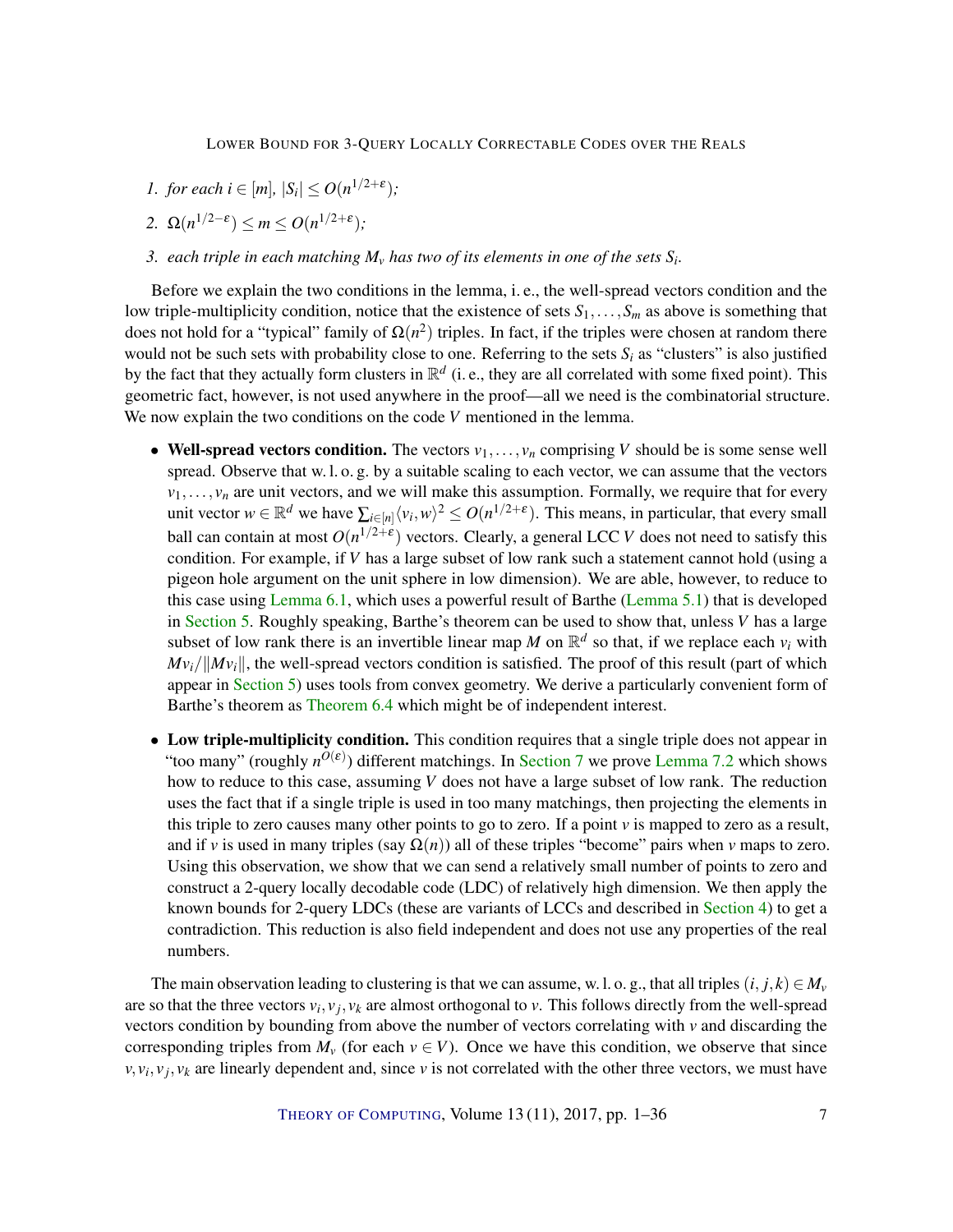### ZEEV DVIR, SHUBHANGI SARAF, AND AVI WIGDERSON

<span id="page-7-0"></span>that  $v_i, v_j, v_k$  are close to being in a two dimensional plane. (Recall that these are all unit vectors.) This means that in each triple there must be two elements that are correlated with each other! This is already a non trivial fact, in particular since we know (by the well-spread vectors condition) that each point cannot be correlated with many other points.

Proceeding with a more careful analysis of the different types of triples that can arise, and using some graph theoretic arguments, we arrive at the required clusters. In this step we use the bound on the maximum triple-multiplicity.

Note that the clustering lemma implies that there are many pairs in  $V \times V$  that appear in many triples. This is due to the simple upper bound of  $n^{1.5+O(\varepsilon)}$  on the total number of possible pairs in all of the clusters  $S_1, \ldots, S_m$  and the fact that together they cover pairs from a quadratic number of triples. This should be contrasted with the results of [\[5,](#page-32-9) [15\]](#page-33-7) which prove strong lower bounds for *q*-LCC's (for any constant *q*) in which every pair is in a bounded number of triples (these are called "design" LCCs).

## 3.1 Restriction step

The restriction step (given in [Lemma](#page-25-0) [9.1\)](#page-25-0) shows that if *V* satisfies the clustering condition (given in [Lemma](#page-17-0) [8.2\)](#page-17-0) then it contains a large subset of low rank. We now state a simplified form of this lemma.<sup>7</sup>

**[Lemma](#page-25-0) 3.2** (Informal statement of Lemma [9.1\)](#page-25-0). Let  $\mathbb{F}$  *be a field. Let*  $V = (v_1, \ldots, v_n) \in (\mathbb{F}^d)^n$  *be a*  $(3, \delta)$ -*LCC with matchings*  $M_v, v \in V$ . Suppose there exist sets  $S_1, \ldots, S_m \subset [n]$  *as in [Lemma](#page-17-0)* [8.2,](#page-17-0) *clustering the* triples in the matchings  $M_\nu$ . Then, there is a subset  $V'\subset V$  of size  $|V'|\ge (\delta/2)n$  and dimension at most *n* 1/2−ε *.*

This step is called the "restriction step" since it uses the "clusters"  $S_1, \ldots, S_m$  found in the clustering step to show [\(Lemma](#page-25-1) [9.2\)](#page-25-1) that there is a small set  $U \subset V$  (of size roughly  $n^{1/4+7\epsilon}$ ) such that, projecting all elements of *U* to zero, reduces the dimension of *V* to at most  $n^{10\varepsilon}$ . This will imply a dimension bound of  $n^{1/4+7\varepsilon} + n^{10\varepsilon}$  on the initial dimension of *V*. (The reason we do not get a  $n^{1/4+7\varepsilon}$  upper bound on the dimension of *V* is due to the clustering step.)

The starting point for the proof of this lemma is the following simple observation. If  $\nu$  is spanned by a triple  $(v_i, v_j, v_k)$ , then projecting two elements of that triple, say  $v_i, v_j$ , to zero makes the two vectors  $v, v_k$ proportional to each other. (This uses the fact that *v* is not spanned by any proper subset of the triple, and we can easily reduce to this case.) Now, suppose that there are *t* triples in the code that have at least two element in *U*. Then projecting *U* to zero makes makes *t* pairs of vectors proportional to each other (as in the  $v, v_k$  example). Consider the graph on vertex set *V* in which we add an edge for each proportional pair  $v, v_k$  obtained by sending a pair  $v_i, v_j \in U$  in a triple  $(v_i, v_j, v_k) \in M_v$  to zero. Since the property of being proportional to each other is an equivalence relation on  $\mathbb{R}^d$ , we can bound the dimension of *V* after projecting *U* to zero by the number of connected components of the graph.

This leaves us with the task of finding a set *U* so that the resulting graph has at most  $n^{10\varepsilon}$  components. To find such a *U* we use a probabilistic argument. We will pick *U* at random according to a particular distribution and then argue that the expected number of connected components is small. To pick the random *U* we proceed in  $r \sim n^{4\varepsilon}$  steps as follows. In each step pick one of the clusters  $S_i$  at random and

<sup>&</sup>lt;sup>7</sup>One should not expect things to get better the larger ε is (as this lemma might suggest) since the condition  $d > n^{1/2 - \epsilon}$ appearing in the clustering lemma prevents  $\varepsilon$  from being too large.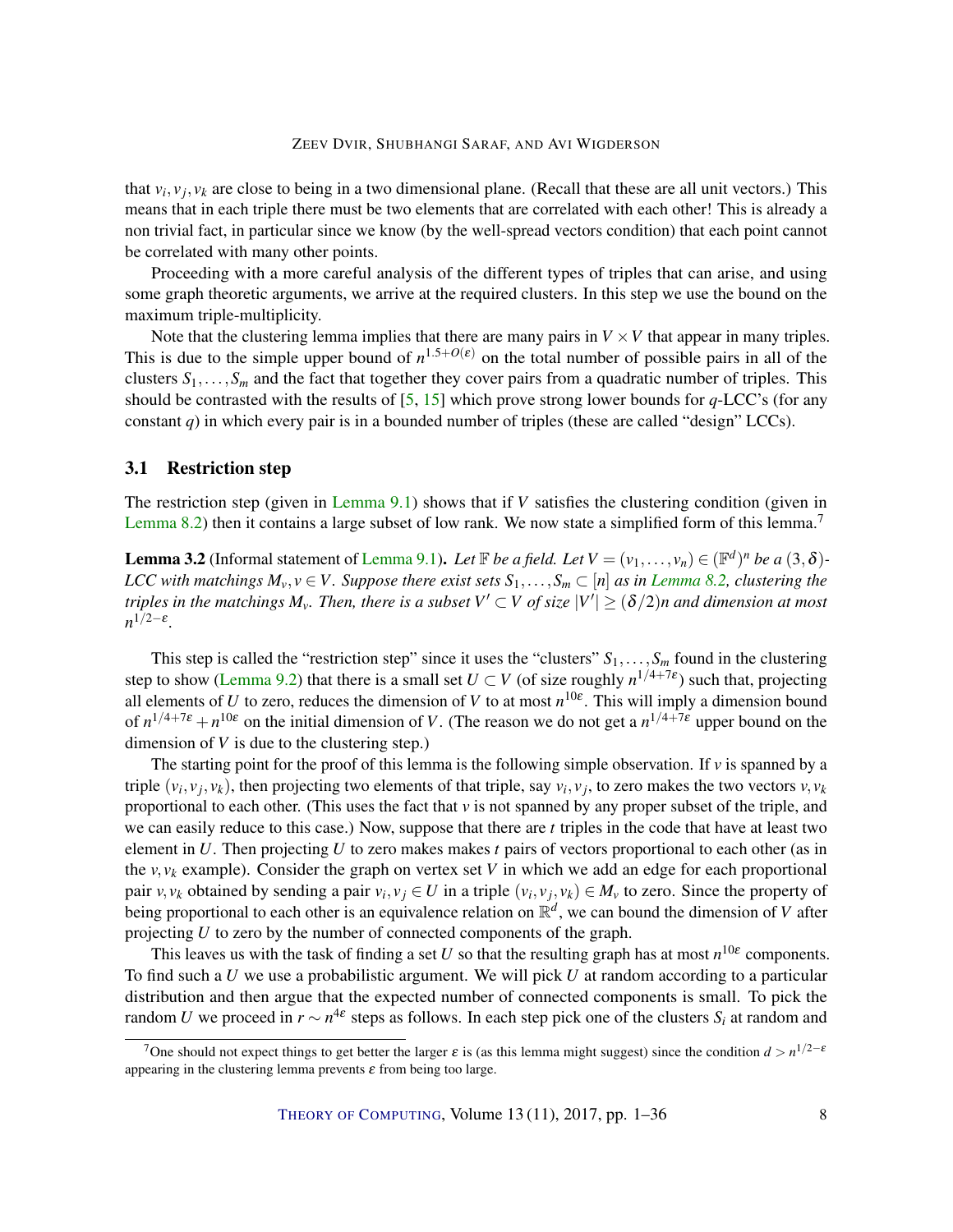<span id="page-8-1"></span>then pick a random subset of  $S_i$  of size  $\sim n^{1/4+3\varepsilon}$ . The union of these sets will be *U*. The upper bound on the expected number of components is derived by considering the (expected) reduction in the number of connected components in each of the *r* steps. Consider some connected component and let *v* be some vector in it. We can assume the component is not too large, since the number of large components is trivially bounded (large being close to  $n^{1-\epsilon}$ ). Since each  $M_{\nu}$  is a matching, the random choice of the vectors in the *i*'th step will (with good probability) add an edge to *v* with a neighbor that is not likely to land in the connected component containing *v*. Hence, with good probability the connected component will "merge" with another component. Carefully analyzing this process gives us the required bound.

## 3.2 Organization

We begin with some general preliminaries and notation in [Section](#page-10-1) [4.](#page-8-0) In Section [5](#page-10-1) we describe (and sketch the proof of) Barthe's theorem which is used in [Section](#page-13-1) [6](#page-13-1) to reduce to the case that the points in *V* are well-spread. In [Section](#page-17-1) [7](#page-15-1) we show how to reduce to the case that *V* has low triple multiplicities. Section [8](#page-17-1) contains the proof of the clustering step and [Section](#page-24-0) [9](#page-24-0) contains the proof of the restriction step. Finally, in [Section](#page-29-1) [10](#page-29-1) we show how to put all the ingredients together and prove [Theorem](#page-5-1) [2.3.](#page-5-1)

## <span id="page-8-0"></span>4 General preliminaries

## 4.1 Choice of notation

Lists vs. multisets. The reason we are treating *V* as a list and not as a set is that *V* might have repetitions. For instance *u* and *v* might be distinct elements in the list *V*, but might correspond to the same vector in  $\mathbb{F}^d$ . The repetition corresponds to the fact that there might be repeated columns in the generator matrix of the code, which may potentially make the property of local correction easier to satisfy. Indeed in the recent lower bounds for 2-query LCCs [\[8,](#page-32-10) [5\]](#page-32-9), handling the fact that there might be repetitions added significant complexity to the proofs of the lower bounds. In the current paper too we deal with repetitions by treating *V* as a list. An equivalent treatment would be to treat *V* as a multiset, and we make no distinction between these notions. We think of a multiset as an ordered list of elements which might contain repeated elements. If *A* is a multiset/list, we call *B* a subset of *A* if *B* is another multiset/list obtained by taking a subset of *A*. We will say that *B* and *C* are *disjoint* subsets of *A* if they are both obtained from sub-lists on disjoint subsets of the indices. When referring to the *size* of a multiset we will always count the number of elements *with* multiplicities (unless we state explicitly that we are counting *distinct* elements).

Although we defined a matching to be a set of tuples in [*n*], when we are dealing with a specific list  $V = (v_1, \ldots, v_n)$ , we might identify a tuple  $(j_1, \ldots, j_q)$  of a matching with the tuple  $(v_{j_1}, \ldots, v_{j_q})$ , and we use these two notions interchangeably. Moreover, a matching  $M<sub>v</sub>$  denotes the matching corresponding to a particular element  $v \in V$ , and if *u* and *v* are different elements of *V*, even if they correspond to the same vector in  $\mathbb{F}^d$ , then  $M_u$  and  $M_v$  could be different matchings.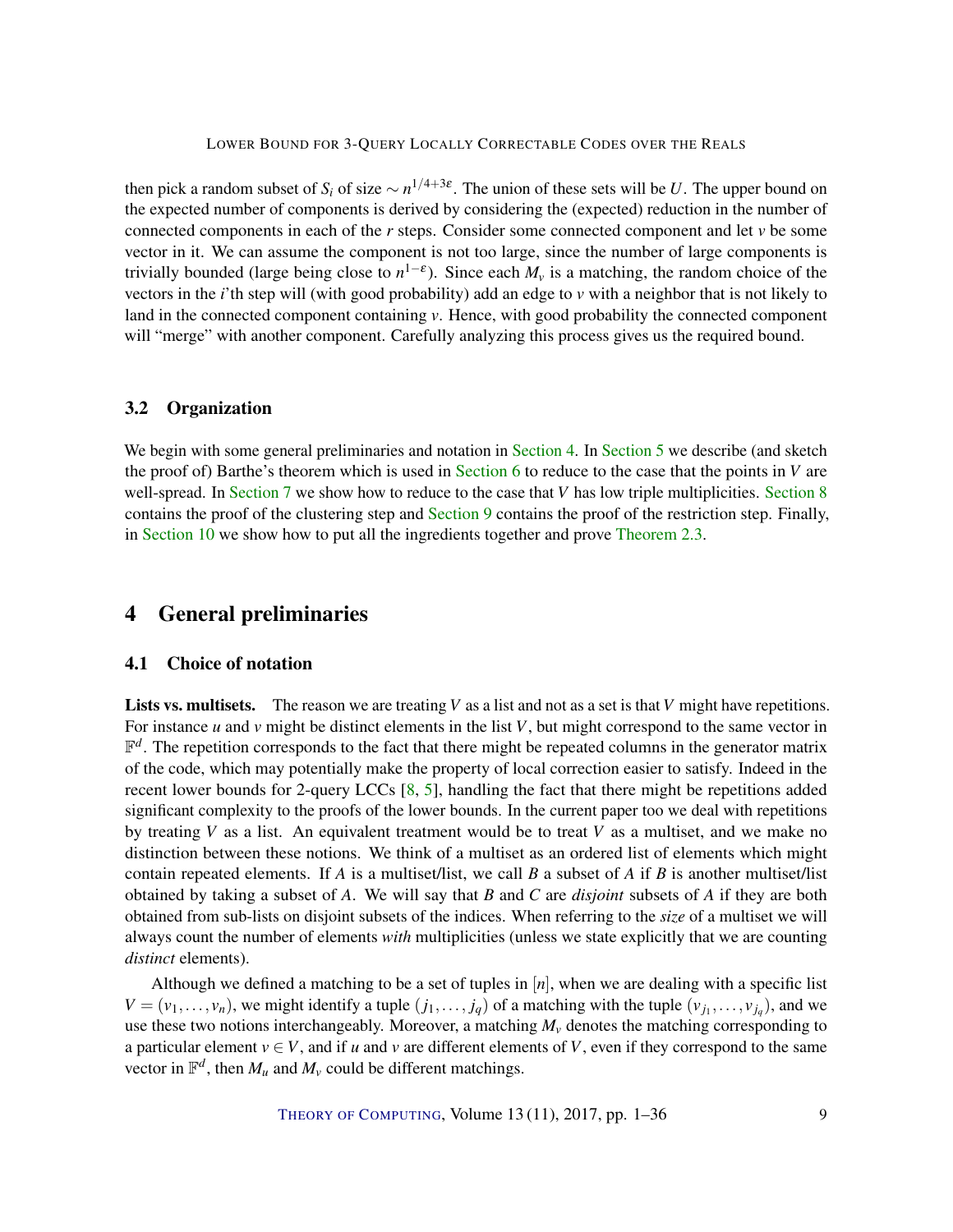ZEEV DVIR, SHUBHANGI SARAF, AND AVI WIGDERSON

## 4.2 Basic operations on LCCs

For a list  $V \in (\mathbb{R}^d)^n$  we denote by span(*V*) the subspace spanned by elements of *V* and by dim(*V*) the dimension of this span.

The following simple observation shows that a sufficiently large subset of an LCC is also an LCC.

<span id="page-9-0"></span>**Claim 4.1.** *If*  $V = (v_1, \ldots, v_n) \in (\mathbb{F}^d)^n$  *is a* (3,  $\delta$ )*-LCC and*  $U \subset V$  *is of size*  $|U| \geq (1 - \delta/2)n$  *then U is a*  $(3, \delta/2)$ *-LCC of the same dimension as V. Moreover, if*  $M_v$ ,  $v \in V$  *are any matchings used in the decoding of V then we can take the matchings for the new code U to be subsets of the old matchings.*

*Proof.* Observe that in each matching  $M_v$ , there are at most  $(\delta/2)n$  triples that contain an element outside *U*. Thus, in *U* we could construct matchings of size  $(\delta/2)n \ge (\delta/2)|U|$ . The claim about the dimension follows from the fact that *U* contains triples spanning all of the elements of *V* (not just those in *U*).  $\square$ 

Another simple observation is that applying an invertible linear map to the elements of *V* preserves the property of being an LCC.

<span id="page-9-1"></span>**Observation 4.2.** *If*  $V = (v_1, \ldots, v_n) \in (\mathbb{R}^d)^n$  *is a* (3,  $\delta$ )-*LCC then, for any invertible linear map M* :  $\mathbb{R}^d \to \mathbb{R}^d$  the list  $\hat{V} = (\hat{v}_1, \dots, \hat{v}_n) \in (\mathbb{R}^d)^n$ , with  $\hat{v}_j = Mv_j/||Mv_j||$ , is also a  $(3, \delta)$ -LCC.

## 4.3 Lower bounds for 2-query LDCs

One of the ingredients in the proof will be a strong (exponential) lower bound on the length of linear 2-query Locally Decodable Codes (LDCs), which are weaker versions of LCCs. As with LCCs there are two ways of defining LDCs.

**Definition 4.3** (linear *q*-LDC, decoder definition). A linear  $(q, \delta)$ -LDC over a field  $\mathbb{F}$  is a linear *d*dimensional subspace  $U \subset \mathbb{F}^n$ , and a set of *d* coordinates  $j_1, j_2, \ldots, j_d \in [n]$  such that the projection of *U* on to those  $d$  coordinates is full dimensional, $^8$  and such that there exists a randomized decoding procedure  $D: \mathbb{F}^n \times [d] \to \mathbb{F}$  with the following properties:

- 1. For all  $x \in U$ , for all  $i \in [d]$  and for all  $y \in \mathbb{F}^n$  with  $w(y) \leq \delta n$  we have that  $D(x+y, i) = x_{j_i}$  with probability at least 3/4. (The probability is taken only over the internal randomness of *D*.)
- 2. For every  $y \in \mathbb{F}^n$  and  $i \in [d]$ , the decoder  $D(y, i)$  reads at most *q* positions in *y*.

Let  $\{e_1, e_2, \ldots, e_d\}$  be the set of standard basis vectors in  $\mathbb{R}^d$ .

As with LCCs, taking the rows of the generating matrix (and possibly applying an invertible linear map that sends them to the *ei*s) allows us to move to the geometric form. This might require us to replace  $\delta$  with  $\delta/q$ .

**Definition 4.4** (linear q-LDC, geometric definition). Let  $V = (v_1, \ldots, v_n) \in (\mathbb{F}^d)^n$  be a list of *n* vectors spanning  $\mathbb{F}^d$ . We say that *V* is a linear  $(q, \delta)$ -LDC in geometric form if for every  $i \in [d]$  there exists a *q*-matching *M*<sup>*i*</sup> in [*n*] of size at least  $\delta n$  such that for every *q*-tuple  $\{v_{j_1}, v_{j_2}, \dots, v_{j_q}\} \in M_i$  it holds that  $e_i \in \text{span}\{v_{j_1}, v_{j_2}, \ldots, v_{j_q}\}.$  We denote by  $d = \dim(V)$ .

<sup>8</sup> If the LDC was systematic, then the first *d* coordinates would suffice.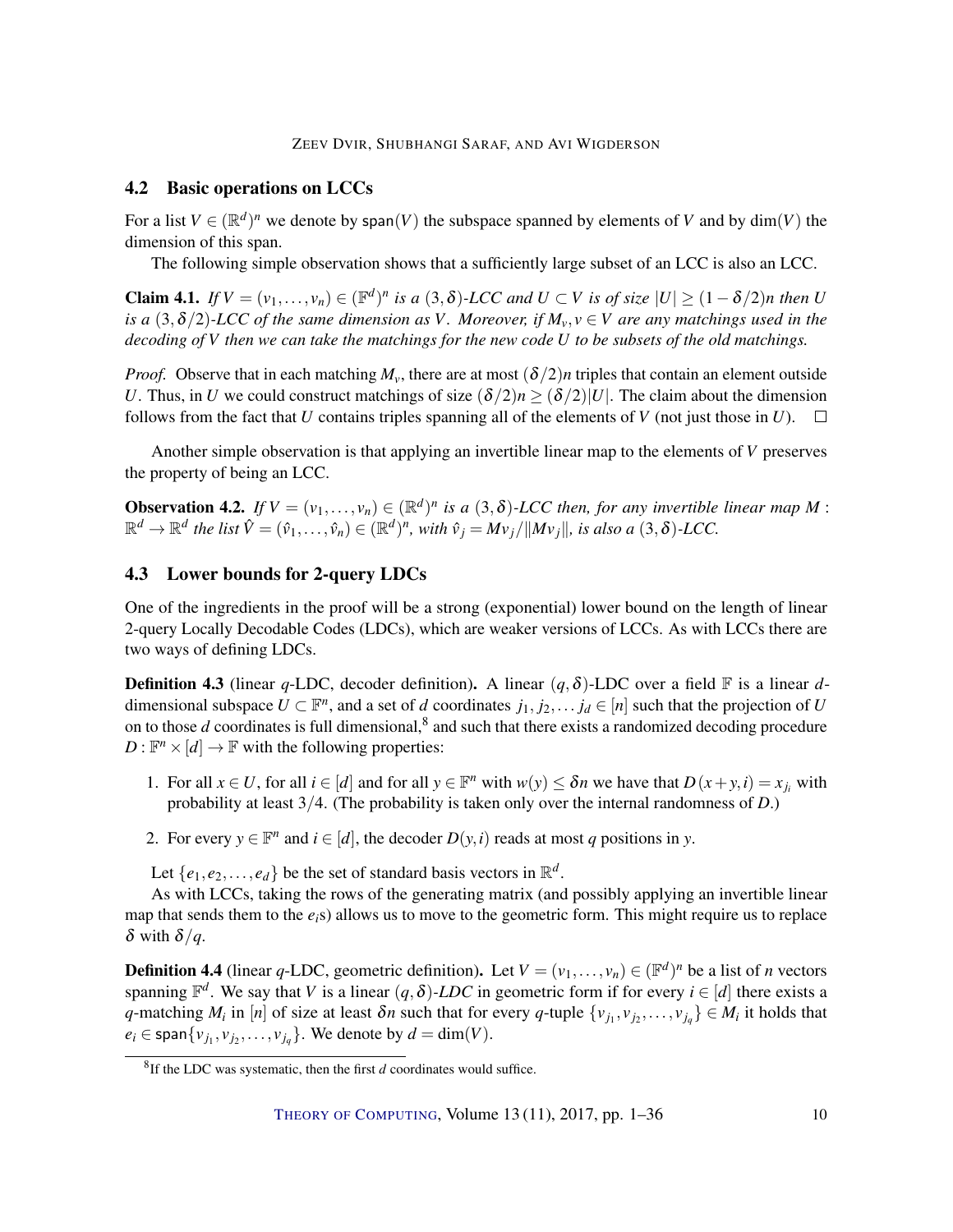<span id="page-10-4"></span><span id="page-10-3"></span>**Theorem 4.5** (lower bounds for 2-LDC [\[16\]](#page-33-5)). Let  $\delta \in [0,1]$ ,  $\mathbb{F}$  *be a field, and let*  $V = (v_1,\ldots,v_n) \in (\mathbb{F}^d)^n$ *be a linear* (2,δ)*-LDC in geometric form. Then*

$$
n\geq 2^{\frac{\delta d}{16}-1}.
$$

## 4.4 Codes in regular form

In the restriction step, it is convenient for us to assume that for each triple  $(v_i, v_j, v_k) \in M_v$  each element of the triple is "used" in decoding to *v*. Indeed in [Claim](#page-10-2) [4.7,](#page-10-2) we show how we can easily reduce to this case provided that no large subset of *V* has low rank. More precisely, for  $x, y, z \in \mathbb{R}^d$ , let us denote by span<sup>\*</sup>{*x*, *y*, *z*} the set of all elements of the form  $\alpha x + \beta y + \gamma z$  with  $\alpha, \beta, \gamma \in \mathbb{R}$ , such that  $\alpha, \beta, \gamma$  are all nonzero.

**Definition 4.6.** Let  $V = (v_1, \ldots, v_n) \in (\mathbb{F}^d)^n$  be a  $(3, \delta)$ -LCC with decoding matchings  $M_v, v \in V$ . We say that *V* (with these matchings) is in *regular* form if, in each triple  $(x, y, z) \in M$ <sup>*v*</sup> we have that  $v \in$ span<sup>∗</sup> $\{x, y, z\}$ .

<span id="page-10-2"></span>**Claim 4.7.** Let  $V = (v_1, \ldots, v_n) \in (\mathbb{F}^d)^n$  be a  $(3, \delta)$ -LCC so that every subset  $U \subset V$  of size  $|U| \geq (\delta/2)n$ *has dimension at least*  $\omega((1/\delta)\log(n))$ *. Then, there exists a*  $(3,\delta/4)$ *-LCC V'*  $\subset$  *V of size n'*  $\geq (1-\delta/2)n$ *, and dimension d* <sup>0</sup> = *d, that is in regular form. Moreover, given any matchings M<sup>v</sup> for the code V we can* take the new (regular) matchings  $M'_{\rm v}$  for V' to be sub-matchings of the original ones.

*Proof.* Call a triple  $(x, y, z) \in M_y$  *bad* if there is a proper subset of it that spans v, i. e.,  $y \notin \text{span}^{\{x, y, z\}}$ . If there were  $(\delta/2)n$  points  $v \in V$ , each with at least  $(\delta/10)n$  bad triples in  $M_v$ , then we could use these bad triples to construct a  $(2,\delta/10)$ -LDC of size less than *n* decoding  $\omega((1/\delta) \log(n))$  linearly independent elements of *V*. This would give a contradiction using [Theorem](#page-10-3) [4.5](#page-10-3) and the assumption on the dimension of any set of size  $(\delta/2)n$  in *V*. Therefore, there are at most  $(\delta/2)n$  points  $v \in V$  with many (at least  $(\delta/10)n$ ) bad triples. Throwing away this set, and removing all triples containing them (as well as all bad triples from the other matchings) gives us the code  $V'$  a required (as in [Claim](#page-9-0) [4.1\)](#page-9-0).  $\Box$ 

## <span id="page-10-1"></span>5 Barthe's theorem

The main purpose of this section is to derive [Lemma](#page-10-0) [5.1,](#page-10-0) a result of F. Barthe [\[6\]](#page-32-11) which, given a set of points sufficiently close to being in general position, finds a linear transformation that "moves" these points so that their "directions" point in a close to uniform way. More precisely, for a set  $U = (u_1, \ldots, u_n) \in (\mathbb{R}^d)^n$ let  $B(U)$  be the set of all subsets of  $[n]$  of size *d* such that the corresponding vectors of *U* form a basis of  $\mathbb{R}^d$ . Suppose that there is a distribution  $\mu$  supported on  $\mathcal{B}(U)$  such that when sampling a random basis from  $\mu$ , each element of U is chosen with some good probability. Then there is an invertible linear transformation such that after normalizing, the new points are "approximately isotropic." This result is formalized in [Lemma](#page-10-0) [5.1](#page-10-0) which we state below.

<span id="page-10-0"></span>**Lemma 5.1.** Let  $U = (u_1, \ldots, u_n) \in (\mathbb{R}^d)^n$ . Let  $S \subseteq [n]$ , and suppose  $\mu$  is a distribution supported on  $\mathcal{B}(U)$  *such that for all*  $j \in S$ 

$$
\alpha\leq \Pr_{I\sim\mu}[j\in I].
$$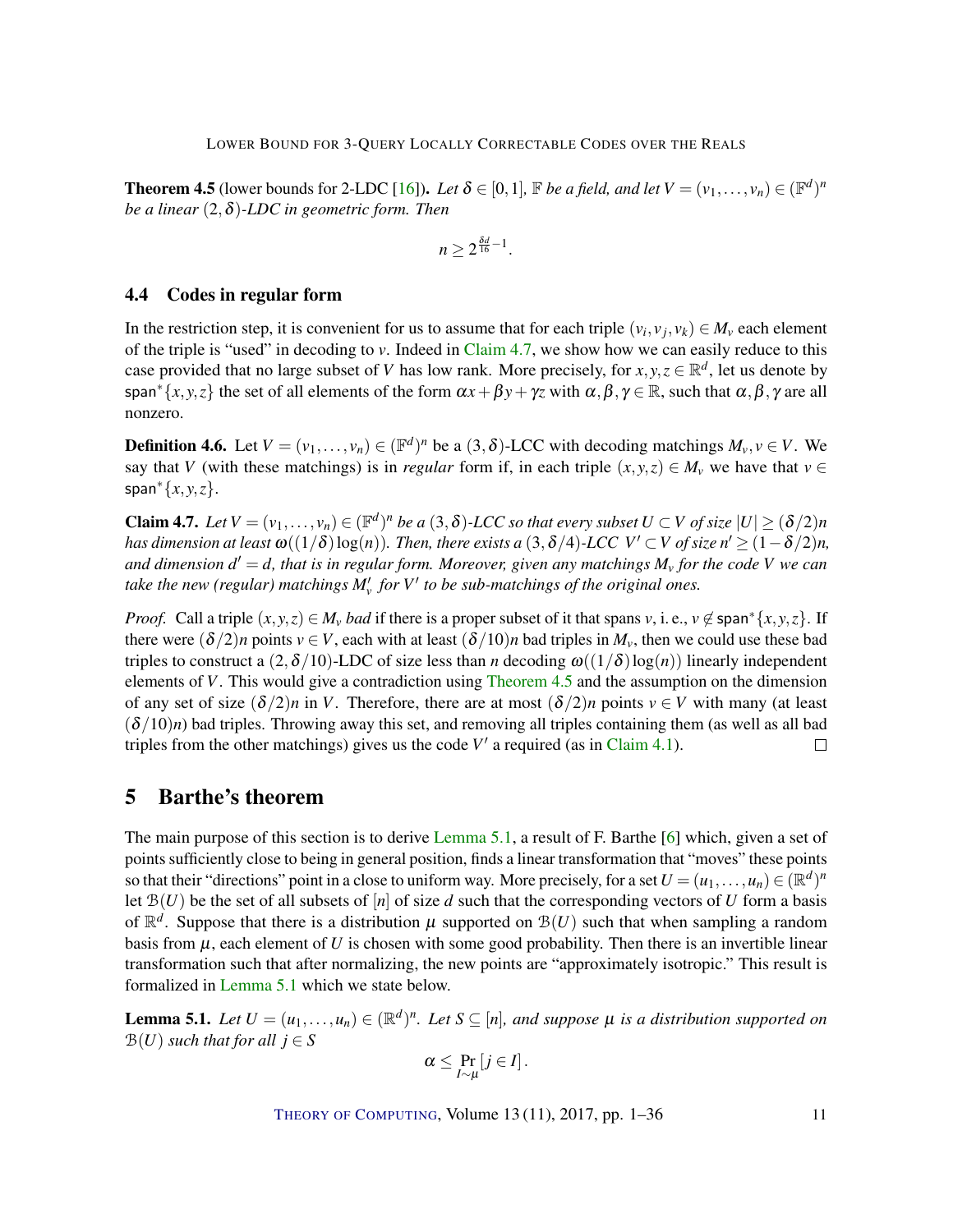<span id="page-11-2"></span>Then, there exists an invertible linear map  $M:\mathbb{R}^d\to\mathbb{R}^d$  so that, denoting  $\hat{u}_j = M u_j/||M u_j||$ , we have for all unit vectors  $w \in \mathbb{R}^d$ 

$$
\sum_{j\in S}\langle \hat{u}_j, w\rangle^2 \leq \frac{2}{\alpha}.
$$

Observe that if the vectors are in general position then the uniform distribution on distinct *d*-tuples gives  $\alpha = d/n$ , in which case we would get

$$
\sum_{j\in[n]} \langle \hat{u}_j, w \rangle^2 \leq \frac{2n}{d}.
$$

One can just assume the lemma above which follows in a straightforward way from from [\[6\]](#page-32-11), and skip to the next section. However for completeness, we present a proof here. Before we give the proof, we first set up some notation.

For a finite set *S*, a distribution supported on *S* is a function  $\mu : S \to [0,1]$  so that  $\sum_{x \in S} \mu(x) = 1$ . For two vectors  $u, v \in \mathbb{R}^d$  we denote by  $u \otimes v$  the tensor product of *u* and *v*, namely the  $d \times d$  matrix with entries  $A_{ij} = u_i v_j$ . We denote by  $I_{d \times d}$  the  $d \times d$  identity matrix. For  $u \in \mathbb{R}^d$  we denote by  $||u||$  the Euclidean (or  $\ell_2$ ) norm.

**Definition 5.2** ( $\mathcal{B}(U)$ ,  $\mathcal{K}(U)$ ). Let  $U = (u_1, \ldots, u_n) \in (\mathbb{R}^d)^n$  be a list of *n* points. Let  $I \subseteq [n]$ . We denote by  $U_I = (u_i)_{i \in I}$  the sub-list of *U* with indices in *I*. We denote by

$$
\mathcal{B}(U) = \{I \subset [n] \mid U_I \text{ is a basis of } \mathbb{R}^d\}
$$

the set of index sets corresponding to sub-lists of *U* of length *d* which are linearly independent (and so span  $\mathbb{R}^d$ ). For each *I*  $\subset$   $[n]$  we let  $1_I \in \mathbb{R}^n$  denote the indicator vector of the set *I*. Finally we denote by  $\mathcal{K}(U) \subset \mathbb{R}^n$  the convex hull of the vectors  $1_I$  for all  $I \in \mathcal{B}(U)$ . We denote by  $\mathcal{K}(U)^o$  the relative interior of  $\mathfrak{K}(U).$ <sup>9</sup>

<span id="page-11-0"></span>**Claim 5.3** (Properties of  $\mathcal{K}(U)$ ). Let  $U = (u_1, \ldots, u_n) \in (\mathbb{R}^d)^n$  be a list of *n* points spanning  $\mathbb{R}^d$ . Let  $\mu$ *be a distribution supported on*  $B(U)$ *. For each*  $j \in [n]$ *, let*  $\gamma_i \in [0,1]$  *be the probability that*  $j \in I$ *, when*  $I \subset [n]$  *is sampled according to*  $\mu$ *. Then*  $\gamma = (\gamma_1, \dots, \gamma_n)$  *is in*  $\mathcal{K}(U)$ *.* 

*Proof.* The vector  $\gamma$  is easily seen to be equal to the convex combination

$$
\sum_{I \in \mathfrak{B}(U)} \mu(I) \cdot 1_I.
$$

<span id="page-11-1"></span>**Theorem 5.4** ([\[6\]](#page-32-11)). Let  $U = (u_1, \ldots, u_n) \in (\mathbb{R}^d)^n$  be a list of n points spanning  $\mathbb{R}^d$  and let

$$
\gamma=(\gamma_1,\ldots,\gamma_n)\in\mathfrak{K}(U)^o.
$$

*Then there exists a real invertible*  $d \times d$  *matrix M such that, denoting*  $\hat{u}_j = M u_j / ||M u_j||$ , we have

$$
\sum_{j=1}^{n} \gamma_j \cdot (\hat{u}_j \otimes \hat{u}_j) = I_{d \times d}.
$$
 (5.1)

 $9$ The relative interior of a set is a subset of the points of the set that are not on the boundary of the set, relative to the smallest subspace containing the set.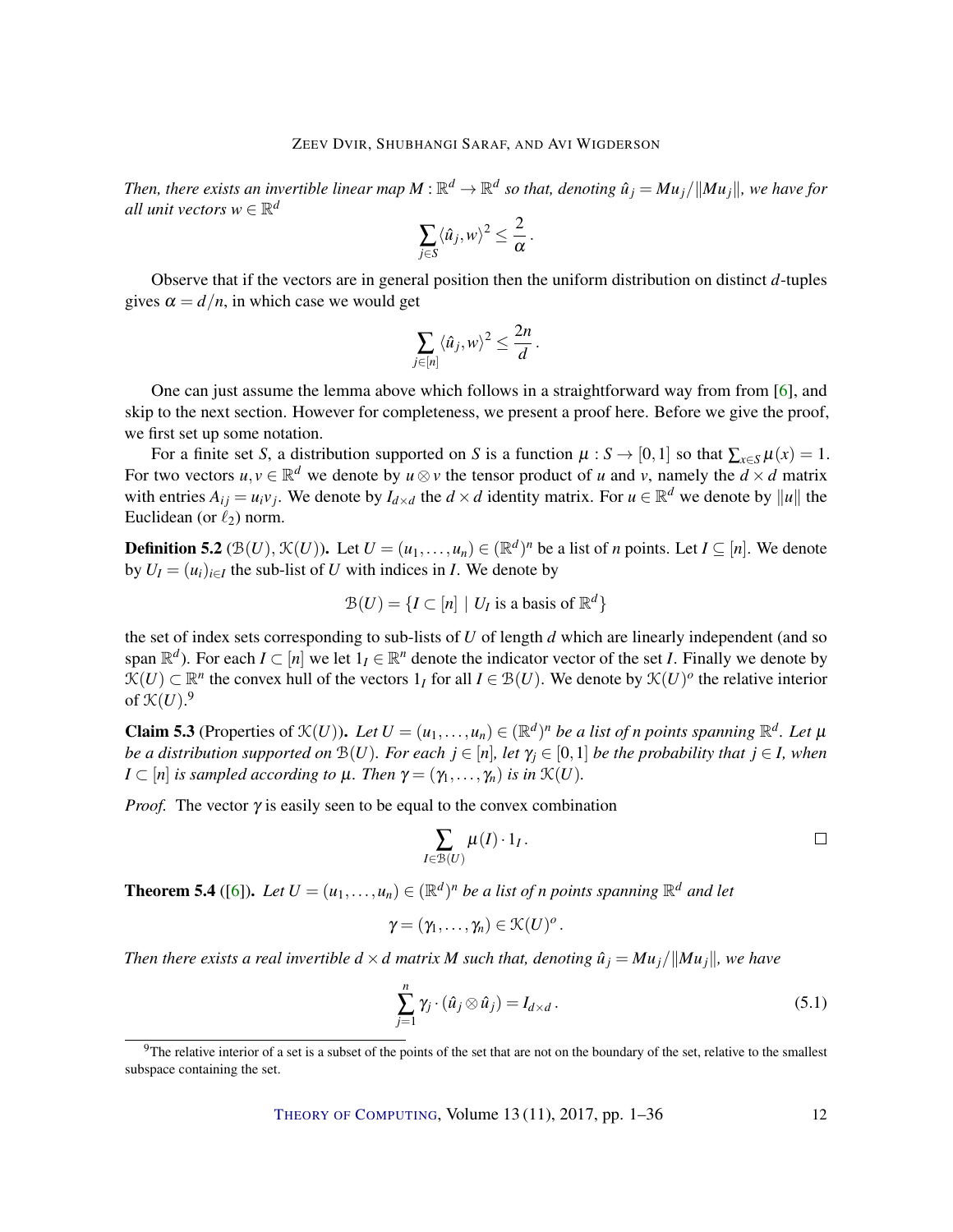<span id="page-12-0"></span>*Proof.* We will show how the proof follows from one of the propositions proved in [\[6\]](#page-32-11) (whose proof we will not repeat here). The idea is to define a certain optimization problem parametrized by  $\gamma$  and to show that the maximum is achieved for all  $\gamma \in \mathcal{K}(U)$ . Then, the matrix *M* will arise from equating the gradient to zero at the maximum and solving the resulting equations.

We start by defining the optimization problem. For  $t \in \mathbb{R}^n$  we define

$$
X=X(t)=\sum_{j=1}^n e^{t_j}\cdot (u_j\otimes u_j).
$$

Notice that  $X(t)$  has a positive determinant for all  $t \in \mathbb{R}^n$ , since U spans  $\mathbb{R}^d$ . Let  $f : \mathbb{R}^n \times \mathbb{R}^n \to \mathbb{R}$  be defined as

$$
f(\gamma,t) = \langle \gamma, t \rangle - \ln \det(X(t)).
$$

The optimization problem is defined as

$$
\phi^*(\gamma)=\sup_{t\in\mathbb{R}^n}f(\gamma,t).
$$

We now state a claim from [\[6\]](#page-32-11) which gives sufficient conditions for the supremum  $\phi^*(\gamma)$  to be realized.

**Claim 5.5** (Rephrased from Proposition 6 in [\[6\]](#page-32-11)). *If*  $\gamma \in \mathcal{K}(U)^o$  *then the supremum*  $\phi^*(\gamma)$  *is achieved. That is, there exists*  $t^* \in \mathbb{R}^n$  *such that*  $f(\gamma,t^*) = \phi^*(\gamma)$ *.* 

Let  $t^* \in \mathbb{R}^n$  be a maximizer given by the claim. We can now use the fact that the partial derivatives

$$
\frac{\partial f(\gamma,t)}{\partial t_j}
$$

all vanish at the point *t* ∗ . Recall that

$$
\frac{d}{ds}\ln \det(A) = \text{tr}\left(A^{-1}\frac{d}{ds}A\right)
$$

at all points where *A* is invertible [\[24,](#page-33-12) Ch. 9, Thm. 4]. Taking the derivative of  $f$  at  $t^*$  then gives

$$
0 = \frac{\partial f(\gamma,t)}{\partial t_j}(t^*) = \gamma_j - \mathop{\rm tr}\left(X(t^*)^{-1}e^{t_j^*}(u_j\otimes u_j)\right).
$$

Since  $X(t^*)^{-1}$  is positive definite, there exists a symmetric matrix *M* so that  $M^2 = X(t^*)^{-1}$ . Plugging this into the last equation and using properties of the trace function, we get

$$
0=\gamma_j-e^{t_j^*}\|Mu_j\|^2.
$$

This means that

$$
M^{-2} = X(t^*) = \sum_{j=1}^n \frac{\gamma_j}{\|Mu_j\|^2} \cdot (u_j \otimes u_j) = \sum_{j=1}^n \gamma_j \cdot \left(\frac{u_j}{\|Mu_j\|} \otimes \frac{u_j}{\|Mu_j\|}\right).
$$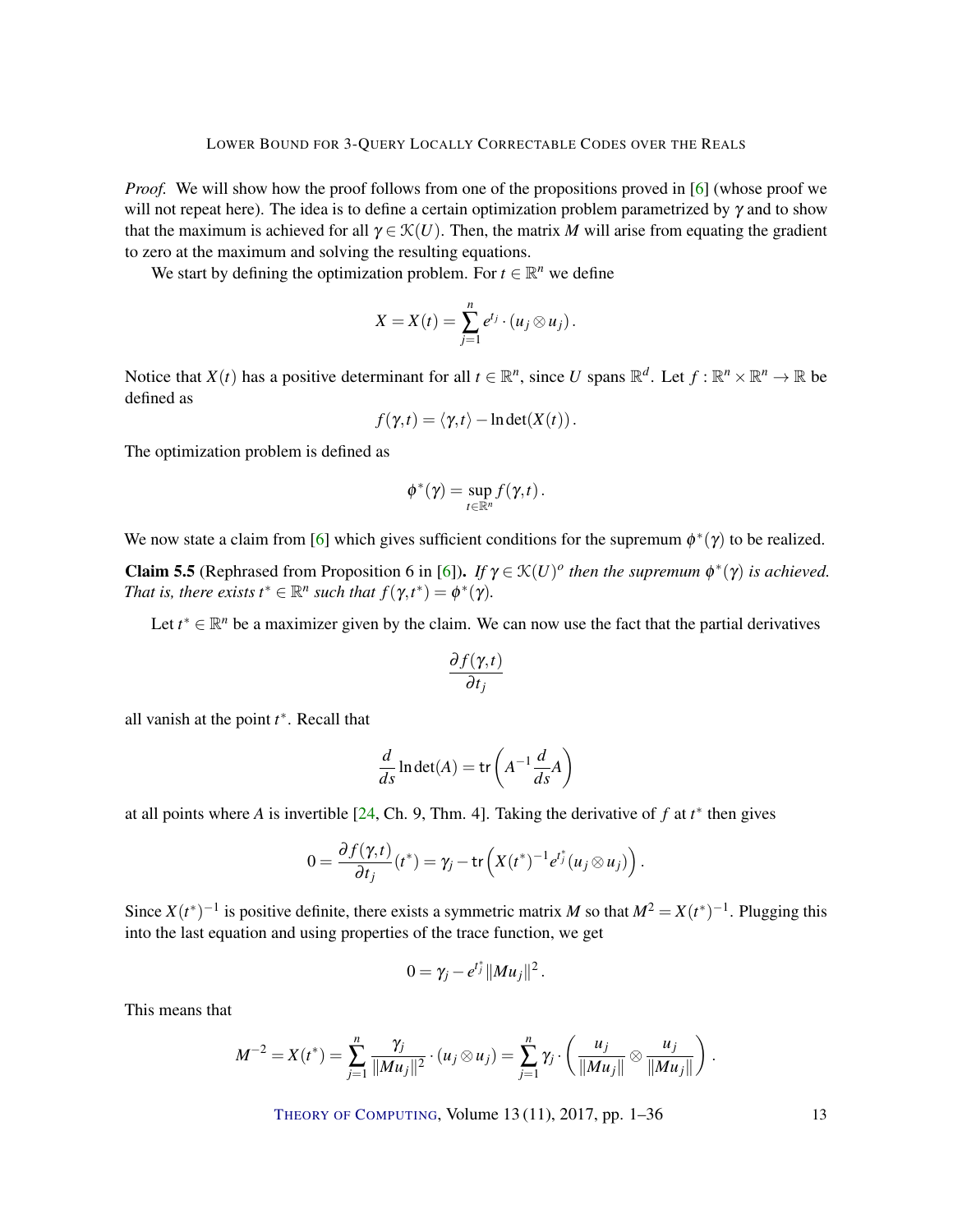Multiplying by *M* from both sides we get

$$
I_{d \times d} = \sum_{j=1}^{n} \gamma_j \cdot \left( \frac{M u_j}{\| M u_j \|} \otimes \frac{M u_j}{\| M u_j \|} \right)
$$

as was required.

*Proof of [Lemma](#page-10-0)* [5.1.](#page-10-0) Let  $\gamma \in \mathbb{R}^n$  be such that  $\gamma_j = Pr_{I \sim \mu}[j \in I]$  for all  $j \in [n]$ . By [Claim](#page-11-0) [5.3,](#page-11-0)  $\gamma \in \mathcal{K}(U)$ . This means we can find  $\gamma' \in \mathcal{K}(U)^o$  of distance at most  $\varepsilon$  from  $\gamma$  for all  $\varepsilon > 0$ . Hence, we can choose  $\varepsilon$ sufficiently small so that  $\alpha/2 \leq \gamma_j'$  for all  $j \in S$ . Using [Theorem](#page-11-1) [5.4](#page-11-1) we get that there exists an invertible *M* so that

$$
I_{d\times d}=\sum_{j=1}^n\gamma'_j\cdot(\hat{u}_j\otimes\hat{u}_j).
$$

Multiplying by the column vector  $w$  from the left and by the row vector  $w<sup>t</sup>$  from the right we get that

$$
1 = \langle w, w \rangle = \sum_{j=1}^n \gamma'_j \langle \hat{u}_j, w \rangle^2 \geq (\alpha/2) \sum_{j \in S} \langle \hat{u}_j, w \rangle^2.
$$

This completes the proof.

## <span id="page-13-1"></span>6 Reducing to the well-spread vectors case

In this section we prove a lemma saying that, when analyzing an LCC  $V = (v_1, \ldots, v_n)$  over  $\mathbb{R}$ , we can assume that the elements of *V* are unit vectors pointing in well-spread directions. The notion of well-spread vectors that we use is that given by Barthe's theorem [\(Lemma](#page-10-0) [5.1\)](#page-10-0). More formally, the lemma will say that *any* list of vectors can be transformed into a list that is well spread as long as it does not contain a large subset of low rank. We formalize this result in [Theorem](#page-15-0) [6.4.](#page-15-0) Below we state a lemma which basically follows as a corollary of the above theorem when the original list of vectors is an LCC. We first state and prove this lemma.

<span id="page-13-0"></span>**Lemma 6.1.** Let  $V = (v_1, \ldots, v_n) \in (\mathbb{R}^d)^n$  be a  $(3, \delta)$ -LCC be such that any subset  $V' \subset V$  with  $|V'| \ge$  $(\delta/4)n$  *satisfies* dim $(V') > 4\beta d$ . Then, there exists a subset  $U = (u_1, \ldots, u_{n'}) \subset V$  that is a  $(3, \delta/2)$ *-LCC*  $W$ ith  $|U|=n'\geq (1-\delta/2)n$ , and an invertible linear map  $M:\mathbb{R}^d\to\mathbb{R}^d$  so that, denoting  $\hat{u}_j=Mu_j/\|Mu_j\|$ , we have for all unit vectors  $w \in \mathbb{R}^d$ .

$$
\sum_{j\in[n']}\langle\hat{u}_j,w\rangle^2\leq\frac{n}{\beta d}
$$

.

Recall that [\(Observation](#page-9-1) [4.2\)](#page-9-1) applying an invertible linear map to the elements of an LCC *V* preserves the property of being an LCC. Hence, if we are aiming to prove that a  $(3,\delta)$ -LCC *V* has a large subset of low rank we could use [Lemma](#page-13-0) [6.1](#page-13-0) to reduce to the case that the points of *V* are well spread.

We will prove [Lemma](#page-10-0) [6.1](#page-13-0) using Lemma [5.1.](#page-10-0) Recall that, Lemma [5.1](#page-10-0) provides us with sufficient conditions under which a linear map  $M$  as in the lemma exists. Namely, that there exists a distribution  $\mu$ on spanning *d*-tuples of *V* which hits each element in *V* with probability not too small. We will show that, if this condition does not hold (that is, if such a  $\mu$  does not exist), we can find a large low-rank

THEORY OF C[OMPUTING](http://dx.doi.org/10.4086/toc), Volume 13 (11), 2017, pp. 1–36 14

 $\Box$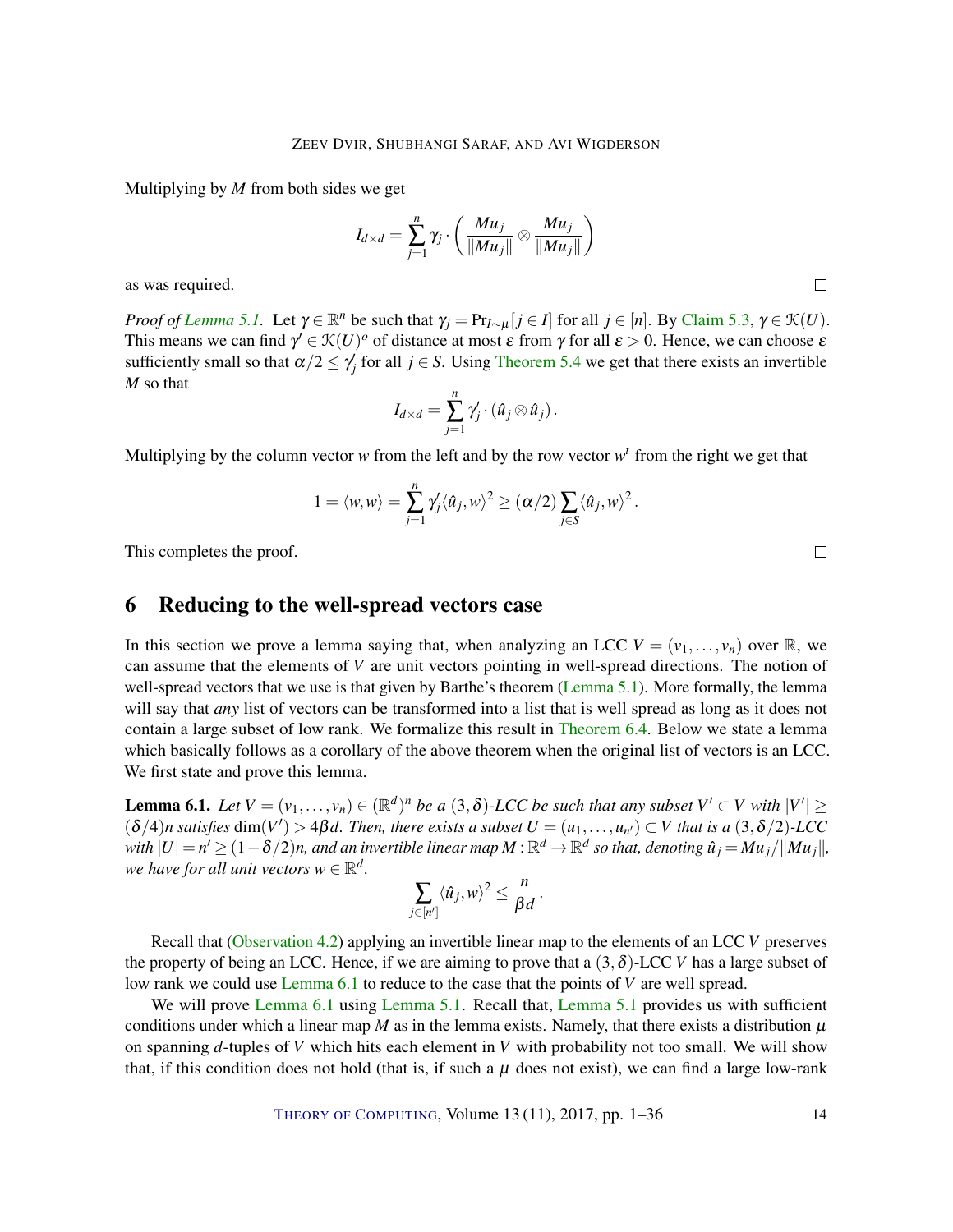subset  $V'$ . The high-level idea is to consider the greedy distribution on  $d$ -tuples that is sampled as follows: iteratively pick a random unspanned element from *V* and add it to the spanning set until we cover all of *V*. If this distribution gives low probabilities for many elements of *V* then we show that it must be due to the fact that these elements lie in some low-dimensional subspace. The following definition will be crucial for this argument.

**Definition 6.2** ( $(\eta, \tau)$ -independent set). Let  $U = (u_1, \ldots, u_n) \in (\mathbb{R}^d)^n$  be a list of *n* points spanning  $\mathbb{R}^d$ . We say that *U* is  $(\eta, \tau)$ -independent, if there exists a distribution  $\mu$  supported on  $\mathcal{B}(U)$ , and a set  $S \subseteq [n]$ with  $|S| \ge (1 - \eta)n$  such that for all  $j \in S$ 

$$
\tau \frac{d}{n} \leq \Pr_{I \sim \mu}[u_j \in I].
$$

Since every  $I \sim \mu$  has exactly *d* elements, observe that for every distribution  $\mu$ ,

$$
E_j\big[\Pr_{I\sim\mu}[u_j\in I]\big]=d/n.
$$

Moreover, if the points were in "general position," i.e., every *d* of the points were linearly independent, then by taking the distribution  $\mu$  to be the uniform distribution on  $d$ -tuples with distinct elements, we would get a (0,1)-independent set.

<span id="page-14-0"></span>**Lemma 6.3.** Let  $U = (u_1, \ldots, u_n) \in (\mathbb{R}^d)^n$ . If U is not  $(\eta, \tau)$ -independent, then there exists a subspace *W of dimension at most* τ*d which contains at least* η*n elements of U.*

*Proof.* We construct a subset  $S \subset [n]$  by the following greedy process. Start with  $S = \emptyset$ . At the *j*th step we check whether the vectors  $\{u_i \mid i \notin S\}$  span a subspace of dimension at least  $\tau d$ . If they do, we add to *S* a tuple  $S_j$  of size  $\lceil \tau d \rceil$  that is linearly independent. (That is,  $\{u_i \mid i \in S_j\}$  are linearly independent vectors.) If  $\{u_i \mid i \notin S\}$  have dimension lower than  $\tau d$  we halt. Let *W* be the subspace spanned by the complement of *S* at the end of this process. Notice that *W* has dimension at most  $\tau d$ .

Now, consider the following distribution on  $\mathcal{B}(U)$ . We first pick uniformly at random one of the sets *S<sup>j</sup>* described above and add to our basis the corresponding (linearly independent) elements of *U*. Then we complete this set to a basis in some fixed way. For example, this can be done by taking the first basis in some fixed order that contains the elements of *S<sup>j</sup>* . For each element in *S*, the probability of picking it to be in the basis is  $\lceil \tau d \rceil / |S| \ge \tau d/n$ . Since we are assuming that *U* is not  $(\eta, \tau)$ -independent, the size of  $S^c$  must be at least  $\eta n$ . By the definition of *W*, this completes the proof.  $\Box$ 

*Proof of [Lemma](#page-14-0) [6.1.](#page-13-0)* Applying Lemma [6.3](#page-14-0) we get that *V* must be  $(\delta/2, 2\beta)$ -independent. Otherwise, *V* would contain a subset *V'* of size  $(\delta/4)n$  and dimension at most  $4\beta d$  (contradicting the assumption in the lemma). Hence, there exists a distribution  $\mu$  on  $\mathcal{B}(U)$  and a set  $S \subset [n]$  with  $|S| \geq (1 - \delta/2)n$  such that for all  $j \in S$ 

$$
2\beta \frac{d}{n} \le \Pr_{I \sim \mu}[j \in I].
$$

Let  $U = V_S = \{v_i \mid i \in S\} = (u_1, \ldots, u_{n'})$  with  $n' = |S|$ . [Lemma](#page-10-0) [5.1](#page-10-0) now implies that there there exists an invertible linear map *M* so that, denoting  $\hat{u}_j = M u_j / ||M u_j||$ , we have for all unit vectors  $w \in \mathbb{R}^d$ 

$$
\sum_{j\in S}\langle \hat{u}_j,w\rangle^2\leq \frac{n}{\beta d}.
$$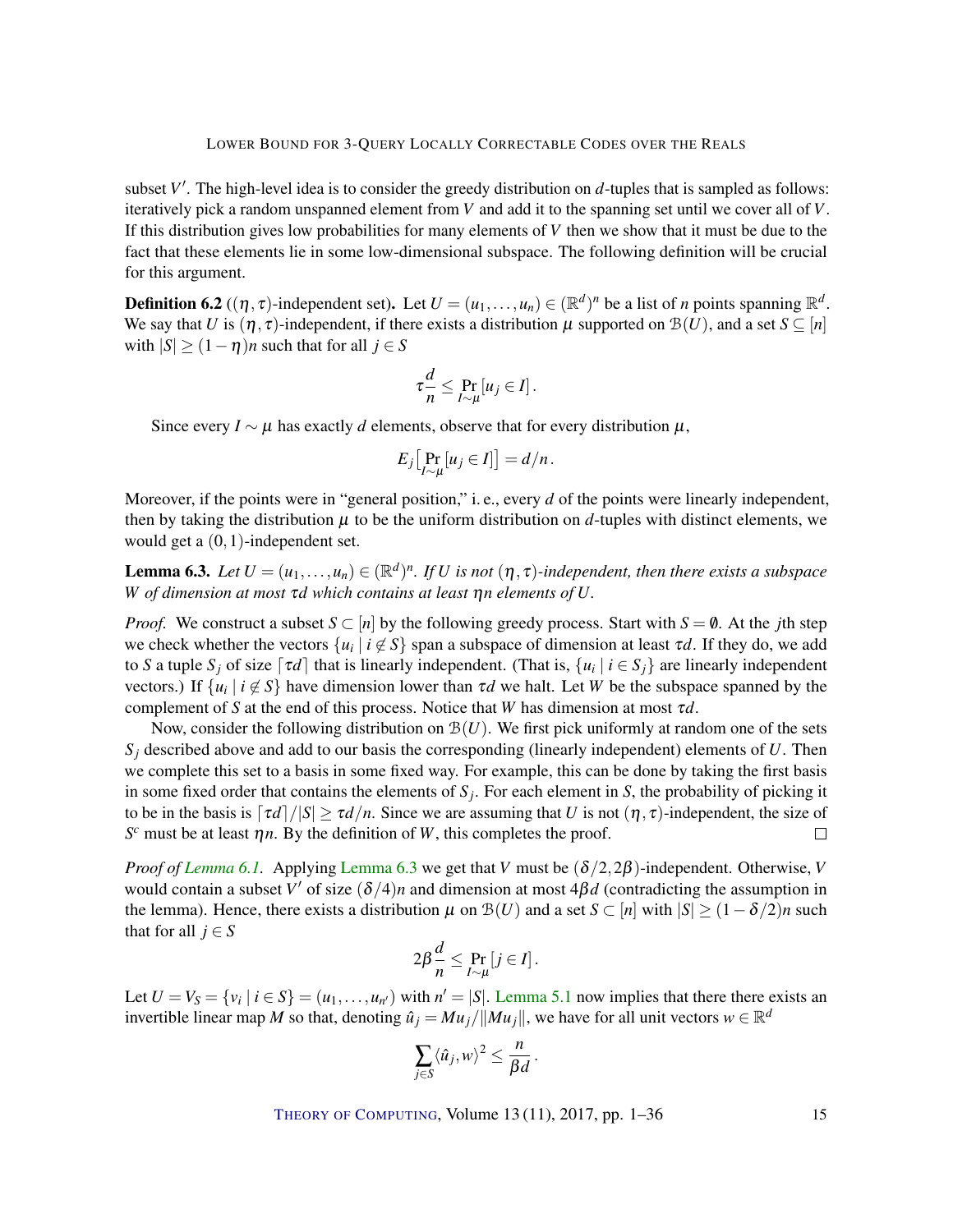Notice that *U* is a  $(3,\delta/2)$ -LCC since the complement of *U* can intersect at most  $\delta n/2$  triples from each matching in *V*. This completes the proof of the lemma.  $\Box$ 

## 6.1 A convenient form of Barthe's theorem

The proof of [Lemma](#page-13-0) [6.1](#page-13-0) actually gives a more general result (not mentioning LCCs) that might be of independent interest.

<span id="page-15-0"></span>**Theorem 6.4.** Let  $V = (v_1, \ldots, v_n) \in (\mathbb{R}^d)^n$  with  $\dim(V) = d$  be so that any subset  $U \subset V$  of size  $|U| \ge \alpha n$  $\theta$  *has*  $dim(U) \geq \beta d$ . Then, there exists an invertible linear map  $M$  :  $\mathbb{R}^d \to \mathbb{R}^d$  and a subset  $S \subset V$  of size  $|S| \ge (1-2\alpha)n$  so that, if we denote by  $\hat{v} = Mv/||Mv||$ , we have for all unit vectors  $w \in \mathbb{R}^d$ 

$$
\sum_{v\in S}\langle \hat{v}, w\rangle^2 \leq \frac{4n}{\beta d}.
$$

*Proof.* The conditions on *V* and [Lemma](#page-14-0) [6.3](#page-14-0) imply that *V* is  $(2\alpha, \beta/2)$ -independent. Then, using [Lemma](#page-10-0) [5.1,](#page-10-0) we get the map *M* and a set *S* as required.  $\Box$ 

## <span id="page-15-1"></span>7 Reduction to the low triple-multiplicity case

In this section we prove a lemma that shows that, when analyzing a  $(3, \delta)$ -LCC *V* over any field  $\mathbb{F}$ , it is enough to consider codes in which the matchings  $M_v$ ,  $v \in V$  used in the decoding are such that each triple appears in a small number of matchings. (Otherwise we can find a large subset of low rank.)

**Definition 7.1** (Triple-multiplicity). We say that a  $(3, \delta)$ -LCC *V* with matchings  $M_v, v \in V$  has *triplemultiplicity* at most *r* if each triple in each  $M_v$  appears in at most *r* of the matchings.

<span id="page-15-2"></span>**Lemma 7.2.** Let  $\mathbb{F}$  be a field,  $n \geq (1/\delta)^{\omega(1)}$  and  $\beta > 0$  a constant. Let  $V = (v_1, \ldots, v_n) \in (\mathbb{F}^d)^n$  be a  $(3, \delta)$ -LCC with matchings  $M_v, v \in V$ . Suppose that any subset  $V' \subset V$  with  $|V'| > (\delta^2/36)$ n satisfies  $\dim(V') > n^{1/2-\beta/4}$ . Then, there exists a  $(3,\delta/24)$ -LCC  $U \subset V$  with  $|U| \geq (\delta/4)n$  and matchings  $M'_v, v \in U$  *so that U (with the matchings*  $M'_v$ *) has triple-multiplicity at most*  $n^{\beta}$  *and the matchings*  $M'_v$  *are subsets of the corresponding matchings Mv.*

*Proof.* We first reduce to the situation where every element participates in many triples. Unless mentioned otherwise, we will count triples with multiplicity. Let  $0 < \gamma = \delta^2/6$  be a real number. Iteratively delete vertices from *V* that participate in less than γ*n* triples (counted with multiplicity), and the triples they participate in. Let  $B \subseteq V$  be the subset of deleted elements, and let  $V' = V \setminus B$ . Since each deleted vertex only gets rid of  $\gamma n$  triples, the total number of triples which include some vertex of *B* is at most  $\gamma n^2$ . Thus each element in *V'* participates in at least  $\gamma n$  triples, and at least  $(\delta - \gamma)n^2 > (2\delta/3)n^2$  of the triples in *V* are supported entirely in  $V'$ . Call this set of triples  $T'$ .

Claim 7.3.  $|V'| > 2\delta n$ .

*Proof.* This is because there must be some  $v \in V$  with at least  $(2\delta/3)n$  triples in its matching that still survive in *T'*—if this was not the case, we would have  $|T'| < (2\delta/3)n^2$ . Since the triples in the matching corresponding to *v* are disjoint,  $|V'| \ge 2\delta n$ .  $\Box$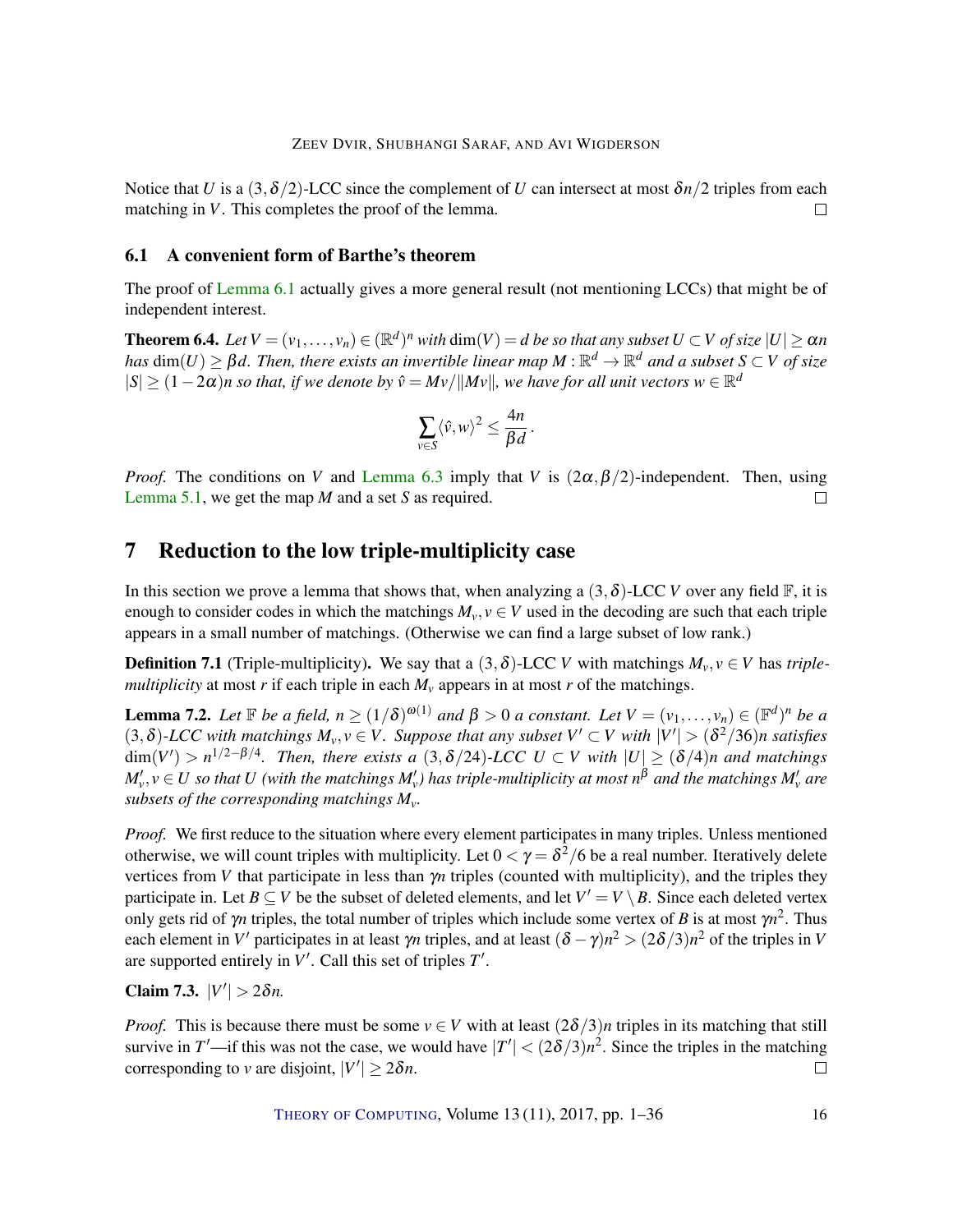Let  $B' \subset V'$  be the subset of points in  $V'$  which have less than  $\delta n/2$  of the triples in their matching supported in  $V'$ . Let  $V'' = V' \setminus B'$ .

**Claim 7.4.**  $|V''| \geq \delta n$ , and V'' is a  $(3, (\delta/6)(n/|V''|))$ *-LCC*.

*Proof.* There can be at most  $\delta n/3$  elements in V' such that  $\delta n/2$  triples in their matchings include an element from *B*—if there were more than that, then the total number of triples including a element from *B* would be greater than  $\delta n/3 \cdot \delta n/2 \ge \delta^2 n^2/6 \ge \gamma n^2$ , which is not possible. Thus, at least  $|V'| - \delta n/3$ of the elements in  $V'$  have a matching of size at least  $\delta n/2$  decoding them, lying wholly within  $V'$ . Thus  $|B'| \leq \delta n/3$ . Hence  $|V''| \geq |V'| - |B'| \geq |V'| - \delta n/3 > \delta n$ . Moreover, for each  $v \in V''$ , it has a matching of size at least  $\delta n/2 - |B'| \ge \delta n/6$  supported in *V*". Thus *V*" is a  $(3, (\delta/6)(n/|V''|))$ -LCC. Let *T*" be the union of all the triples in the LCC  $V''$ .  $\Box$ 

We will call a triple in  $T''$  a *high-multiplicity* triple if it has multiplicity at least  $n^{\beta}$  in  $T''$ ; otherwise we will call it a *low-multiplicity triple*).

<span id="page-16-0"></span>**Claim 7.5.** At least  $(1 - \delta/24)|V''|$  of the elements in  $V''$  have a matching of size  $(\delta/12)|V''|$  of low*multiplicity triples decoding them.*

*Proof.* Suppose the claim does not hold. That is, at least  $(\delta/24)|V''|$  of the elements in  $V''$  have at least half of their matchings (in  $T''$ ) composed of high multiplicity triples.

We now delete all the triples of low multiplicity from  $T''$ . Since there are at least  $(\delta^2/288)|V''|^2$ triples (counting multiplicity) of multiplicity at least  $n^{\beta}$  in the LCC *V*<sup>*n*</sup>, by averaging, there exists  $v \in V''$ that participates in at least  $(\delta^2/288)|V''|$  triples (counted with multiplicity), and each of the triples has multiplicity at least *n* β . Observe that since all these triples contain *v*, no two triples are part of a matching corresponding to the same element.

By greedily choosing distinct triples containing *v* of highest multiplicity, one can pick a set *T* <sup>∗</sup> of distinct triples of size at most  $n^{1/2-\beta/2}$  such that together they span at least  $n^{1/2+\beta/2}$  distinct elements of *V*<sup>*n*</sup>. This is true since  $n^{1/2+\beta/2} \le (\delta^2/288)|V''|$ , each triple of multiplicity  $n^{\beta}$  spans at least  $n^{\beta}$  distinct elements and distinct triples sharing an element must span distinct elements. By "distinct" here we mean distinct LCC indices (not necessarily distinct vectors).

Let *L* be a linear transformation of co-rank at most 3*n* <sup>1</sup>/2−β/<sup>2</sup> which maps each element participating in a triple of  $T^*$  to 0. Since all the elements spanned by the triples of  $T^*$  also get mapped to 0, at least  $n^{1/2+\beta/2}$  elements of *V*<sup>"</sup> get mapped to 0 under *L*. Let this set be *V*<sup>\*</sup>. Recall that each element of *V*<sup>'</sup> (and hence of  $V^*$ ) participates in  $\gamma$ *n* triples which together decode  $\gamma$ *n* distinct elements of *V*.

Let  $S \subset V$  be the subset of all elements whose matching contains at least  $(\gamma/6)n^{1/2+\beta/2}$  triples that each contain some element from  $V^*$ . Since the total number of triples containing some element from  $V^*$ is at least  $|V^*| \cdot \gamma_n/3$ , by a simple counting argument we get that  $|S| \ge (\gamma/6)n$ .

To finish the proof of [Claim](#page-16-0) [7.5](#page-16-0) we will now argue that

$$
\dim(S) \le 2n^{1/2-\beta/3} < n^{1/2-\beta/4}.
$$

For contradiction, assume  $\dim(S) > 2n^{1/2-\beta/3}$ , then

$$
\dim(L(S)) > 2n^{1/2-\beta/3} - 3n^{1/2-\beta/2} > n^{1/2-\beta/3}.
$$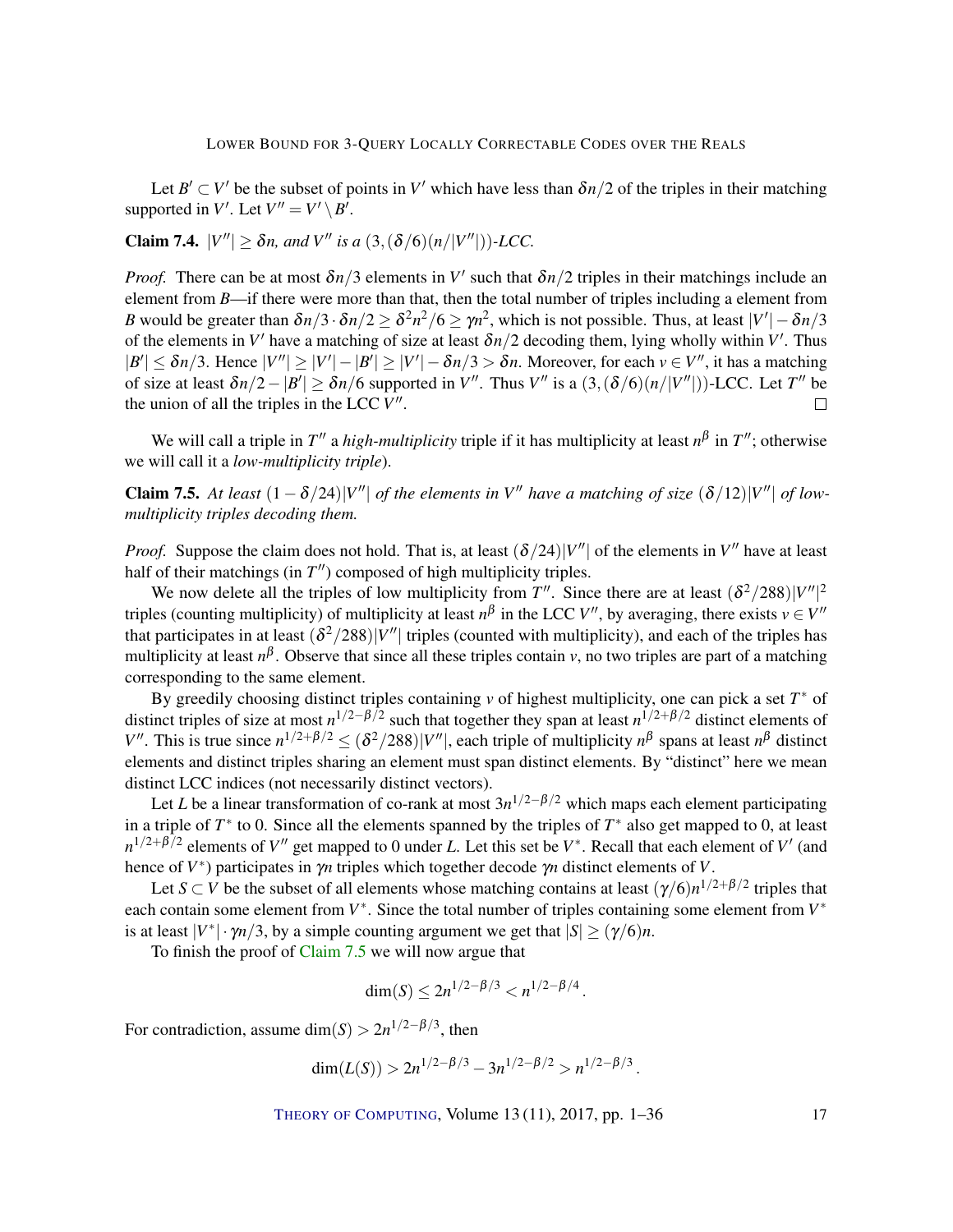Moreover, since *L* sends  $V^*$  to 0, all triples containing some element of  $V^*$  now have at most 2 nonzero elements, and thus the triples can be replaced by *pairs*. Thus  $L(V)$  is a  $(2, (\gamma/6)n^{-1/2+\beta/2})$ -LDC of size *n*, decoding to linearly independent vectors spanning at least *n*<sup>1/2−β/3</sup> dimensions. Using [Theorem](#page-10-3) [4.5](#page-10-3) (lower bound for 2-query LDCs) we get that

$$
n\geq 2^{\frac{\gamma/6n^{\beta/6}}{16}-1}.
$$

Since  $n \ge (1/\delta)^{\omega(1)}$ ,  $\gamma = \text{poly}(\delta)$  and  $\beta = \Omega(1)$ , this is a contradiction (for large enough *n*).

Thus, the set *S* has size at least  $(\gamma/6)n = \frac{\delta^2 n}{36}$  and dimension at most  $n^{1/2-\beta/4}$ , contradicting the assumption in [Lemma](#page-15-2) [7.2.](#page-15-2) This completes the proof of [Claim](#page-16-0) [7.5](#page-16-0)  $\Box$ 

Applying [Claim](#page-16-0) [7.5,](#page-16-0) we see that one can delete all triples of multiplicity greater than  $n^{\beta}$  and delete at most  $\delta |V''|/24$  elements to get a subset *U* such that each element of *U* has a matching of  $\delta |U|/24$  triples decoding to it where the triples are supported in *U*. Thus *U* is a  $(3, \delta/24)$ -LCC with  $|U| \ge \delta n/4$ , and with all triples of multiplicity at most  $n^{\beta}$ . This completes the proof of [Lemma](#page-15-2) [7.2.](#page-15-2)  $\Box$ 

# <span id="page-17-1"></span>8 LCCs over  $\mathbb R$  can be clustered

In this section we prove the "clustering step" described in the introduction.

**Definition 8.1** (Clustering). Let  $S_1, \ldots, S_m \subset [n]$ . We say that a triple  $\tau \in \binom{[n]}{3}$  $\binom{n}{3}$  is *clustered* by the family of sets  $S_1, \ldots, S_m$  if there exists an  $i \in [m]$  so that  $|\tau \cap S_i| \geq 2$ . If *M* is a multiset of triples, we say that *M* is clustered by  $S_1, \ldots, S_m$  if every triple in *M* is clustered.

We prove the clustering result as a sequence of three lemmas. First we state the final clustering lemma that will be used later in the proof of our main result. This result was informally stated as [Lemma](#page-5-2) [3.1.](#page-5-2)

<span id="page-17-0"></span>Lemma 8.2 (Final clustering). Let  $n > (1/\delta)^{\omega(1)}$  and let  $\beta > 0$  be a constant. Let  $V = (v_1, \ldots, v_n) \in$  $(\mathbb{R}^d)^n$  *be a*  $(3,\delta)$ -LCC so that every subset  $U \subset V$  of size  $|U| \geq (\delta^2/288)n$  has dimension at least  $\max\{8\delta^6d, n^{1/2-\beta/4}\}.$  Then, there exists a  $(3,\hat{\delta})$ -LCC  $\hat{V}=(\hat{v}_1,\ldots,\hat{v}_n)\subset V$  of dimension  $\hat{d}\leq d$ , size  $\hat{n} \geq (\delta/10)n$  and  $\hat{\delta} \geq \delta^2/4$  and sets  $S_1,\ldots,S_m \subset [\hat{n}]$  so that

- *1.*  $|S_i| \leq O(\hat{n}/\hat{\delta}^6 \hat{d})$  *for all i*  $\in [m]$ *;*
- 2.  $\Omega(\hat{\delta}^{19} \hat{d}^3 / \hat{n}^{1+2\beta}) \le m \le O(\hat{n}^{1+2\beta} / \hat{\delta}^{10} \hat{d});$
- 3. if  $\hat{M}_{\hat{v}}, \hat{v} \in \hat{V}$  are the matchings used to decode  $\hat{V}$ , then each  $\hat{M}_{\hat{v}}$  is clustered by  $S_1, \ldots, S_m$ .

We will prove this lemma using the following lemma, which adds conditions on the given code.

<span id="page-17-2"></span>Lemma 8.3 (Intermediate Clustering). Let  $n \ge (1/\delta)^{\omega(1)}$  and  $\beta > 0$  a constant. Let  $V = (v_1, \ldots, v_n) \in$  $(\mathbb{R}^d)^n$  be a  $(3, \delta)$ -LCC with triple-multiplicity at most  $n^{\beta}$  and so that for each unit vector  $w \in \mathbb{R}^d$ 

$$
\sum_{j=1}^n \langle v_j, w \rangle^2 \leq \frac{n}{\delta^6 d}.
$$

Let  $t = n/(\delta^6 d)$  and suppose that  $d > 10^8\cdot 200/\delta^8$ . Then, there exist  $m$  subsets  $S_1,\ldots,S_m\subset V$  such that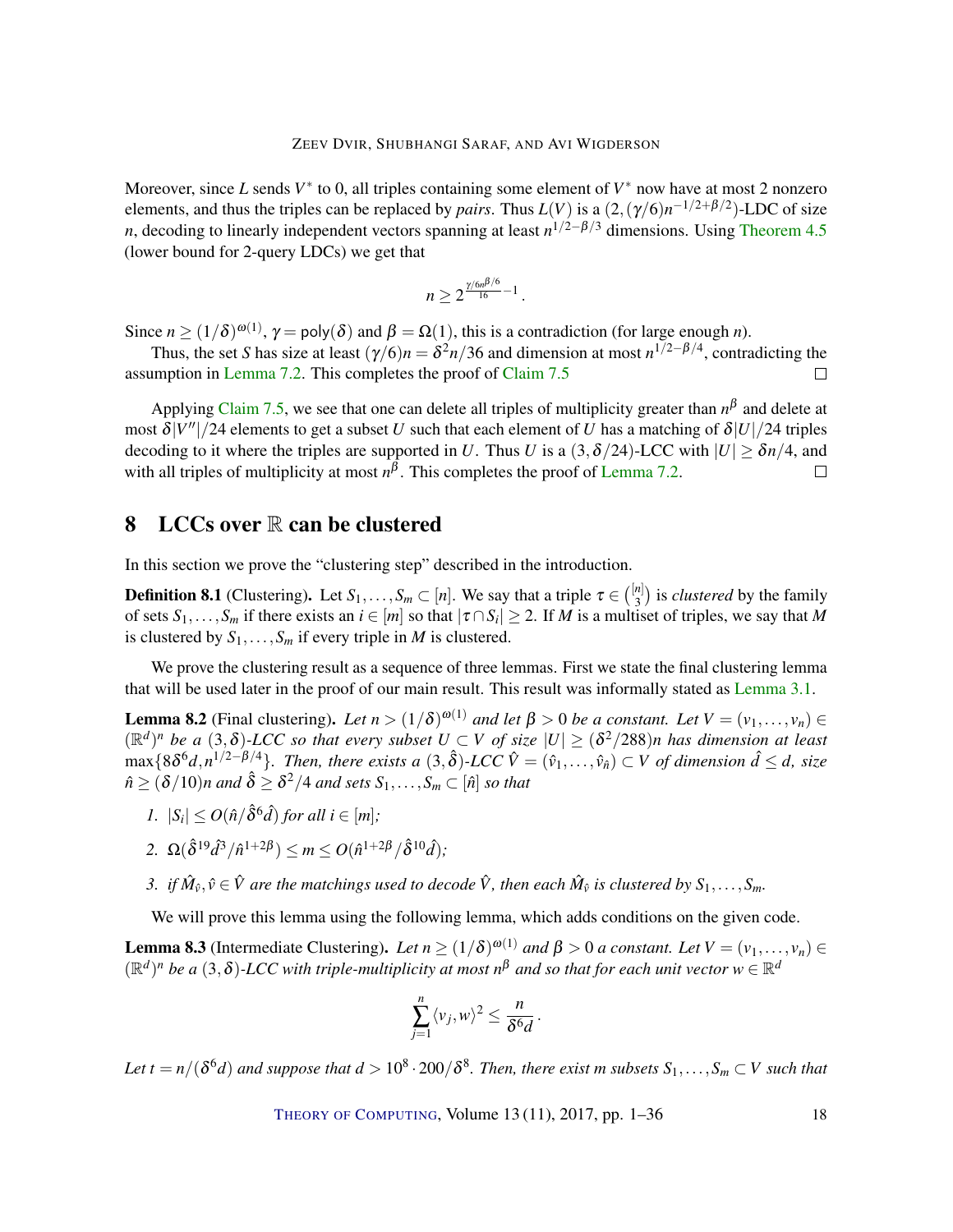- *1.*  $|S_i| \leq O(t)$  *for all i*  $\in [m]$ *;*
- 2.  $\Omega(\delta n^{2-\beta}/t^3) \leq m \leq O(t \cdot n^{\beta}/\delta^4);$
- *3.* if  $M = \bigcup_{v \in V} M_v$  is the multiset of all triples in all matchings used to decode  $V$ , then there are at most  $\delta^2 n^2/100$  triples in M that are not clustered by  $S_1,\ldots,S_m$ .

To prove the intermediate clustering lemma we first prove a basic clustering lemma.

<span id="page-18-0"></span>**[Lemma](#page-17-2) 8.4** (Basic Clustering). Let  $n,t,\beta,\delta$  and  $V \in (\mathbb{R}^d)^n$  be as in Lemma [8.3](#page-17-2) and let M be the multiset *of triples obtained by taking the union of all*  $M_v, v \in V$ . Let  $\bar{M} \subset M$  be of size at least  $\delta^2 n^2/100$  and  $s$ uppose that  $d > 10^8\cdot 200/\delta^8$ . Then there exists a subset  $S\subset V$  with  $|S|\leq O(t)$  and a subset  $T\subset \bar M$  with  $|T| \ge \Omega(\delta^4 n^{2-\beta}/t)$  *such that each triple in T contains at least two elements from S.* 

First, we show how to use the intermediate clustering lemma to prove the final [Lemma](#page-17-0) [8.2.](#page-17-0) After that, we will prove the basic clustering lemma and, using it, easily derive the intermediate clustering lemma.

*Proof of [Lemma](#page-17-0) [8.2.](#page-17-0)* At a high level, the proof follows by first applying [Lemma](#page-13-0) [6.1](#page-13-0) to get the well-spread vectors condition on the points in a large sub-LCC  $V'$  of  $V$ . Then we use [Lemma](#page-15-2) [7.2](#page-15-2) on  $V'$  to get a subcode V<sup>"</sup> with low triple-multiplicity. (This does not ruin the well-spread vectors condition by much.) Finally, we apply [Lemma](#page-17-2) [8.3](#page-17-2) on V<sup>II</sup> to get clustering for almost all triples. The only reason why one of these steps could fail is if we found a large low dimensional subset in *V* (which will contradict our assumptions). A final refinement step, using [Claim](#page-9-0) [4.1](#page-9-0) shows the existence of a subcode  $\hat{V}$  as required. The details follow.

**Reducing to the well-spread vectors case.** We apply [Lemma](#page-13-0) [6.1](#page-13-0) on *V*, with  $\beta = 2\delta^6$ , to obtain a subset *V'* of size  $n' \ge (1 - \delta/2)n$  so that *V'* is a  $(3, \delta' = \delta/2)$ -LCC and so that for each unit vector  $w \in \mathbb{R}^d$  we have

$$
\sum_{v' \in V'} \langle v', w \rangle^2 \leq \frac{n}{2\delta^6 d}.
$$

If we cannot apply [Lemma](#page-13-0) [6.1,](#page-13-0) it means that there is a subset *U* in *V* of size  $|U| \ge (\delta/4)n$  and dimension at most  $8\delta^6 d$ , which would contradict our assumptions.

**Reducing to low triple-multiplicity.** We now apply [Lemma](#page-15-2) [7.2](#page-15-2) on the LCC  $V'$  to get a  $(3, \delta/48)$ -LCC  $V'' \subset V'$  of size  $n'' \geq (\delta/8)n$  and with triple-multiplicity at most  $(n')^{\beta} \leq (n'')^{2\beta}$ . If we cannot apply the lemma, it means that there is a subset  $U \subset V'$  of size  $|U| \ge (\delta'^2/36)n' \ge (\delta^2/288)n$  and dimension  $\dim(U) \leq (n')^{1/2-\beta/4} \leq n^{1/2-\beta/4}$ , which would contradict our assumptions. Let  $d'' = \dim(V'')$  and  $\delta'' = \delta^2/2$ . We can think of *V*<sup>n</sup> as a (3,  $\delta''$ )-LCC over  $\mathbb{R}^{d''}$  in which the well-spread vectors condition above can be written as  $\prime$ 

$$
\sum_{v'' \in V''}\langle v'',w\rangle^2 \leq \frac{n}{2\delta^6 d} \leq \frac{n''}{\delta''^6 d''},
$$

for all unit vectors  $w \in \mathbb{R}^{d''}$ . (We took  $\delta'' = \delta^2/2$  to compensate for the drop in  $n''$  in the above inequality.) Notice that moving from  $\mathbb{R}^d$  to  $\mathbb{R}^{d''}$  is not a problem since we can orthogonally project all vectors on the span of  $V''$  and maintain all inner products with all unit vectors.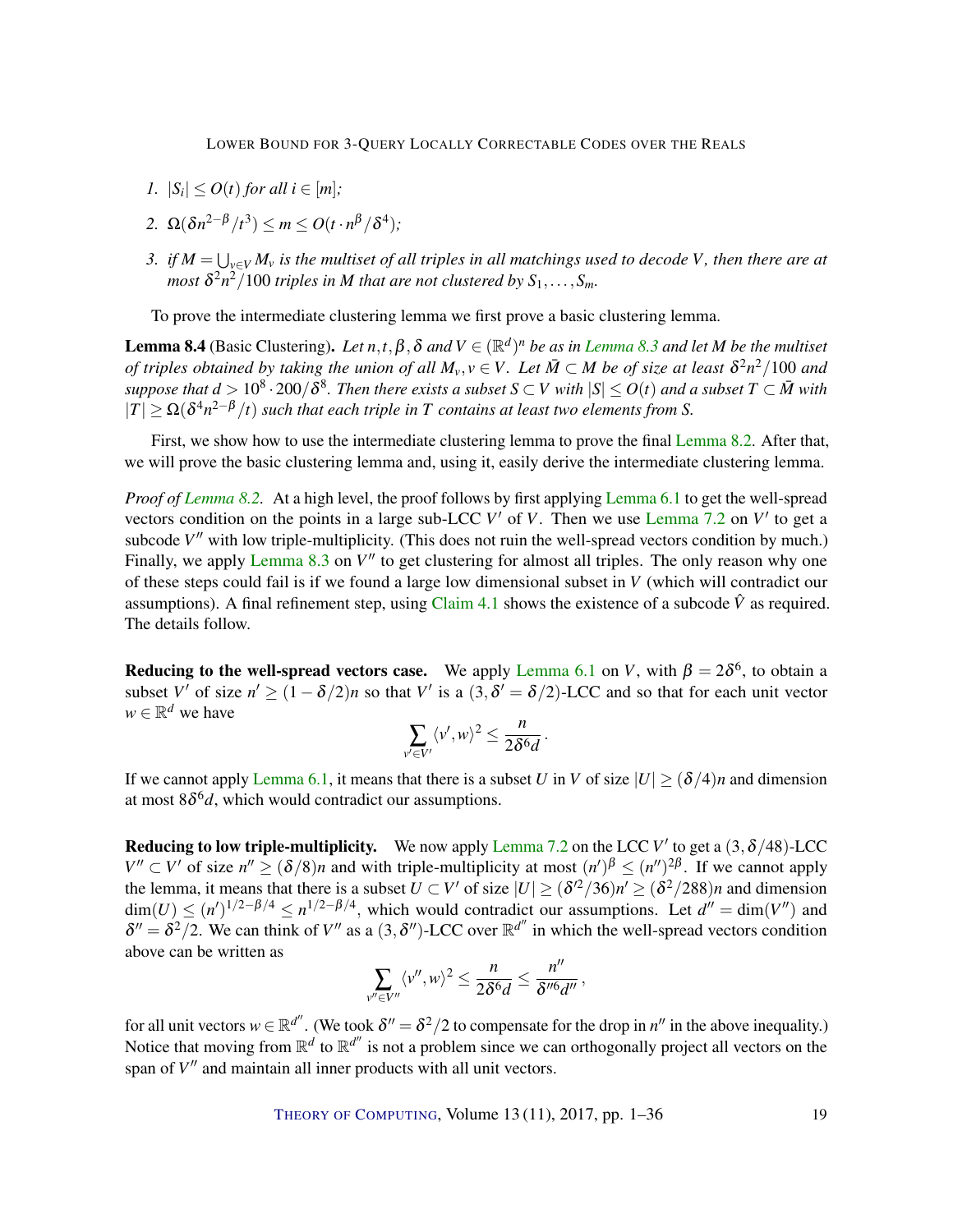**Clustering.** We can now apply [Lemma](#page-17-2) [8.3](#page-17-2) on V'' to find sets  $S_1, \ldots, S_m$  that cluster all but  $(\delta''^2/100)n''^2$ of the triples in the decoding matchings of V''. With  $|S_i| \le O(n''/\delta''^6 d'')$  for all  $i \in [m]$  and (using  $t = n''/\delta''^{6}d''$  we obtain

$$
\Omega\left(\frac{\delta''^{19}d''^3}{n''^{1+2\beta}}\right)\leq m\leq O\left(\frac{n''^{1+2\beta}}{\delta''^{10}}\cdot d''\right).
$$

If we cannot apply the lemma, it means that  $d'' \leq (1/\delta'')^{O(1)}$ , which would contradict our assumptions on *V* (since it would have a subset *V*<sup>*n*</sup> of size  $n'' \ge (\delta/8)n$  and dimension  $(1/\delta)^{O(1)} < n^{1/4}$ ).

**Refinement.** To complete the proof, observe that, there are at least  $(1 - \delta''/10)n''$  points in *V*<sup>*n*</sup> that have at least half of their matchings clustered by  $S_1, \ldots, S_m$ . Hence, we can use [Claim](#page-9-0) [4.1](#page-9-0) to find a  $(3, \hat{\delta})$ -LCC  $\hat{V} \subset V''$  of size  $\hat{n} \ge (1 - \delta''/10)n'' \ge (\delta/10)n$  with  $\hat{\delta} \ge \delta''/2 \ge \delta^2/4$  so that the sets  $S_1, \ldots, S_m$  (restricted to indices in  $\hat{V}$ ) cluster all the triples in the matchings of  $\hat{V}$ . Notice that, since  $\hat{d} = d''$ ,  $\hat{\delta} = \Theta(\delta'')$  and  $\hat{n} = \Theta(n'')$ , the bounds on the sizes of the sets  $S_i$  and on *m* still hold (the difference in constants will be swallowed by the big "O"). This completes the proof of [Lemma](#page-17-0) [8.2.](#page-17-0)  $\Box$ 

## 8.1 Preliminaries for the proof of the clustering lemmas

We denote by  $||v||$  the  $\ell_2$  norm of a vector *v*. Notice that for two unit vectors *u* and *v*,  $||u - v||^2 = 2 - 2\langle u, v \rangle$ . We denote the *correlation* between two unit vectors  $v, u$  as  $|\langle v, u \rangle|$ .

Let *V* be as in [Lemma](#page-17-2) [8.3](#page-17-2) with matchings  $M_v$ ,  $v \in V$ . The conditions of Lemma 8.3 (which we will assume to hold for the rest of this section) tell us that for all unit vectors  $u \in \mathbb{R}^d$  we have

$$
\sum_{j=1}^{n} \langle v_j, u \rangle^2 \le \frac{n}{\delta^6 d} = t. \tag{8.1}
$$

This has the following useful consequence.

<span id="page-19-0"></span>**Claim 8.5.** For every unit vector  $u \in \mathbb{R}^d$  we have

$$
|\{v \in V \mid |\langle v, u \rangle| \ge \alpha\}| \le t/\alpha^2.
$$

We can also bound the number of points in *V* that correlate with a given plane.

<span id="page-19-1"></span>**Claim 8.6.** Let  $P \subset \mathbb{R}^d$  be a two dimensional subspace and define

$$
K = \{ v \in V \mid |\langle v, u \rangle| \ge \alpha \text{ for some unit vector } u \in P \}.
$$

*Then*  $|K| \leq (80/\alpha^3) \cdot t$ .

*Proof.* For each  $v \in K$  let  $u(v) \in P$  be a unit vector with  $|\langle v, u(v) \rangle| > \alpha$ . Now, cover the boundary of the unit circle in *P* with at most  $20/\alpha$  balls<sup>10</sup> of radius at most  $\alpha/2$ . By a pigeon hole argument, one of these balls must contain at least  $\alpha|K|/20$  of the points  $u(v)$ . Now, the center of this ball must have correlation at least  $\alpha/2$  with all the  $\alpha|K|/20$  corresponding vectors *v*. Applying [Claim](#page-19-0) [8.5](#page-19-0) we get that  $|K| \le (80/\alpha^3)t$ .  $\Box$ 

<sup>&</sup>lt;sup>10</sup>We consider balls in  $\mathbb{R}^d$ .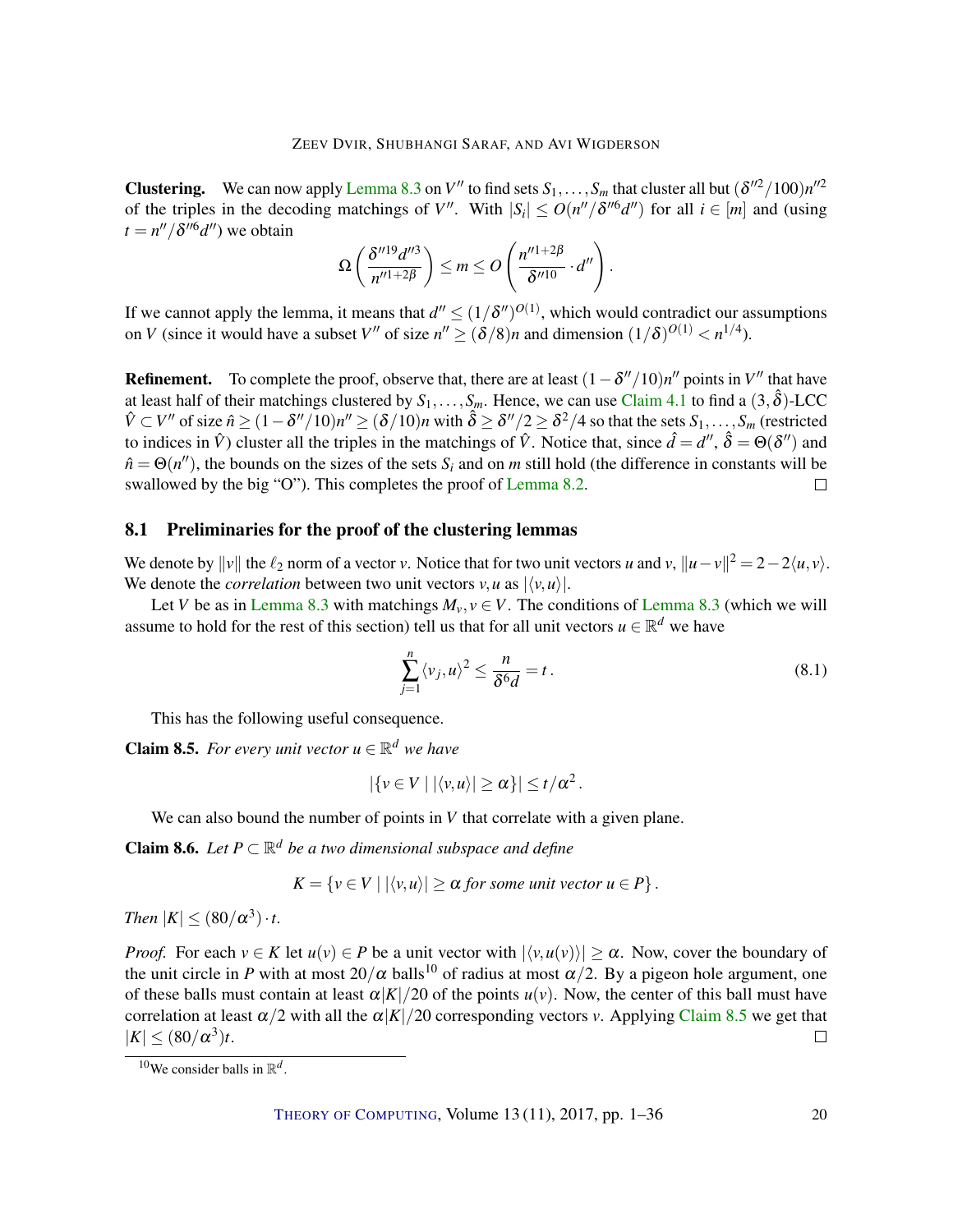For every unit vector  $u \in \mathbb{R}^d$ , let

$$
Cor(u) = \{ v \in V \mid |\langle u, v \rangle| \ge 1/10^4 \}.
$$

For every  $v \in V$ , let  $M_v^* \subseteq M_v$  be defined as

$$
M_{\nu}^* = \{ (v_i, v_j, v_k) \in M_{\nu} \mid v_i, v_j, v_k \in V \setminus \text{Cor}(\nu) \}.
$$

That is, let  $M_{\nu}^*$  be the subset of the triples decoding  $\nu$  where each vector in each triple has low correlation with *v*. Intuitively, such triples must be close to a two dimensional plane and hence "almost" dependent.

The following is an immediate corollary of [Claim](#page-19-0) [8.5.](#page-19-0)

<span id="page-20-0"></span>**Claim 8.7.** *For every*  $v \in V$ ,  $|M_v^*| \ge |M_v| - 10^8 t \ge \delta n - 10^8 t$ .

Let  $M^*$  be the (multiset) union of all triples in  $M_v^*$  for all  $v \in V$ . By [Claim](#page-20-0) [8.7,](#page-20-0)  $M^*$  has size at least  $\delta n^2 - 10^8$ tn.

The following proposition bounds the number of triples in  $M^*$  containing a fixed pair of vertices.

<span id="page-20-1"></span>**Proposition 8.8.** For all  $i \neq j \in [n]$ , there are at most  $O(tn^{\beta})$  triples (counting multiplicities) in M<sup>\*</sup> *containing the pair*  $(v_i, v_j)$ *.* 

*Proof.* We will show a bound of  $O(t)$  on the number of *distinct* triples containing  $(v_i, v_j)$ . The  $O(tn^{\beta})$ bound will then follow by our assumption on the maximum multiplicity of triples in *M* (and so also in *M*<sup>∗</sup> ).

Let  $P = \text{span}\{v_i, v_j\}$ . Consider a triple  $(v_i, v_j, v_k)$  containing  $v_i, v_j$  and suppose this triple belongs to some matching  $M_v^*$ . Let  $\Pi = \text{span}\{v_k, v\}$  and observe that both planes *P* and  $\Pi$  (both are indeed planes since the property of the LCC being regular implies the distinctness of the points in a triple and the point they are used to decode to) are contained in the three dimensional subspace span $\{v_i, v_j, v_k\}$ . Therefore, they must intersect in some unit vector  $w \in P \cap \Pi$ . Now, since  $|\langle v_k, v \rangle| \le 10^{-4}$ , a simple calculation shows that *w* must have correlation at least  $1/10$  with either  $v_k$  or *v* (since *w* belongs to their span and they are close to being orthogonal). To summarize, we have shown that in every triple  $(v_i, v_j, v_k) \in M_v$ , one of the vectors  $v, v_k$  has correlation at least 1/10 with the plane *P*. Now, the union of  $\{v, v_k\}$  as we go over all distinct triples containing  $\{v_i, v_j\}$  is at most  $O(t)$  by [Claim](#page-19-1) [8.6.](#page-19-1) If the total number of distinct triples is *r*, then at least  $r/2$  of the vectors *v* will correlate with *P* or  $r/2$  of the  $v_k$  will correlate with *P*. In either case we see that  $r/2 = O(t)$ , and hence  $r = O(t)$ .  $\Box$ 

Definition 8.9 (Triple types). We split the triples appearing in *M*<sup>∗</sup> into two *types*.

• A triple  $(v_i, v_j, v_k) \in M^*$  is defined to be of *Type A* if there exists a pair of vertices in the triple, say  $(v_i, v_j)$ , such that

$$
|\langle v_i, v_j \rangle| \ge 9/10.
$$

• A triple  $(v_i, v_j, v_k) \in M^*$  is defined to be of *Type B* if

$$
|\langle v_i, v_j \rangle|
$$
 < 9/10,  $|\langle v_j, v_k \rangle|$  < 9/10 and  $|\langle v_i, v_k \rangle|$  < 9/10.

THEORY OF C[OMPUTING](http://dx.doi.org/10.4086/toc), Volume 13 (11), 2017, pp. 1–36 21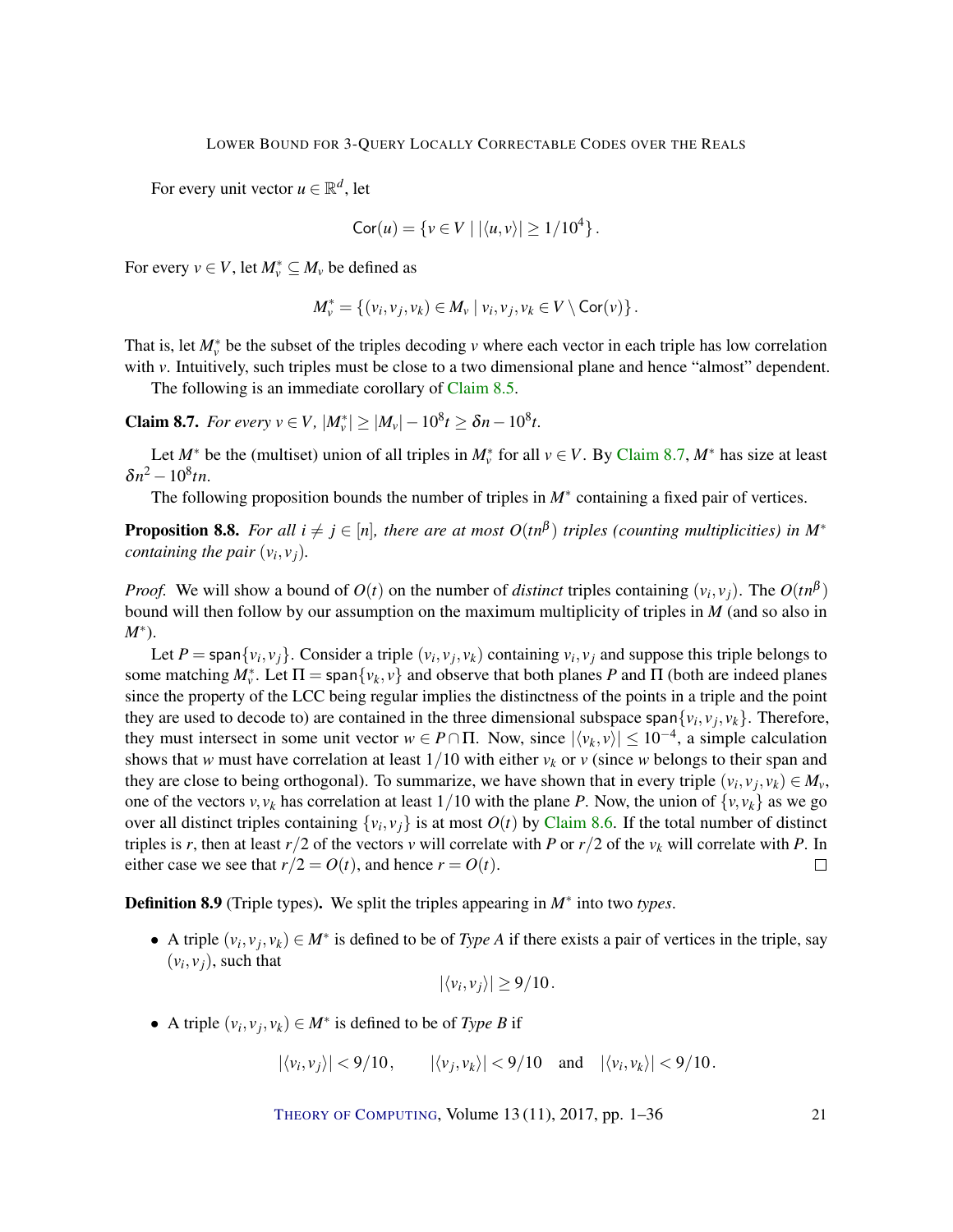#### ZEEV DVIR, SHUBHANGI SARAF, AND AVI WIGDERSON

When we refer to a triple as Type A or Type B, we will implicitly assume that this triple is in *M*<sup>∗</sup> .

We first state and prove three simple propositions that will be useful in the proof of the basic clustering lemma. Below, we will sometimes refer to the elements of *V* as "vertices." The reader not wishing to follow the somewhat tedious calculations can recall the high level overview given in [Section](#page-5-0) [3.](#page-5-0)

<span id="page-21-0"></span>**Proposition 8.10.** Let  $(v_i, v_j, v_k)$  be a triple of Type B then either  $|\langle v_i, v_j \rangle| \ge 1/100$  or  $|\langle v_i, v_k \rangle| \ge 1/100$ .

*Proof.* Suppose in contradiction that  $\langle v_i, v_j \rangle < 1/100$  and  $\langle v_i, v_k \rangle < 1/100$ .

Suppose the triple decodes to the vector  $u$  and by an appropriate orthogonal change of basis (which does not change distances or inner products), let us assume that the vectors all lie in the 3 dimensional space spanned by the unit vectors  $e_1, e_2$  and  $e_3$ . We can also assume that  $u = e_1$ ,  $v_i$  is a linear combination of  $e_1$  and  $e_2$ , and  $v_j$  and  $v_k$  are linear combinations of  $e_1, e_2$  and  $e_3$ .

Since the vectors in the triple are uncorrelated to  $u$ , their inner product with  $e_1$  has absolute value at most  $1/10^4$ . Since  $v_i$  is a unit vector,  $\langle v_i, e_1 \rangle^2 + \langle v_i, e_2 \rangle^2 = 1$  and hence  $|\langle v_i, e_2 \rangle| > |\langle v_i, e_2 \rangle|^2 \ge 1 - 1/10^8$ . Also since  $|\langle v_i, v_j \rangle| < 1/100$  and  $|\langle v_i, v_k \rangle| < 1/100$ ,

$$
|\langle v_j, e_2 \rangle| < \frac{1}{100} \times \frac{10^8}{10^8 - 1} < \frac{2}{100}
$$

.

Similarly  $|\langle v_k, e_2 \rangle|$  < 2/100. Also since  $v_j$  is a unit vector,  $\langle v_j, e_1 \rangle^2 + \langle v_j, e_2 \rangle^2 + \langle v_j, e_3 \rangle^2 = 1$  and hence  $\langle v_j, e_3 \rangle^2 \ge 1 - 1/10^8 - 4/10^4$ , implying that  $|\langle v_j, e_3 \rangle| \ge \sqrt{99/100}$ . Similarly  $|\langle v_k, e_3 \rangle| \ge \sqrt{99/100}$ . Hence  $|\langle v_k, v_j \rangle| \geq 99/100$ , contradicting the property of being Type B.  $\Box$ 

<span id="page-21-1"></span>Proposition 8.11. *Suppose T is a set of m* distinct *triples of Type B, each sharing the pair* (*v<sup>i</sup>* , *vj*)*. Let S be the set of size m containing all the vertices of the triples in T except v<sup>i</sup> and v<sup>j</sup> . Then there is a ball of radius at most* 5/10<sup>4</sup> *containing at least m*/10<sup>5</sup> *points of S.*

*Proof.* We will first show that every point of *S* is close to the subspace through  $v_i$  and  $v_j$ , and then apply a pigeon hole argument.

Let  $v_k \in S$ . Then  $(v_i, v_j, v_k)$  is a triple of Type B, and in particular the triple is in  $M_u^*$  for some vertex *u*.

By an appropriate orthogonal change of basis (which does not change distances or inner products), we can assume that the vectors all lie in the 3 dimensional space spanned by the unit vectors  $e_1, e_2$  and *e*<sub>3</sub>. We can also assume that  $v_i = e_1$ ,  $v_j$  is a linear combination of  $e_1$  and  $e_2$ , and *u* and  $v_k$  are linear combinations of  $e_1$ ,  $e_2$  and  $e_3$ .

Since we have a triple of Type B,  $|\langle v_i, v_j \rangle|$  < 9/10. Thus  $|\langle v_j, e_1 \rangle|$  < 9/10. Since  $\langle v_j, e_1 \rangle^2 + \langle v_j, e_2 \rangle^2$  = 1, this implies that  $|\langle v_j, e_2 \rangle| > 2/5$ . Also since  $|\langle u, v_i \rangle| < 1/10^4$  and  $|\langle u, v_j \rangle| < 1/10^4$ , thus  $|\langle u, e_1 \rangle|$  <  $1/10^4$  and  $|\langle u, e_2 \rangle| < 5/2 \times |\langle u, v_j \rangle| < 5/2 \times 1/10^4$ . Hence

$$
|\langle u,e_3\rangle|=\sqrt{1-|\langle u,e_1\rangle|^2-|\langle u,e_2\rangle|^2}\geq 1-1/10^7.
$$

Since  $|\langle u, v_k \rangle|$  < 1/10<sup>4</sup>, we get that  $|\langle v_k, e_3 \rangle| \le 1/10^4 \times 10^7/(10^7 - 1) \le 2/10^4$ . Notice that  $|\langle v_k, e_3 \rangle|$  is precisely the distance of  $v_k$  to the subspace spanned by  $v_i$  and  $v_j$ .

Now consider the unit circle C in the subspace spanned by  $e_1$  and  $e_2$ . We will show that each element of *S* is at distance at most  $4/10^4$  from *C*. To see this, observe that for  $v_k \in S$ , the projection  $\bar{v}_k$  of  $v_k$  onto

THEORY OF C[OMPUTING](http://dx.doi.org/10.4086/toc), Volume 13 (11), 2017, pp. 1–36 22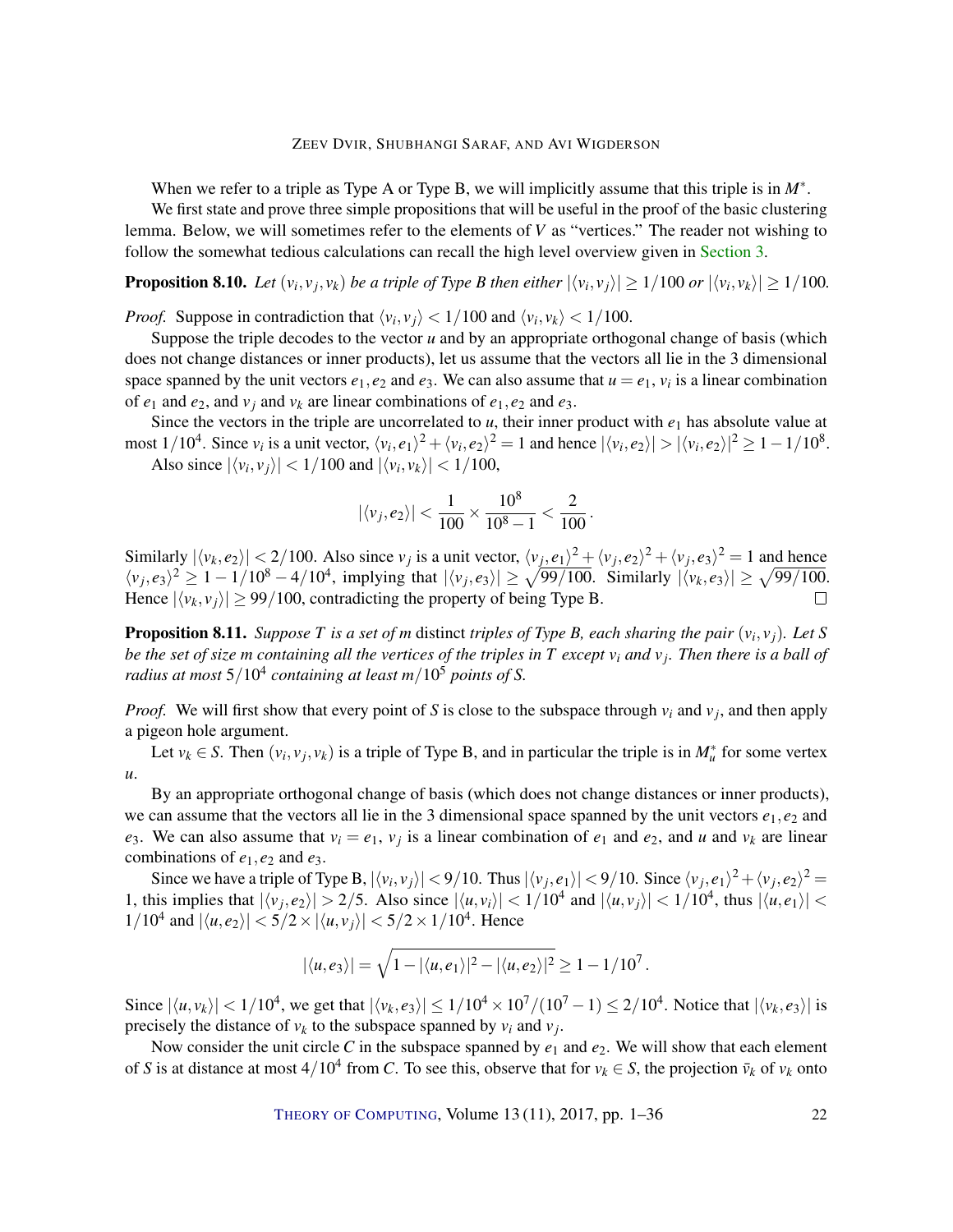the subspace spanned by  $e_1$  and  $e_2$  is of length at least  $1 - 2/10^4$  (by the triangle inequality). Thus  $\bar{v}_k$  is at distance at most  $2/10^4$  from *C* and also at distance at most  $2/10^4$  from  $v_k$ . Thus again by the triangle inequality, the distance between  $v_k$  and C is at most  $4/10^4$ . Now cover C with  $10^5$  2-dimensional discs of radius  $1/10^4$ . Clearly this can be done. Thus each element  $v_k$  in *S* is at distance at most  $5/10^4$  from the center of one of these discs. Thus for one of these discs, there are *m*/10<sup>5</sup> points of *S* that are at distance at most  $5/10^4$  from the center of the disc.  $\Box$ 

<span id="page-22-0"></span>**Proposition 8.12.** *Let G be an edge-weighted k-uniform hypergraph on <i>n vertices with*  $k \geq 2$ *. Define the degree of a vertex to be the sum of the weights of all hyperedges containing it. Suppose the average degree of a vertex in G is D. Then, there exists a vertex induced subgraph G* <sup>0</sup> *of G in which every vertex has degree at least D*/*k.*

*Proof.* To obtain  $G'$  we iteratively delete vertices whose degree in G is less than  $D/k$ . Observe that, after each deletion, the average degree in the hypergraph strictly increases. Indeed, after removing a vertex of degree  $D' < D/k$ , the new average is

$$
\frac{n\cdot D-kD'}{n-1} > D.
$$

Thus the process must terminate when all vertices have degree at least *D*/*k*.

 $\Box$ 

## 8.2 Basic clustering: proof of [Lemma](#page-18-0) [8.4](#page-18-0)

At this point, we assume that  $V$  is well spread over the unit sphere, has low-multiplicity triples that are nearly orthogonal to their associated vectors in *V*. Each triple is either of Type A—containing a very correlated pair—or of Type B—consisting of uncorrelated vectors.

We first show that having many triples of the same type implies that we can find a small set of vertices such that many of the triples intersect the set in at least two of their elements. This will be the main step in the proof of [Lemma](#page-18-0) [8.4](#page-18-0) which is given below. Recall that we have an upper bound of  $n^{\beta}$  on the multiplicity of each triple in *M*<sup>∗</sup> .

<span id="page-22-1"></span>Lemma 8.13. *Suppose there is a subset T of* γ*n* 2 *triples (counting multiplicities) in M*<sup>∗</sup> *of the same type (either Type A or Type B), then there is a set*  $S\subseteq V$  *such that*  $|S|=O(t)$ *, and at least*  $\Omega(\gamma^2n^{2-\beta}/t)$  *triples in T intersect S in at least two of their elements.*

*Proof.* We separate into two cases according to the type of the triples in *T*. In both cases, we will first refine to the situation where every vertex is incident to many (γ*n*) triples. In both cases we will find a cluster  $V^*$  of nearby vertices, and let *S* be some kind of neighborhood of  $V^*$  such that every triple which intersects  $V^*$  will also intersect *S* in two elements. Since  $V^*$  will be incident to many triples, we will conclude that many triples intersect *S* in two elements. Moreover we will ensure that every vertex in *S* will have some constant *correlation* with some fixed carefully chosen vertex *w*. Since every element in *S* correlates with vertex *w*, [Claim](#page-19-0) [8.5](#page-19-0) implies that *S* cannot be too large. In the case of Type A triples, the argument is fairly straightforward, whereas in the case of Type B triples the argument is more delicate.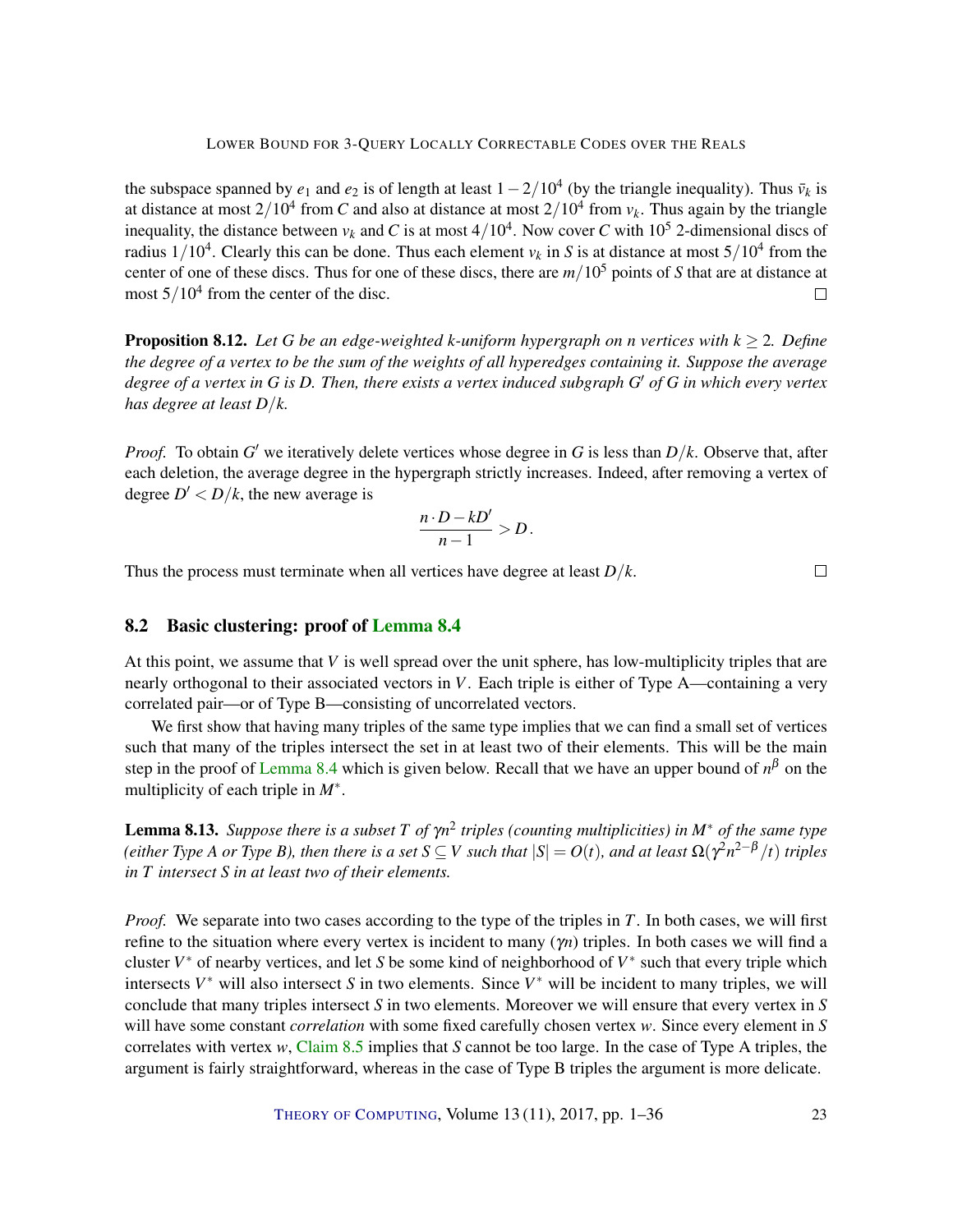#### ZEEV DVIR, SHUBHANGI SARAF, AND AVI WIGDERSON

Case 1: *T* has only triples of Type A. Consider the following weighted graph *H* on vertex set *V* in which the edges are all pairs  $v_i$ ,  $v_j$  with  $|\langle v_i, v_j \rangle| \ge 9/10$  and the weight of an edge  $(v_i, v_j)$  is the number of triples in *T*, counting multiplicities, that contain this pair (we can discard edges of weight zero). We define the degree of a vertex  $deg(v)$  as the sum of weights over all edges of *H* that contain *v*. Since  $(1/2)\sum_{\nu} \text{deg}(\nu) \ge |T|$  we have that the average degree in *H* is at least  $D = 2|T|/n \ge 2\gamma n$ .

Let  $H'$  be a vertex induced subgraph of  $H$  in which every vertex has degree at least  $D/2$  (such a subgraph exists by [Proposition](#page-20-1) [8.12\)](#page-22-0). Let *w* be any vertex in  $H'$  and observe that, by Proposition [8.8,](#page-20-1) *w* must have at least  $r = \Omega(\gamma n^{1-\beta}/t)$  distinct neighbors  $u_1, \ldots, u_r$  (since the maximal weight of an edge is  $O(tn^{\beta})$ ). Let  $V^* = \{u_1, \ldots, u_r\}$ . We define the set *S* to contain these vertices  $u_1, \ldots, u_r \in V^*$  as well as all of their neighbors.

First, we argue that *S* cannot be too large. To see this, observe that, if  $(v_i, v_j)$  is an edge in *H* then  $v_j$  must have  $\ell_2$  distance at most  $1/\sqrt{5}$  from either  $v_i$  or  $-v_i$ . Thus, since all vertices in *S* are at (graph) distance less than two from *w*, we have that they are all contained in the union of two balls of radius  $\sqrt{a}$ 2/ 5 around *w* and around −*w*. This means that all points in *S* must have correlation at least 4/6 with *w*. Using [Claim](#page-19-0) [8.5](#page-19-0) we get that  $|S| \leq O(t)$ .

To see that there are many triples with two elements in *S* observe that the sum over all weights of edges touching  $u_1, \ldots, u_r$  is at least  $r \cdot \gamma n \ge \Omega(\gamma^2 n^{2-\beta}/t)$  (using the fact that  $H'$  has high minimum degree). Since every triple is counted at most 3 times in this sum we conclude that there are at least  $\Omega\left(\gamma^2n^{2-\beta}/t\right)$  triples with a pair in *S*.

Case 2: *T* has only triples of Type B. Consider the following 3-regular weighted hypergraph *G*. The set of vertices of *G* is the set *V*. For each triple  $(v_i, v_j, v_k) \in T$  we have a hyper-edge in *G* with weight equal to the multiplicity of that triple in  $T$ . By [Proposition](#page-22-0) [8.12,](#page-22-0) there is a subgraph  $G'$  of  $G$  such that every vertex of *G'* is incident to at least  $\gamma n/3$  triples (counting weights) lying within *G'*.

Pick any vertex  $v \in G'$ . Let  $C_v$  be the multiset  $\{v' \in V \mid |\langle v, v' \rangle| > 1/100\}$  of vectors that are slightly correlated with *v*. By [Claim](#page-19-0) [8.5](#page-19-0) (well-spread vectors condition) we have  $|C_v| < t \cdot 10^4$ . By [Proposition](#page-21-0) [8.10,](#page-21-0) every triple containing *v* has another vertex *v'* such that  $|\langle v, v' \rangle| > 1/100$  (and thus  $v' \in C_v$ ). Thus by a simple averaging argument, it must be that for some  $v' \in C_v$ , the pair  $(v, v')$  participates in at least  $\gamma n/(3|C_v|)$  triples (counting multiplicities). Using the bound on triple-multiplicity, we get that there is a *set*  $T^*$  of at least  $\gamma n/(3|C_v|n^{\beta})$  distinct triples containing *v* and *v'*. Thus

$$
|T^*| \ge \frac{\gamma n}{3|C_v|n^{\beta}} \ge \frac{\gamma n^{1-\beta}}{10^4 \cdot t}
$$

and, by [Proposition](#page-21-1) [8.11,](#page-21-1) at least  $|T^*|/10^5$  vertices (of *G'*) lie in a ball of radius  $5/10^4$ . Call this set of vertices  $V^*$ . Thus what we have so far is a set  $V^*$  of vertices of *G'* all lying in a ball of radius  $5/10^4$ , where

$$
|V^*| \geq \frac{\gamma n^{1-\beta}}{3 \cdot 10^9 \cdot t}.
$$

Recall that every point  $v_k$  in  $V^*$  is incident to at least  $\gamma n/3$  triples lying within  $G'$ , and, by [Propo](#page-21-0)[sition](#page-21-0) [8.10,](#page-21-0) for each of the triples there exists a vertex  $v'_k$  distinct from  $v_k$  in that triple such that  $|\langle v_k, v'_k \rangle| > 1/100.$ 

THEORY OF C[OMPUTING](http://dx.doi.org/10.4086/toc), Volume 13 (11), 2017, pp. 1–36 24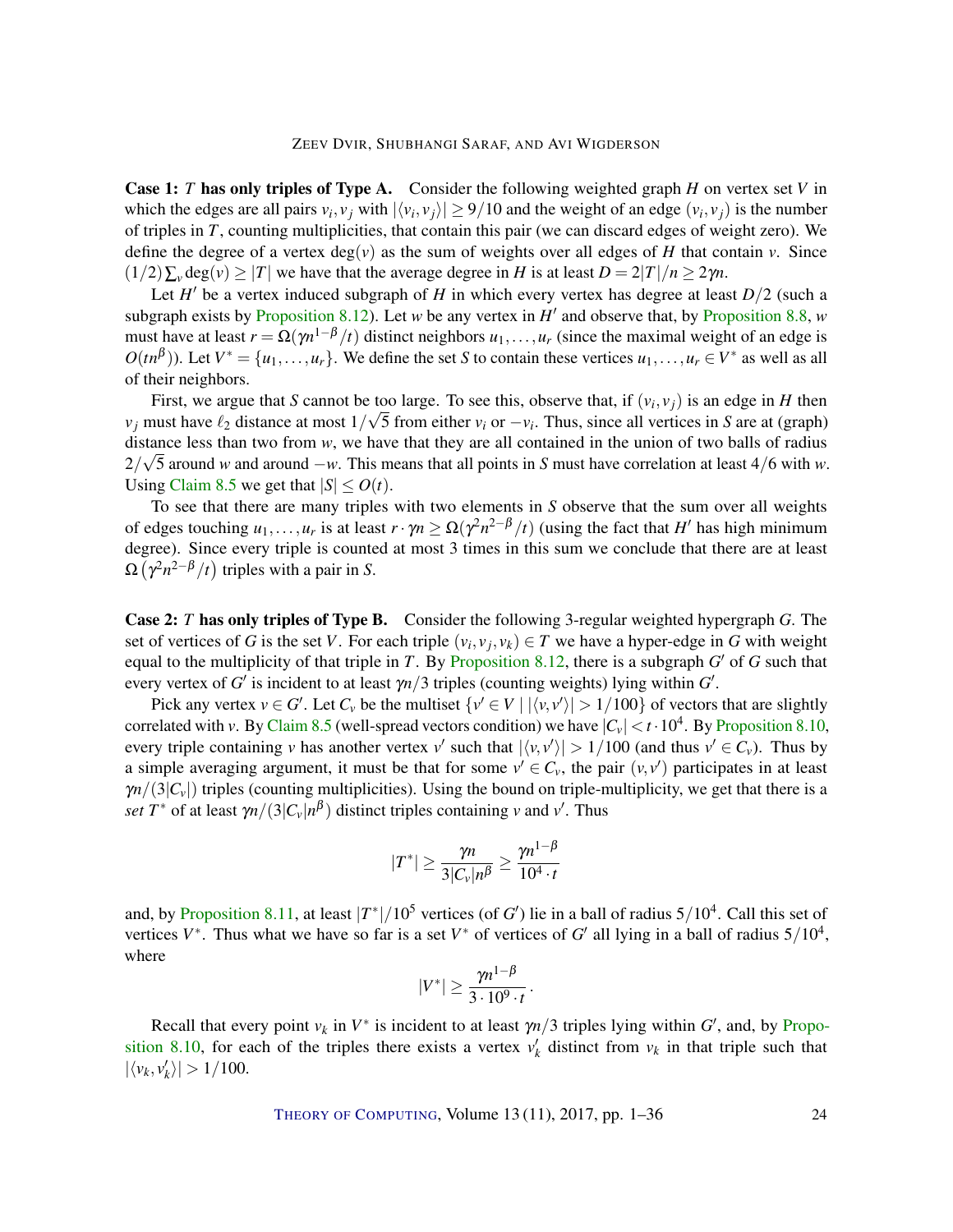Let  $S = \{u \in V \mid \exists w \in V^* \text{ s.t. } |\langle u, w \rangle| > 1/100\}$  be the set of all vertices that have correlation at least 1/100 with some vertex of  $V^*$ . Fix  $w \in V^*$ . Then for any  $u \in S$ , by definition of *S*, there exists  $w' \in V^*$ such that  $\langle u, w' \rangle > 1/100$ . Also, since radius of *V*<sup>\*</sup> is at most  $5/10^4$  we have  $||w - w'|| \le 1/10^3$ . Together, these imply that  $|\langle u, w \rangle| > 1/10^3$ . Since this holds for all  $u \in S$  (and for the same fixed *w*), by [Claim](#page-19-0) [8.5](#page-19-0) we get that  $|S| < 10^6 t$ .

Moreover, observe that each triple that intersects  $V^*$  must intersect *S* in two elements. Since each tripe in  $V^*$  is incident to at least  $\gamma n/3$  triples, and each triple is counted at most 3 times, there must be at least

$$
\Omega\left(\gamma n \times \frac{\gamma n^{1-\beta}}{10^9 \cdot t}\right) = \Omega(\gamma^2 n^{2-\beta}/t)
$$

triples with a pair in *S*.

*Proof of [Lemma](#page-18-0) [8.4.](#page-18-0)* Since  $d > 200 \cdot 10^8 / \delta^8$  we have that

$$
t = \frac{n}{\delta^6 d} < \frac{\delta^2 n}{200 \cdot 10^8}.
$$

Thus, by [Claim](#page-20-0) [8.7](#page-20-0) we have that for each  $v \in V$ 

$$
|M_{v} \setminus M_{v}^{*}| \leq 10^{8} t \leq \delta^{2} n/200.
$$

So, the set  $\bar{M}^* = \bar{M} \cap M^*$  must have size at least  $|\bar{M}| - \delta^2 n^2 / 200 \ge \delta^2 n^2 / 200$  triples. At least half of these triples are of the same type (A or B) and so we can apply [Lemma](#page-22-1) [8.13](#page-22-1) with  $\gamma = \delta^2/400$  to get the required sets *S* and triples *T*.  $\Box$ 

## 8.3 Intermediate clustering: proof of [Lemma](#page-17-2) [8.3](#page-17-2)

We prove [Lemma](#page-17-2) [8.3](#page-17-2) by iteratively applying [Lemma](#page-18-0) [8.4](#page-18-0) until we have gathered "enough" clustered triples, where we call a triple "clustered" if it has intersection size at least 2 with one of the sets *S<sup>i</sup>* .

We start with  $\bar{M} = M$ , which is initially of size  $|\bar{M}| \ge \delta n^2 \ge \delta^2 n^2/100$ . Applying [Lemma](#page-18-0) [8.4](#page-18-0) we get sets  $T_1 \subset \overline{M}$  and  $S_1 \subset V$  with  $|S_1| \leq O(t)$  and so that all triples in  $T_1$  are clustered. We now let  $\overline{M} = \overline{M} \setminus T_1$ and continue in this manner to generate  $S_2, S_3, \ldots, S_m$  and (disjoint)  $T_2, T_3, \ldots, T_m$ , removing the triples in the  $T_i$  from  $\bar{M}$  as we proceed, until there are at most  $\delta^2 n^2/100$  triples in  $M$  that are not clustered.

This only leaves the task of bounding the number of iterations, *m*. The upper bound follows from the fact that the sets  $T_i$  are disjoint, each of size at least  $\Omega(\delta^4 n^{2-\beta}/t)$  and that  $|M| \leq \delta n^2$ . The lower bound follows from the observation that, by [Proposition](#page-20-1) [8.8,](#page-20-1) each  $T_i$  can have size at most  $|S_i|^2 \cdot O(t \cdot n^{\beta}) = O(n^{\beta} t^3)$ . Since the union of the *T<sub>i</sub>* contains at least  $\Omega(|M|) \ge \Omega(\delta n^2)$  triples, we get that  $m \ge \Omega(\delta n^{2-\beta}/t^3)$ . This completes the proof of [Lemma](#page-17-2) [8.3.](#page-17-2)

## <span id="page-24-0"></span>9 Clustering implies large low-rank subset

The main result of this section is the following lemma that gives a dimension upper bound for LCCs in which the triples are "clustered." An informal statement of this lemma was given as [Lemma](#page-25-0) [9.1.](#page-25-0)

Notice that this lemma works over any field F.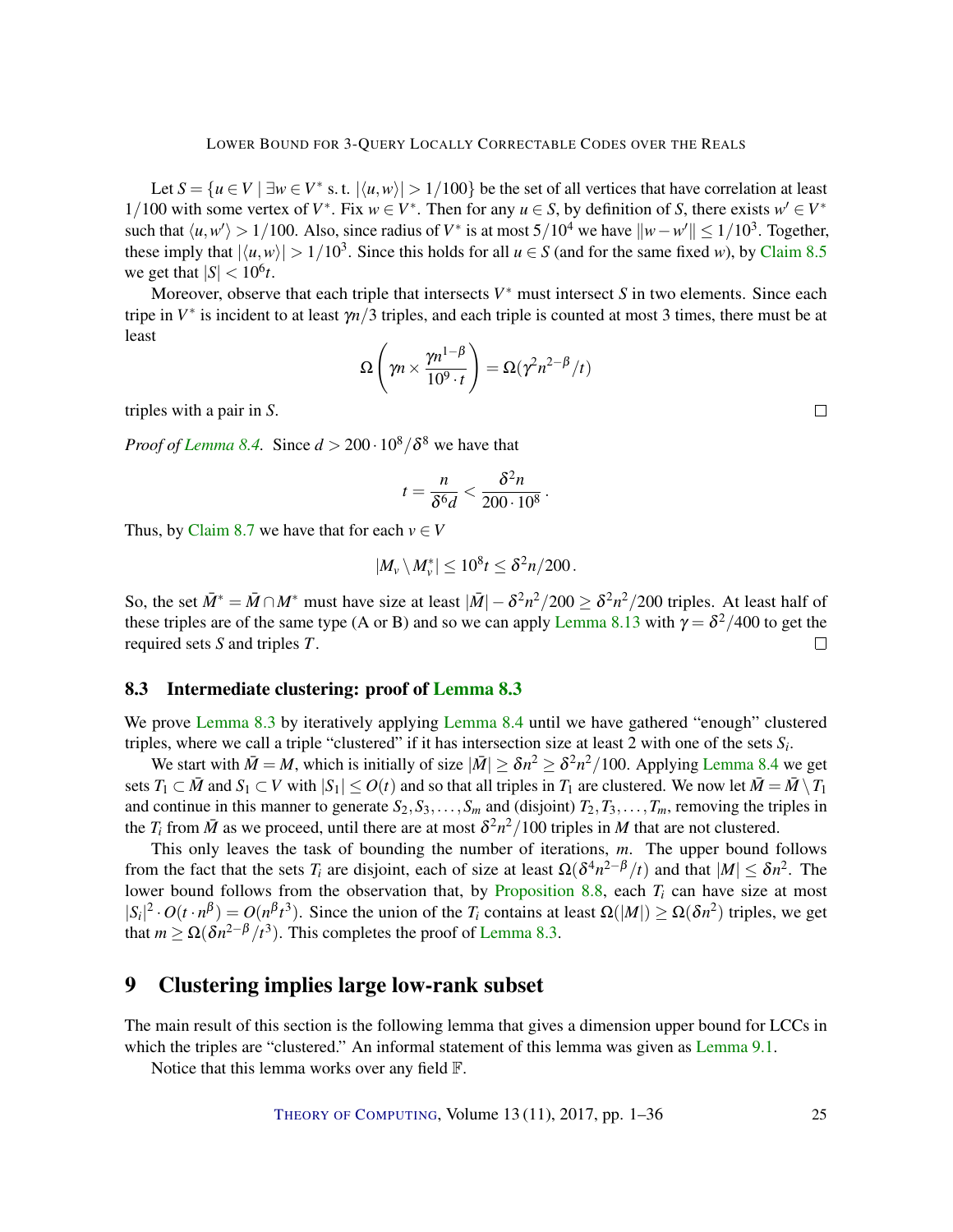<span id="page-25-0"></span>**Lemma 9.1** (Clustering implies large low-rank subset). Let  $\mathbb{F}$  be a field,  $0 < \varepsilon < 1/50$ ,  $0 < \beta < \varepsilon/2$  and  $suppose\ n > (1/\delta)^{\omega(1)}$ . Let  $V = (v_1,\ldots,v_n) \in (\mathbb{F}^d)^n$  be a  $(3,\delta)$ -LCC with matchings  $M_v, v \in V$ . Suppose *there exist sets*  $S_1, \ldots, S_m \subset [n]$  *with* 

- *1.*  $|S_i| \leq O(n/\delta^6 d)$  *for all i* ∈  $[m]$ *;*
- 2.  $\Omega(\delta^{19}d^3/n^{1+\beta}) \leq m \leq O(n^{1+\beta}/\delta^{10}d);$
- *3. every triple in each*  $M_v$  *is clustered by*  $S_1, \ldots, S_m$ *.*

*Then there is a subset*  $V' \subset V$  *of size*  $|V'| \ge (\delta/2)n$  and rank at most  $n^{1/2-\epsilon}$ .

This lemma will be an easy corollary to the following lemma, which shows that there is a small subset in *V* so that, when projecting this set to zero, the dimension of *V* drops by a lot.

<span id="page-25-1"></span>**[Lemma](#page-25-0) 9.2** (Restriction lemma). Let  $n, \beta, \varepsilon$ , *V* and  $S_1, \ldots, S_m$  satisfy the conditions of Lemma [9.1.](#page-25-0) *Assume further that the matchings M<sup>v</sup> are in regular form (no "2-query" triples). If d* > *n* 1/2−ε *then there exists a subset*  $U \subset V$  *with* 

$$
|U| \leq n^{1/4+7\varepsilon}
$$

*such that, if*  $\mathcal{L} : \mathbb{F}^d \to \mathbb{F}^d$  *is any linear map with*  $U \subset \text{ker}(\mathcal{L})$  *then*  $\mathcal{L}(V) = \{\mathcal{L}(v) \mid v \in V\}$  *is contained in a subspace of dimension at most n*10<sup>ε</sup>

We prove the Restriction lemma [\(Lemma](#page-25-1) [9.2\)](#page-25-1) below, following the short proof of [Lemma](#page-25-0) [9.1](#page-25-0) from [Lemma](#page-25-1) [9.2.](#page-25-1)

*Proof of [Lemma](#page-25-0) [9.1.](#page-25-0)* Using [Claim](#page-10-2) [4.7](#page-10-2) we can reduce to the case that the code V and the matchings  $M_v$ are in regular form (that is, there are no "2-query" triples). Indeed, replacing *V* with the code given in [Claim](#page-10-2) [4.7](#page-10-2) leaves us with a new code (with *n* and  $\delta$  the same up to a constant) satisfying the same clustering requirements (using the same sets  $S_1, \ldots, S_m$ ) and with the same dimension. If we cannot apply [Claim](#page-10-2) [4.7](#page-10-2) it is because there is a subset  $U \subset V$  of size  $(\delta/2)n$  and dimension at most  $O((1/\delta)\log(n)) < n^{1/2-\epsilon}$ , in which case the proof is done.

Next, suppose in contradiction that  $d > n^{1/2-\epsilon}$  (otherwise we let  $V' = V$ ). Apply [Lemma](#page-25-1) [9.2](#page-25-1) to get a subset  $U \subset V$  with  $|U| \leq n^{1/4+7\varepsilon}$ , such that, if we send *U* to zero by a linear map, the dimension of span $\{V\}$  goes down to at most  $n^{10\varepsilon}$ . The existence of such a *U* implies that

$$
d = \dim(V) \le |U| + n^{10\varepsilon} \le n^{1/4 + 7\varepsilon} + n^{10\varepsilon}
$$

which gives a contradiction if  $\varepsilon < 1/50$ .

## 9.1 Proof of [Lemma](#page-25-1) [9.2](#page-25-1)

Using the assumption  $d > n^{1/2-\epsilon}$  we get that for each  $i \in [m]$ ,

$$
|S_i| = O(\delta^{-6} n^{1/2+\epsilon})
$$

and the number of sets, *m*, is between

$$
\Omega(\delta^{19}n^{1/2-3\varepsilon-\beta}) \leq m \leq O(\delta^{-10}n^{1/2+\varepsilon+\beta}).
$$

THEORY OF C[OMPUTING](http://dx.doi.org/10.4086/toc), Volume 13 (11), 2017, pp. 1–36 26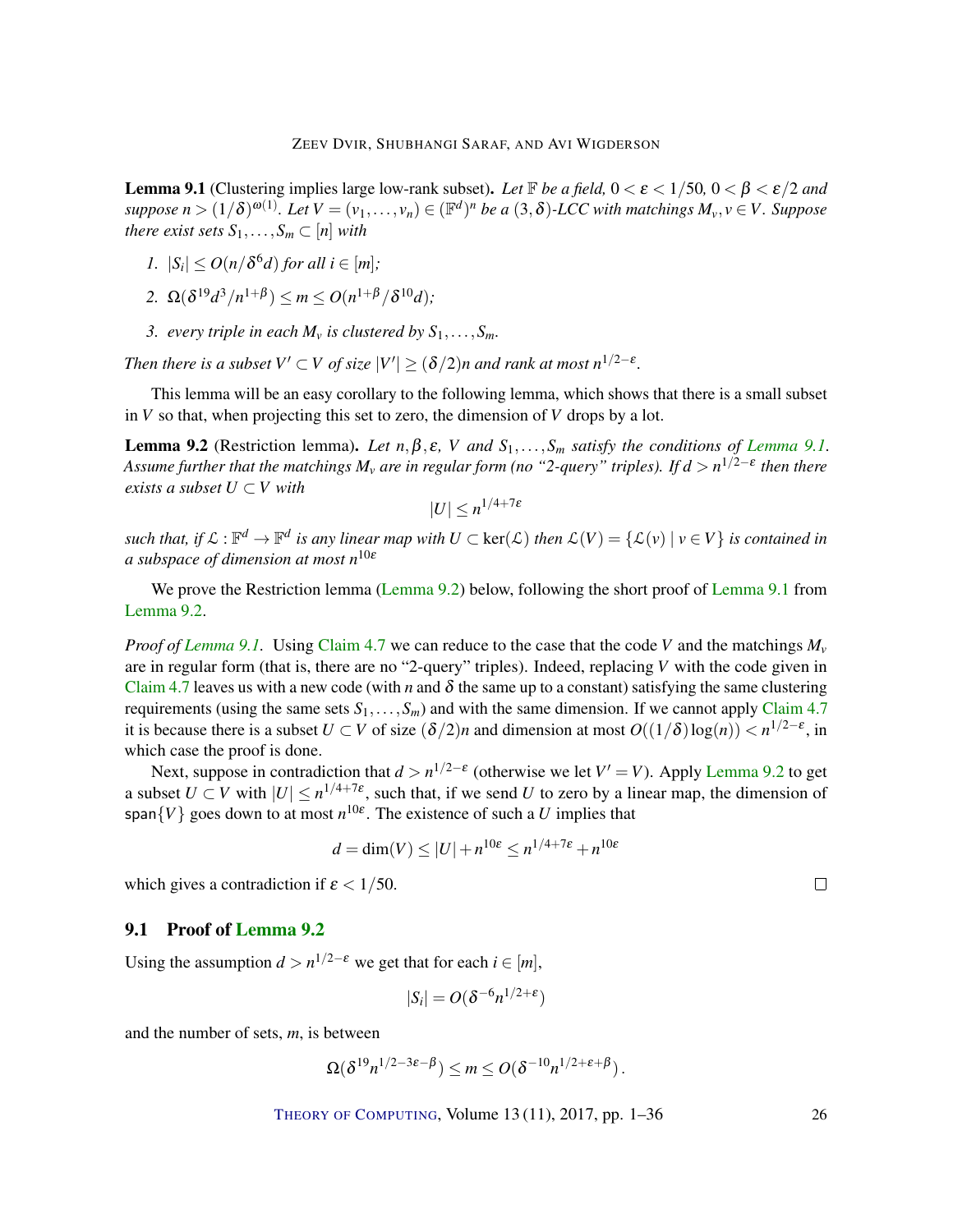For each  $v \in V$  we know that all  $\delta n$  triples in  $M_v$  contain two elements in one of the sets  $S_1, \ldots, S_m$ . Let  $P_v$  denote the set of all these pairs. That is, for each  $S_i$ , add to  $P_v$  all the pairs in  $S_i$  that are contained in a triple from *Mv*. We fix some arbitrary way to associate each pair in *P<sup>v</sup>* with a *single* set *S<sup>i</sup>* . (If this pair is in more than one set  $S_i$  just pick one arbitrarily.)

The properties of the sets  $P_v$ ,  $v \in V$  are summarized in the following claim.

<span id="page-26-1"></span>**Claim 9.3.** *Each P<sub>v</sub> is a matching of at least*  $\delta n$  *pairs, each pair*  $(u, w) \in P_v$  *is associated with a unique S*<sup>*i*</sup> *such that u*,  $w \in S_i$  *and there exists a triple in*  $M_v$  *containing both u and w.* 

Recalling the high level overview given in [Section](#page-5-0) [3,](#page-5-0) we now define a way to sample a random subset in *V* that, using the clustering assumption, "hits" many pairs in many triples. This sampling process is given below.

The distribution  $\mu$ . We denote by neg(*n*) any function of *n* that is less than exp( $-n^{\alpha}$ ) for some constant  $\alpha > 0$  and all sufficiently large *n*. We use the notation  $A \sim \mu$  to mean "the random variable *A* is sampled according to the distribution  $\mu$ ."

We now define a distribution  $\mu$  on subsets of *V*. To pick a set  $A \sim \mu$  we first pick an index  $i \in [m]$ uniformly at random and then pick  $A \subset S_i$  to contain each element of  $S_i$  independently with probability  $n^{-1/4+\varepsilon}$ . If *S*<sub>*i*</sub> happens to be empty, we let *A* be the empty set. It will be convenient to treat  $\mu$  also as a distribution on pairs of the form  $(A, i)$  with  $A \subset V$  and  $i \in [m]$  so, we will sometimes write  $(A, i) \sim \mu$  to denote that *i* is the random index chosen in the sampling process of *A* and, other times just write  $A \sim \mu$ .

Claim 9.4. *Let A* ∼ µ*. Then*

$$
\Pr[|A| \ge n^{1/4+3\varepsilon}] \le \operatorname{neg}(n).
$$

*Proof.* Conditioning on the choice of the set  $S_i$ , the expectation of  $|A|$  is at most

$$
|S_i|\cdot n^{-1/4+\varepsilon}\leq O(\delta^6n^{1/4+2\varepsilon})
$$

Thus, by a Chernoff bound, the probability that the size of *A* exceeds  $n^{1/4+3\varepsilon}$  is at most neg(*n*). Taking a union bound over the *m* possible choices of  $S_i$  the probability is still neg(*n*).

<span id="page-26-0"></span>**Observation 9.5.** We can define a new distribution  $\mu'$  that samples A according to  $\mu$  until it gets a set A *of size at most n* 1/4+3ε *. By the claim, the statistical distance between* µ *and* µ 0 *is at most* neg(*n*)*. Hence,* as long as we can tolerate a  $\operatorname{neg}(n)$  error in our probabilities, we can switch between  $\mu$  and  $\mu'$  as needed.

**The functions**  $f_{A,i}(v)$ . For each set  $A \subset S_i$  we define a partial function  $f_{A,i}: V \to V$ . The value  $f_{A,i}(v)$ is defined as follows: Consider the pairs in  $P_\nu$  that are associated with  $S_i$ . If one of these pairs is contained in *A* then  $f_{A,i}(v)$  is defined to be the third element of the triple of  $M_v$  associated with that pair. More formally, if there is a pair  $u, w \in S_i$  so that a triple  $(u, w, z)$  is in  $M_v$  then we define  $f_{A,i}(v) = z$ . If there is more than one such pair, we pick one arbitrarily, for instance the first one in some fixed order. If there is no such pair, we let  $f_{A,i}(v) = \perp$  (undefined).

We use the notation  $x \sim y$ , with  $x, y \in \mathbb{F}^d$ , to denote that *x* is a constant multiple of *y* and *y* is a constant multiple of x. That is, either they are both zero, or they are both non-zero multiples of each other. Notice that the relation  $\sim$  is an equivalence relation.

THEORY OF C[OMPUTING](http://dx.doi.org/10.4086/toc), Volume 13 (11), 2017, pp. 1–36 27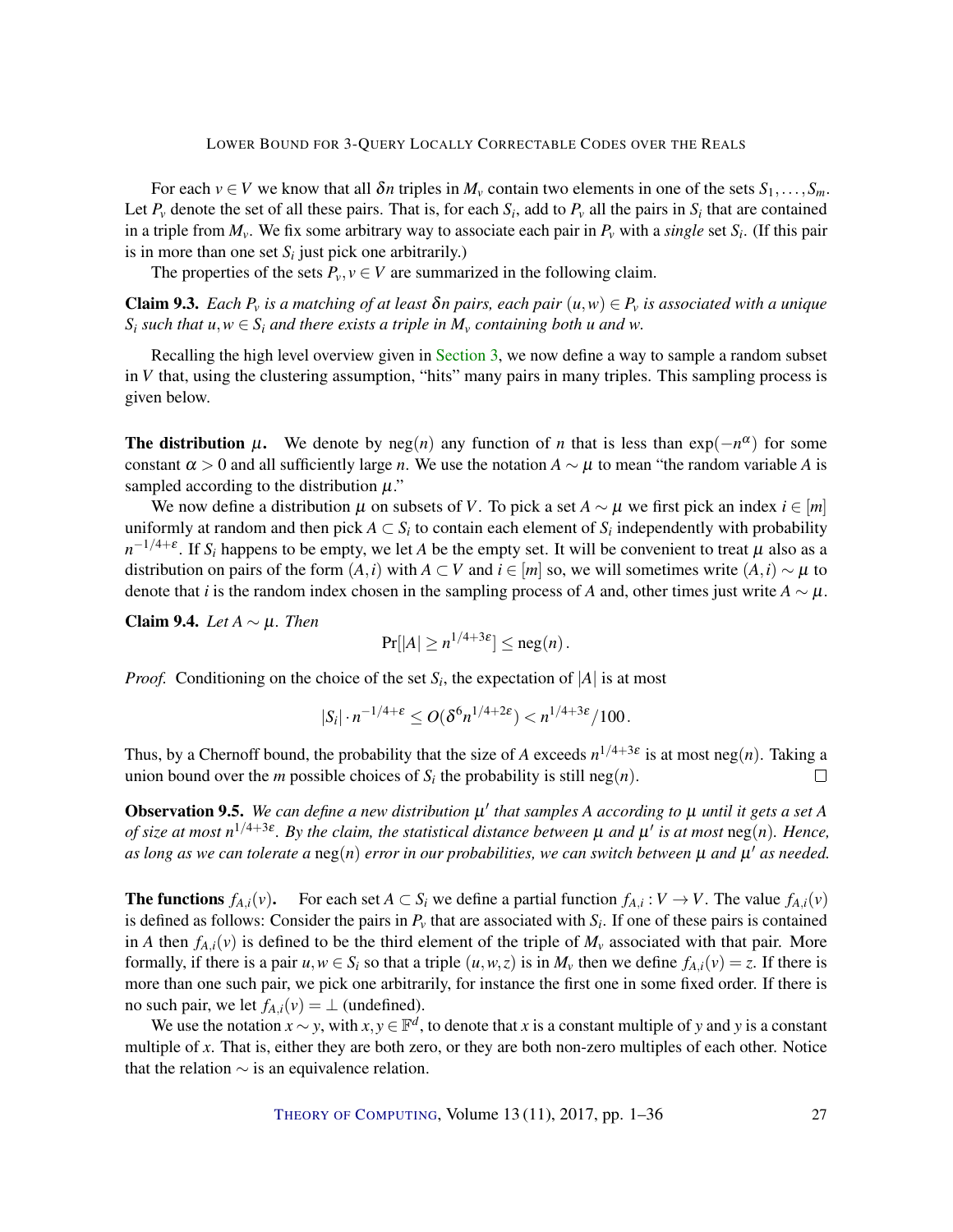<span id="page-27-2"></span>**Claim 9.6.** Let  $i \in [m], A \subset S_i$  and let  $f_{A,i}$  be defined as above. If  $\mathcal{L} : \mathbb{F}^d \to \mathbb{F}^d$  is any linear map sending *A* to zero, then  $\mathcal{L}(v) \sim \mathcal{L}(f_{A,i}(v))$  for all v for which  $f_{A,i}(v) \neq \perp$ .

*Proof.* If  $f_{A,i}(v) \neq \bot$  then there is a triple  $(x, y, z) \in M_v$  with  $x, y \in A$  and  $f_{A,i}(v) = z$ . Since  $v \in \text{span}\{x, y, z\}$ we get that  $\mathcal{L}(v) \in \text{span}\{\mathcal{L}(x),\mathcal{L}(y),\mathcal{L}(z)\} = \text{span}\{\mathcal{L}(f_{A,i}(v))\}$ . Similarly, since we are assuming that *v* is not in the span of *x*, *y* (since the matchings  $M_v$  are in regular form), *z* is in the span of *v*, *x*, *y* and so  $\mathcal{L}(z) \in \text{span}\{\mathcal{L}(v)\}.$  $\Box$ 

Probability bounds. The following three claims give bounds on certain probabilities involving the functions  $f_{A,i}$ , when  $(A,i) \sim \mu'$ .

<span id="page-27-0"></span>**Claim 9.7.** *Let*  $(A, i) \sim \mu'$  *and let*  $v \in V$ *. Then,*  $Pr[f_{A,i}(v) \neq \bot] \geq \Omega(\delta^{17} n^{-3\epsilon})$ *.* 

*Proof.* By [Observation](#page-26-0) [9.5,](#page-26-0) it is enough to analyze the probability for the distribution  $\mu$ . Fixing  $v \in V$  we call a set *S*<sup>*i*</sup> *heavy* if it contains at least  $n^{1/2-2\varepsilon}$  pairs from  $P$ <sup>*v*</sup> (recall [Claim](#page-26-1) [9.3\)](#page-26-1). Since we are choosing each element of  $S_i$  with probability  $n^{-1/4+\epsilon}$ , the probability to "miss" a single pair from  $P_\nu$  is exactly  $(1 - n^{-1/2 + 2\varepsilon})$ . If *S<sub>i</sub>* is heavy, then (using the fact that *P<sub>v</sub>* is a matching) the probability that *A* contains at least one of the pairs in  $P_\nu$  is at least

$$
\Pr\left[P_v \cap \binom{A}{2} \neq \emptyset\right] \ge 1 - \left(1 - n^{-1/2 + 2\varepsilon}\right)^{n^{1/2 - 2\varepsilon}} \ge 1/2. \tag{9.1}
$$

We now bound from below the probability that  $S_i$  is heavy. Recall that  $|P_v| \geq \delta n$  and that  $m \leq$  $O(\delta^{-10}n^{1/2+\epsilon+\beta})$ . Let  $m_h + m_\ell = m$  so that  $m_h$  is the number of heavy sets  $S_i$ . Since each  $S_i$  can contain at most  $|S_i|/2 = O(\delta^{-6} n^{1/2+\epsilon})$  disjoint pairs, we have that

$$
\delta n \leq m_{\ell} \cdot n^{1/2-2\varepsilon} + m_h \cdot O(\delta^{-6} n^{1/2+\varepsilon})
$$
  
 
$$
\leq O(\delta^{-10} n^{1-\varepsilon+\beta}) + m_h \cdot O(\delta^{-6} n^{1/2+\varepsilon}).
$$

This implies (since  $\beta < \varepsilon/2$ ) that

$$
m_h \geq \Omega(\delta^7 n^{1/2-\varepsilon}).
$$

Therefore,

$$
\frac{m_h}{m} \geq \Omega \left( \frac{\delta^7 n^{1/2-\varepsilon}}{\delta^{-10} n^{1/2+\varepsilon+\beta}} \right) = \Omega(\delta^{17} n^{-3\varepsilon}).
$$

Combining the above two bounds, we get that the probability of picking a heavy cluster *and* then picking some pair in  $P_v$  is at least  $\Omega(\delta^{17}n^{-3\varepsilon})$ .  $\Box$ 

<span id="page-27-1"></span>Claim 9.8. *Let*  $(A, i)$  ∼  $\mu'$ *. Then, for all*  $v, z \in V$ *,* 

$$
\Pr[f_{A,i}(v) = z] \le O(\delta^{-19}n^{-1+6\varepsilon}).
$$

THEORY OF C[OMPUTING](http://dx.doi.org/10.4086/toc), Volume 13 (11), 2017, pp. 1–36 28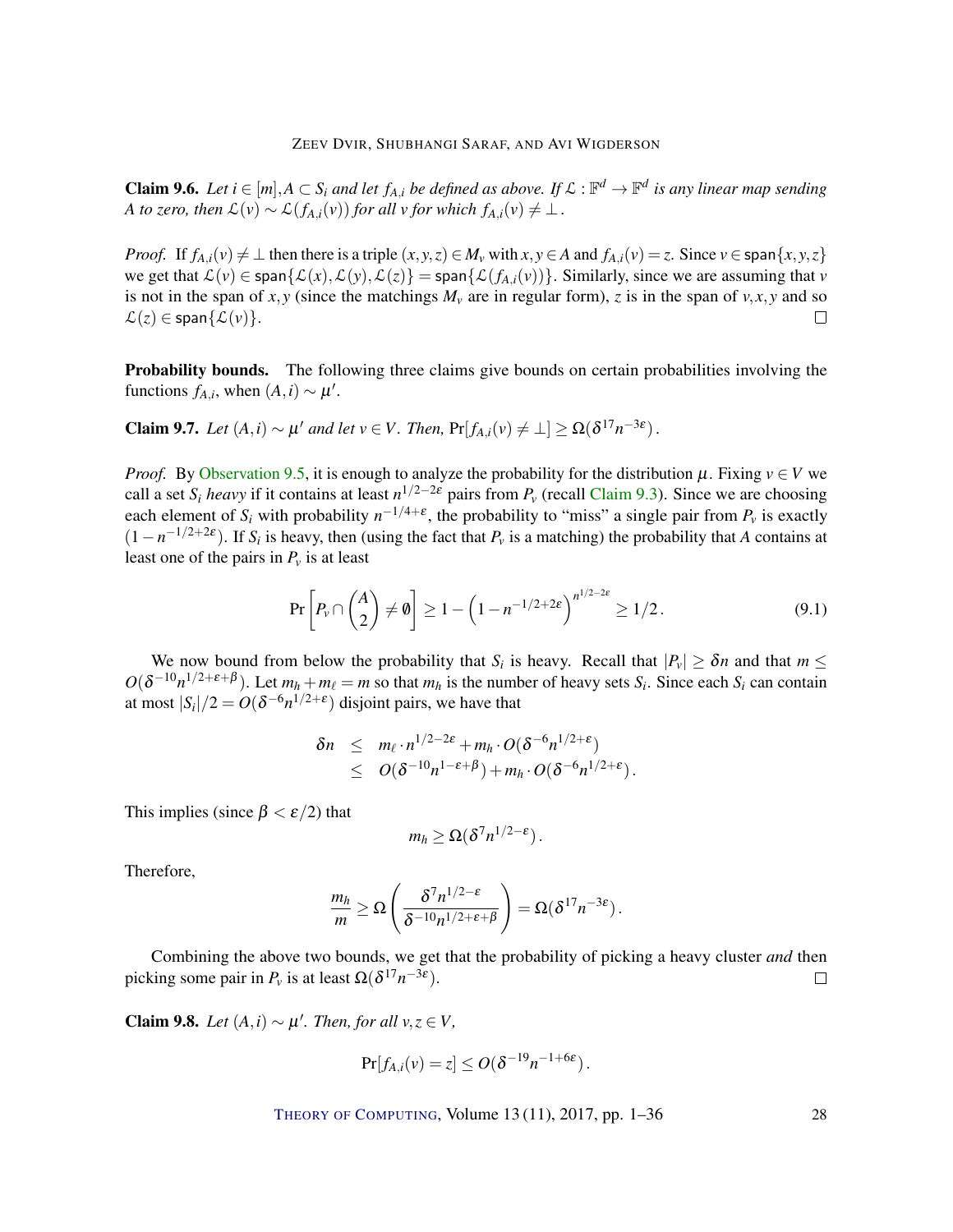*Proof.* By [Observation](#page-26-0) [9.5,](#page-26-0) it is enough to analyze the probability for the distribution  $\mu$ . Suppose *z* appears in a triple  $(u, w, z) \in M_v$  that is associated with  $S_i$  for some  $\hat{i} \in [m]$ . (If there is no such  $\hat{i}$  then the probability in question is equal to zero.)By our definition of the functions *fA*,*<sup>i</sup>* , it is only possible for  $f_{A,i}(v) = z$  to hold if  $i = \hat{i}$  and both *u* and *w* are chosen to be in the set  $A \subset S_{\hat{i}}$ . The probability to pick  $i = \hat{i}$ is  $1/m \leq O(\delta^{-19}n^{-1/2+3\varepsilon+\beta})$ . Now, conditioned on picking this event, the probability of picking both *u* and *w* to be in *A* is  $n^{-1/2+2\varepsilon}$ . Multiplying, and using the bound  $\beta < \varepsilon/2$ , we get the required bound.

<span id="page-28-0"></span>**Claim 9.9.** *Let*  $(A, i) \sim \mu'$  *and let*  $B \subset V$  *be a set with*  $|B| \leq n^{1-10\varepsilon}$ *. Then, for every*  $v \in V$ *,* 

$$
\Pr[f_{A,i}(v) \neq \bot \, \wedge \, f_{A,i}(v) \not\in B] \geq \Omega(\delta^{17} n^{-3\varepsilon}).
$$

*Proof.* Let  $p = Pr[f_{A,i}(v) \neq \perp \wedge f_{A,i}(v) \notin B]$ . Then, by Claims [9.7](#page-27-0) and [9.8,](#page-27-1) we have

$$
1-p = \Pr[f_{A,i}(v) = \bot \vee f_{A,i}(v) \in B]
$$
  
\n
$$
\leq \Pr[f_{A,i}(v) = \bot] + \Pr[f_{A,i}(v) \in B]
$$
  
\n
$$
\leq 1 - \Omega(\delta^{17}n^{-3\epsilon}) + |B| \cdot O(\delta^{-19}n^{-1+6\epsilon})
$$
  
\n
$$
\leq 1 - \Omega(\delta^{17}n^{-3\epsilon}) + O(\delta^{-19}n^{-4\epsilon}).
$$

Rearranging, and using the fact that  $n \ge (1/\delta)^{\omega(1)}$ , we get that  $p \ge \Omega(\delta^{17} n^{-3\varepsilon})$ .

The set *U*. To define the set *U* required in [Lemma](#page-25-1) [9.2,](#page-25-1) we proceed as follows. Let *r* be an integer to be determined later, and pick *r* sets  $A_1, \ldots, A_r \subset V$  and *r* indices  $i_1, \ldots, i_r \in [m]$  so that each  $(A_j, i_j)$  is sampled independently according to the distribution  $\mu'$ . Let  $U = \bigcup_{j=1}^{r} A_j$ . Let  $f_1 = f_{A_1, i_1}, \ldots, f_r = f_{A_r, i_r}$ be the corresponding (partial) functions on *V*. Our goal is to show that, with probability greater than zero, setting *U* to zero by a linear map, reduces the dimension of *V* to  $n^{10\varepsilon}$ .

We begin by defining a sequence of undirected graphs  $H_0, H_1, \ldots, H_r$  on vertex set *V* which will depend on the choice of the sets  $A_1, \ldots, A_r$ . The first graph  $H_0$  is the empty graph (containing no edges). We define  $H_j$  inductively by adding to  $H_{j-1}$  all edges of the form  $(v, f_j(v))$  over all  $v \in V$ . For  $j = 1, \ldots, r$ , let *k<sup>j</sup>* denote the number of connected components of *H<sup>j</sup>* .

<span id="page-28-1"></span>**Claim 9.10.** If  $\mathcal{L} : \mathbb{F}^d \to \mathbb{F}^d$  is any linear map sending U to zero, then span $\{\mathcal{L}(V)\}\)$  has dimension at *most k<sup>r</sup> .*

*Proof.* This is an easy corollary of [Claim](#page-27-2) [9.6.](#page-27-2) If  $\mathcal{L}(U) = 0$  then, for every edge  $(x, y)$  in  $H_r$ , we have  $\mathcal{L}(x) \sim \mathcal{L}(y)$ . Since the relation  $\sim$  is transitive, each connected component is contained in a one dimensional subspace after applying  $\mathcal{L}$ .  $\Box$ 

Let  $k'_j$  denote the number of connected components of  $H_j$  of size at most  $n^{1-10\varepsilon}$ . Call these the "small" components of  $H_j$ . The next claim bounds the expectation of  $k'_j$ .

**Claim 9.11.** *Let*  $1 \leq j \leq r$ . *Then,* 

$$
\mathbb{E}[k'_j] \leq k'_{j-1} \left(1 - \Omega(\delta^{17} n^{-3\varepsilon})\right).
$$

THEORY OF C[OMPUTING](http://dx.doi.org/10.4086/toc), Volume 13 (11), 2017, pp. 1–36 29

$$
f_{\rm{max}}
$$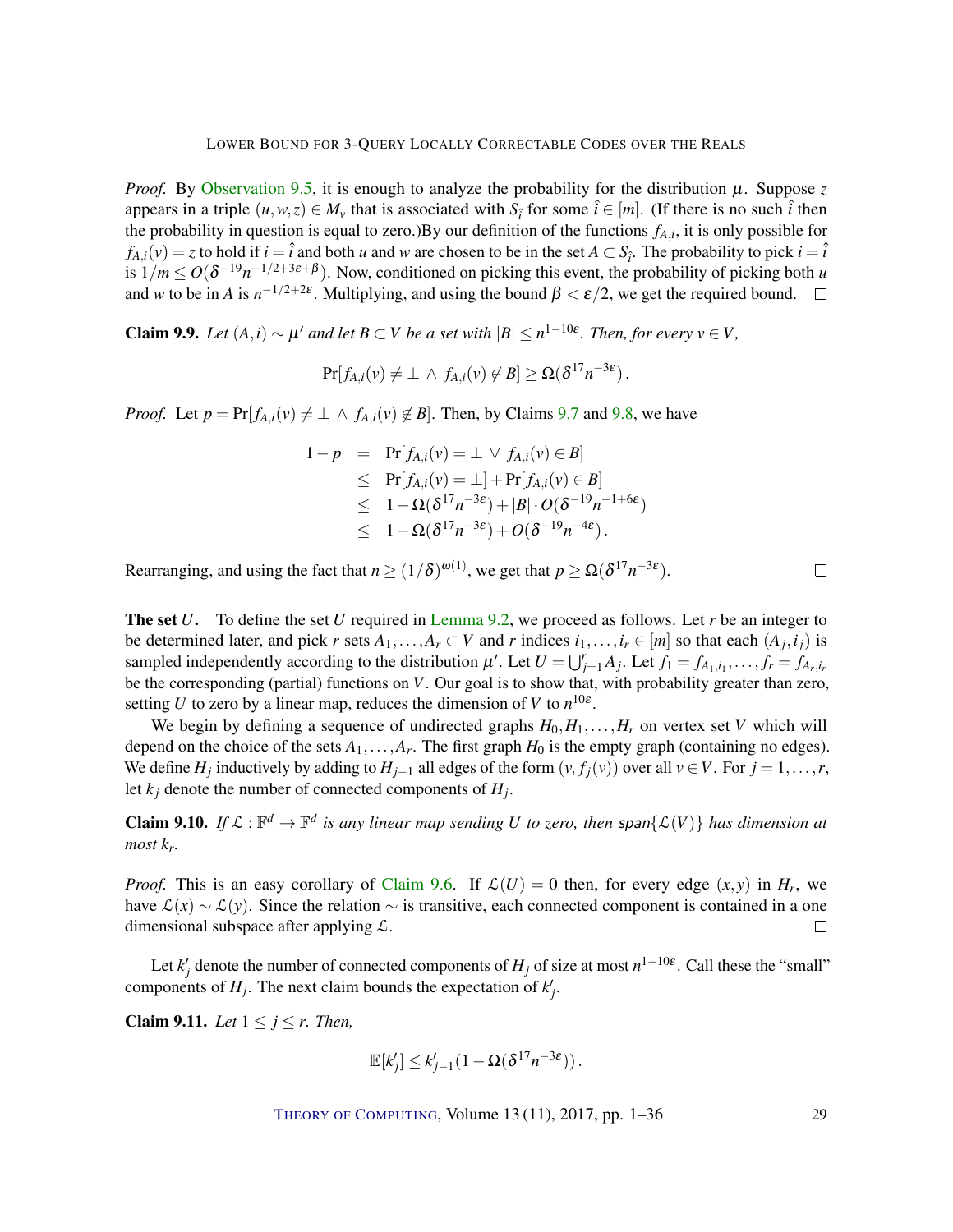*Proof.* Let  $s = k'_{j-1}$  and let  $K_1, \ldots, K_s$  be the small components of  $H_{j-1}$ . Pick representatives  $u_i \in K_i$  in each of the components. For each  $i = 1, \ldots, s$ , let  $X_i$  be an indicator variable so that  $X_i = 1$  if  $f_i(u_i) \in V \setminus K_i$ (that is,  $f_i(u_i)$  is defined and does not belong to  $K_i$ ) and  $X_i = 0$  otherwise (if either  $f_i(u_i) = \perp$  or if it is defined but in  $K_i$ ). By [Claim](#page-28-0) [9.9,](#page-28-0) we have that

$$
\mathbb{E}[X_i] = \Pr[X_i = 1] \geq \Omega(\delta^{17} n^{-3\epsilon}).
$$

Since having an edge  $(u_i, f_j(u_i))$  going from  $u_i$  to some vertex outside  $K_i$  "merges"  $K_i$  with another component, we have that

$$
k'_j \leq s - \frac{1}{2} \sum_{i=1}^s X_i \, .
$$

Taking expectations, and using the above bound on the expectations of the  $X_i$ , we get

$$
\mathbb{E}[k'_j] \leq s(1 - \Omega(\delta^{17}n^{-3\varepsilon}))
$$

as was required.

Thus, for each  $j = 1, 2, \ldots, r$  there is a choice of a set  $A_j \subset S_{i_j}$  such that  $H_j$  has at most  $k'_{j-1}(1 \Omega(\delta^{17}n^{-3\varepsilon}))$ ) small components. Taking  $r = n^{4\varepsilon}$ , we get that there is a choice of *U* for which  $H_r$  does not have *any* small components. Since the number of large components is at most *n* 10ε , we get:

**Claim 9.12.** *There is a choice of U for which*  $H_r$  *has at most*  $n^{10\varepsilon}$  *connected components.* 

To conclude, we observe that, since we are using the modified distribution  $\mu'$ , we have

$$
|U| \le r \cdot n^{1/4 + 3\varepsilon} \le n^{1/4 + 7\varepsilon}
$$

and, using [Claim](#page-28-1) [9.10,](#page-28-1) we have that, setting *U* to zero by a linear map, reduces the dimension of *V* to at most  $n^{10\varepsilon}$ . This completes the proof of [Lemma](#page-25-1) [9.2.](#page-25-1)

# <span id="page-29-1"></span>10 Putting it all together: proof of [Theorem](#page-5-1) [2.3](#page-5-1)

We will first prove that any  $(3,\delta)$ -LCC over R contains a large subset of small dimension. Later we will iterate this to get a global dimension bound.

<span id="page-29-0"></span>**Lemma 10.1.** Suppose  $n > (1/\delta)^{\omega(1)}$  and let  $0 < \varepsilon < 1/50$ . Let  $V = (v_1, \ldots, v_n) \in (\mathbb{R}^d)^n$  be a  $(3, \delta)$ -LCC. *Then, there exists a subset*  $U \subset V$  *of size at least* 

$$
|U| \ge (\delta^3/300)n
$$

*and dimension at most*

$$
\dim(U) \le \max\{8\delta^6 d, n^{1/2-\epsilon/16}\}.
$$

THEORY OF C[OMPUTING](http://dx.doi.org/10.4086/toc), Volume 13 (11), 2017, pp. 1–36 30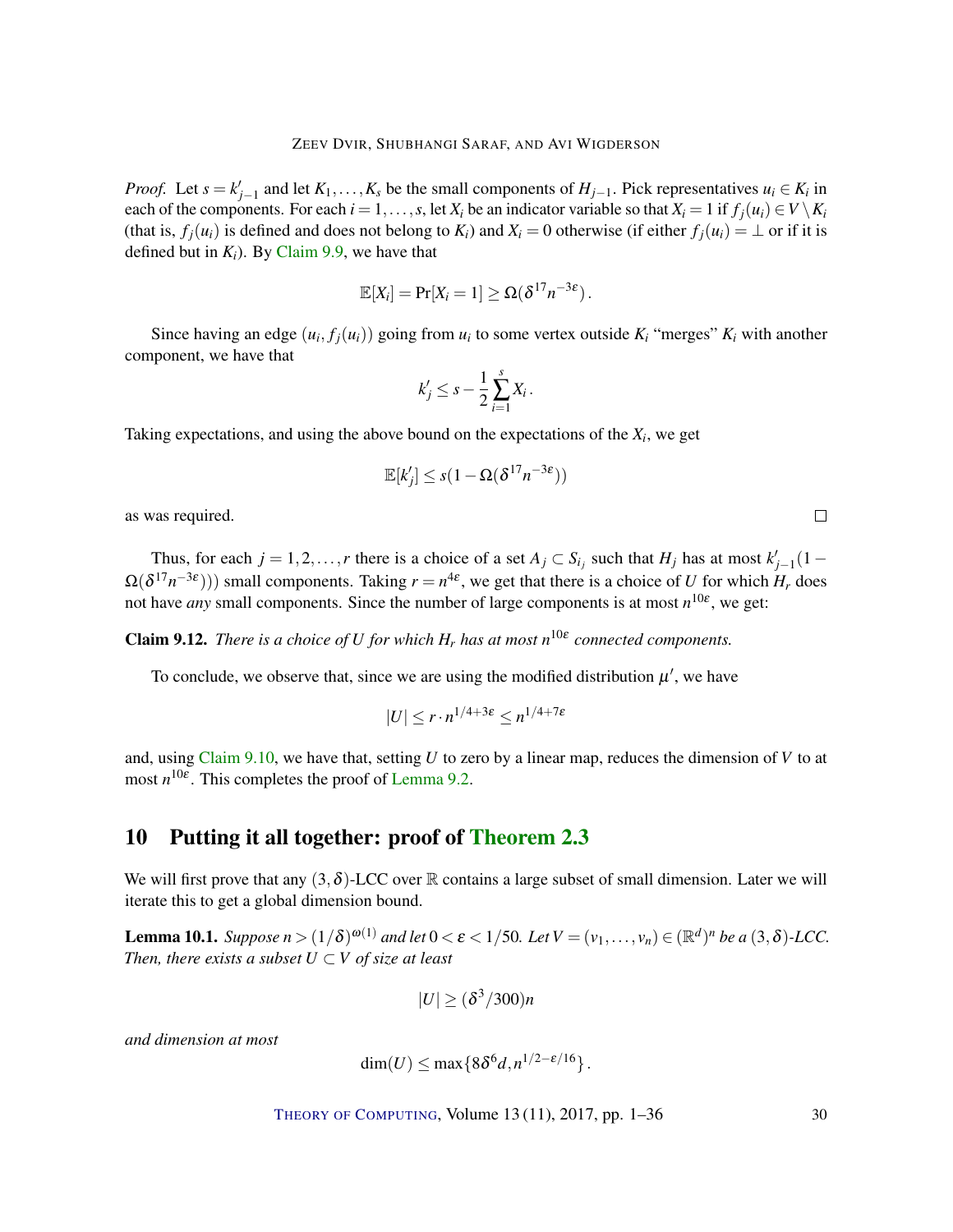*Proof.* We will prove the lemma by first applying [Lemma](#page-17-0) [8.2](#page-17-0) to show that *V* has a large sub-LCC *V*<sup>'</sup> in which the triples cluster. Then, we will apply [Lemma](#page-25-0)  $9.1$  to show that  $V'$  has a large low-rank sublist. The details follow.

Set  $\beta_1 = \varepsilon/4$  and apply [Lemma](#page-17-0) [8.2](#page-17-0) with  $\beta = \beta_1$ . To apply the lemma we require that *V* does not contain a subset *U* of size  $(\delta^2/288)n$  and rank at most max $\{8\delta^6d, n^{1/2-\beta_1/4}\}$  = max $\{8\delta^6d, n^{1/2-\epsilon/16}\}$ . If this is the case, then our proof is done and there is no need to continue.

Having applied [Lemma](#page-17-0) [8.2,](#page-17-0) we obtain a  $(3, \delta')$ -LCC  $V' \subset V$  with  $n' = |V'| \ge (\delta/10)n$ ,  $d' = \dim(V') \le$  $d, \delta' \geq \delta^2/4$  and sets  $S_1, \ldots, S_m$  which cluster all the triples in the matchings  $M_{\nu'}, \nu' \in V'$  used to decode  $V'$  so that

$$
|S_i| \le O(n^{\prime}/\delta^{\prime 6}d^{\prime})
$$

and

$$
\Omega(\delta^{\prime 19} d^{\prime 3}/n^{\prime 1+2\beta_1}) \leq m \leq O(n^{\prime 1+2\beta_1}/\delta^{\prime 10} d^{\prime}).
$$

We now apply [Lemma](#page-25-0) [9.1](#page-25-0) with  $\beta = 2\beta_1 < \varepsilon/2$  and the same  $\varepsilon$  to conclude that there exist a subset  $V'' \subset V'$  of size

$$
n'' = |V''| \ge (\delta'/2)n' \ge (\delta^2/8)(\delta/10)n \ge (\delta^3/80)n
$$

and dimension

$$
\dim(V'') \leq n''^{1/2-\epsilon} \leq \max\{8\delta^6 d, n^{1/2-\epsilon/16}\},
$$

as was required.

We now prove an amplification lemma which uses [Lemma](#page-29-0) [10.1](#page-29-0) iteratively. For this lemma we will use the following convenient notation. If  $S \subset V$  is a subset of *V*, we denote by span $_V(S) \subset V$  the subset of elements of *V* that are spanned by elements of *S*. (We think of all these as lists/multisets.)

<span id="page-30-0"></span>**Lemma 10.2** (Amplification lemma). *Suppose*  $n > (1/\delta)^{\omega(1)}$  *and let*  $0 < \varepsilon < 1/50$ . Let  $V = (v_1, \ldots, v_n) \in$  $(\mathbb{R}^d)^n$  be a linear  $(3, \delta)$ -LCC. Suppose  $S \subset V$  is such that span<sub>V</sub> $(S) = S$  and  $S \neq V$ . Then there is a set  $S \subseteq S' \subseteq V$  with span $_V(S') = S'$  such that

- *1. either*  $S' = V$  *or*  $|S'| \ge |S| + (\delta^4/400)n$ ;
- 2. dim(*S'*)  $\leq$  dim(*S*) + max{ $\delta^{6}d$ *,n*<sup>1/2−ε/16</sup>}*.*

We defer the proof of the lemma to the end of this section and proceed with the proof of [Theorem](#page-5-1) [2.3.](#page-5-1)

*Proof of [Theorem](#page-5-1) [2.3.](#page-5-1)* Let  $V = (v_1, \ldots, v_n) \in (\mathbb{R}^d)^n$  be a linear  $(3, \delta)$ -LCC. We will prove the theorem with  $\varepsilon = 1/1000$  We now apply [Lemma](#page-30-0) [10.2](#page-30-0) with  $\varepsilon_1 = 1/51$  iteratively. Start with  $S_1 = \emptyset$  and apply [Lemma](#page-30-0) [10.2](#page-30-0) repeatedly to obtain sets  $S_2, S_3, \ldots$ , such that for all *i*,

$$
|S_i| \geq |S_{i-1}| + (\delta^4/400)n
$$

and

$$
\dim(S_i) \leq \dim(S_{i-1}) + \max\{\delta^6 d, n^{1/2-\varepsilon_1/16}\}.
$$

THEORY OF C[OMPUTING](http://dx.doi.org/10.4086/toc), Volume 13 (11), 2017, pp. 1–36 31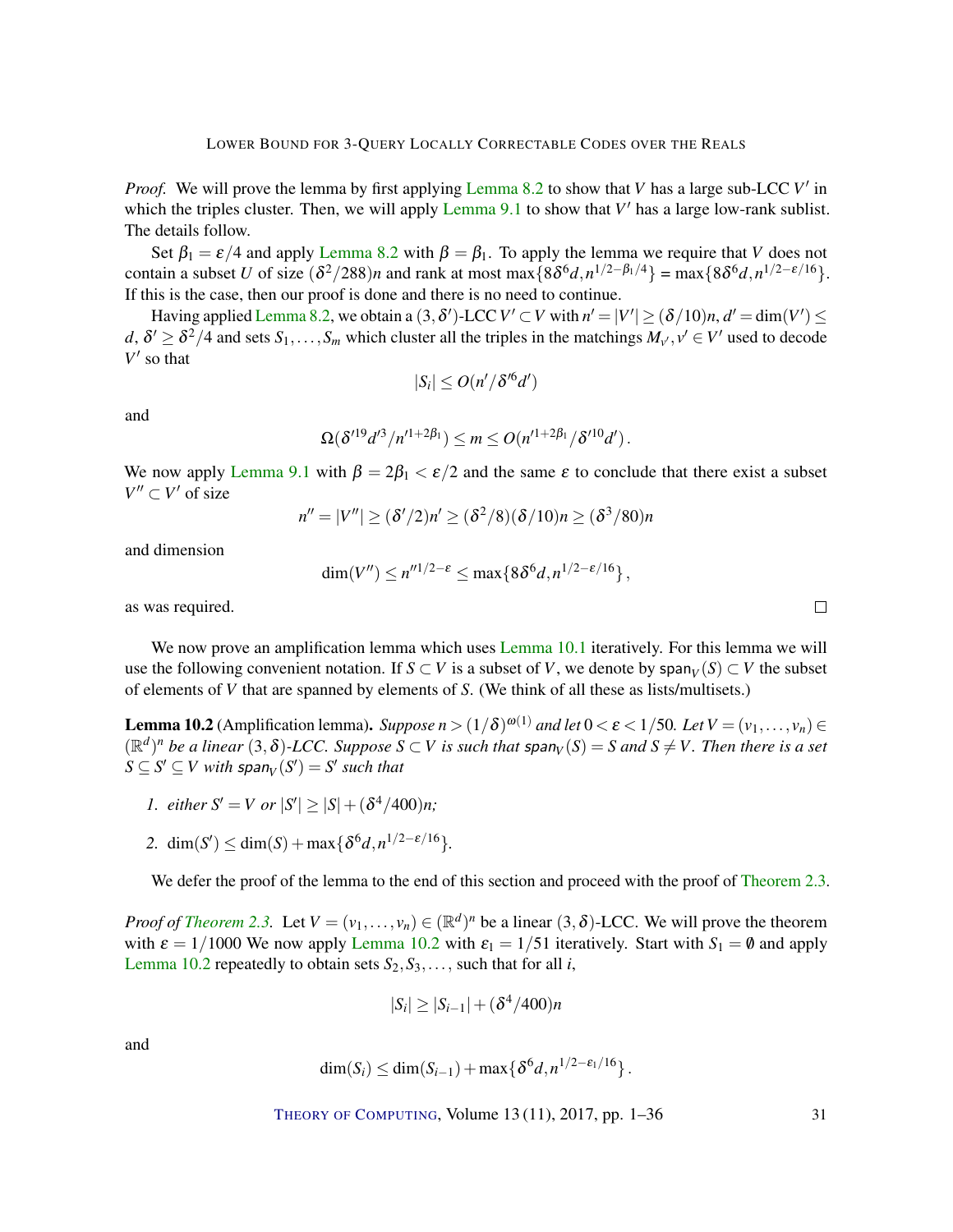Since the size of  $S_i$  cannot grow beyond *n*, the process will terminate after at most  $m = \lfloor 400/\delta^4 \rfloor$  steps, yielding  $S_m = V$ . We then get that

$$
\dim(S_m) = \dim(V) \le (400/\delta^4) \max\{\delta^6 d, n^{1/2-\epsilon_1/16}\} = \max\{(400\delta^2)d, (400/\delta^4)n^{1/2-\epsilon_1/16}\}.
$$

Without loss of generality, for the proof of the theorem we can assume that  $\delta^2 < 1/500$ . Thus it must be that

$$
d = \dim(V) \le (400/\delta^4) n^{1/2 - \varepsilon_1/16} \le n^{1/2 - \varepsilon}.
$$

This completes the proof of [Theorem](#page-5-1) [2.3.](#page-5-1)

## 10.1 Proof of [Lemma](#page-30-0) [10.2](#page-30-0)

Observe that for  $v \in V \setminus S$ , all 3 points of any triple in  $M_v$  cannot be in *S* since span $V(v) = S$ . Thus we may assume that  $|S| \leq (1-\delta)n$ , since otherwise each vector in *V* \ *S* would be spanned by the points of *S* and we would be done.

**Case 1:** There exists a  $v \in V \setminus S$  such that  $\delta n/4$  of the triples in  $M_v$  have two of their points contained in *S*. In this case let  $S' = \text{span}_V(\{v\} \cup S)$ . Then  $|S'| \geq |S| + (\delta/4)n$ , and  $\dim(S') \leq \dim(S) + 1$ .

If Case 1 does not hold then each  $v \in V \setminus S$ ,  $M_v$  has  $3\delta n/4$  of its triples intersecting *S* in either one or zero points. Let us call a point *v type-zero* if if has at least  $3\delta n/8$  of its triples contained in  $V \ S$  and *type-one* otherwise. Notice that, if *v* is type-one, then it must have at least  $3\delta n/8$  of its triples intersecting *S* in exactly one point. We now separate into two additional cases.

**Case 2: There are at most**  $\delta n/4$  **type-one points.** Let  $V' \subset V \setminus S$  be the set of all type-zero points. Observe that, since  $|S| \le (1 - \delta)n$ , we have  $|V'| \ge 3\delta n/4$ . Also observe that the vectors in V' form a (3,  $\delta/8$ )-LCC since each point in *V'* has at least  $3\delta n/8 - \delta n/4 = \delta n/8 \geq (\delta/8)|V'|$  triples in its matching contained in *V'*. Using [Lemma](#page-29-0) [10.1](#page-29-0) on *V'* we conclude that there is a subset  $U \subset V'$  of size

$$
|U| \ge (\delta^3/300)|V'| \ge (\delta^4/400)n
$$

and dimension

$$
\dim(U) \le \max\{8(\delta/8)^6d', |V'|^{1/2-\epsilon/16}\} \le \max\{\delta^6d, n^{1/2-\epsilon/16}\}.
$$

Setting  $S' = S \cup U$  we are done.

**Case 3: There are at least**  $\delta n/4$  **type-one points.** In this case, there are  $\delta n/4$  points *v* in  $V \setminus S$ , each having at least  $3\delta n/8$  of the triples in  $M_v$  intersecting *S* in exactly one point. Let *A* be a linear transformation whose kernel equals span(*S*). After applying *A* to *V* \ *S* we obtain a (2,3 $\delta$ /4) LDC decoding the  $\delta n/4$  type-one points. Thus the  $\delta n/4$  points (after we apply the mapping A to them) must span at most poly $(1/\delta)\log n \le \max\{\delta^6 d, n^{1/2-\epsilon/16}\}\,$  dimensions by [Theorem](#page-10-3) [4.5.](#page-10-3) Thus, adding them to *S* will increase the dimension of its span by at most this number. This completes the proof also in this case.  $\Box$ 

THEORY OF C[OMPUTING](http://dx.doi.org/10.4086/toc), Volume 13 (11), 2017, pp. 1–36 32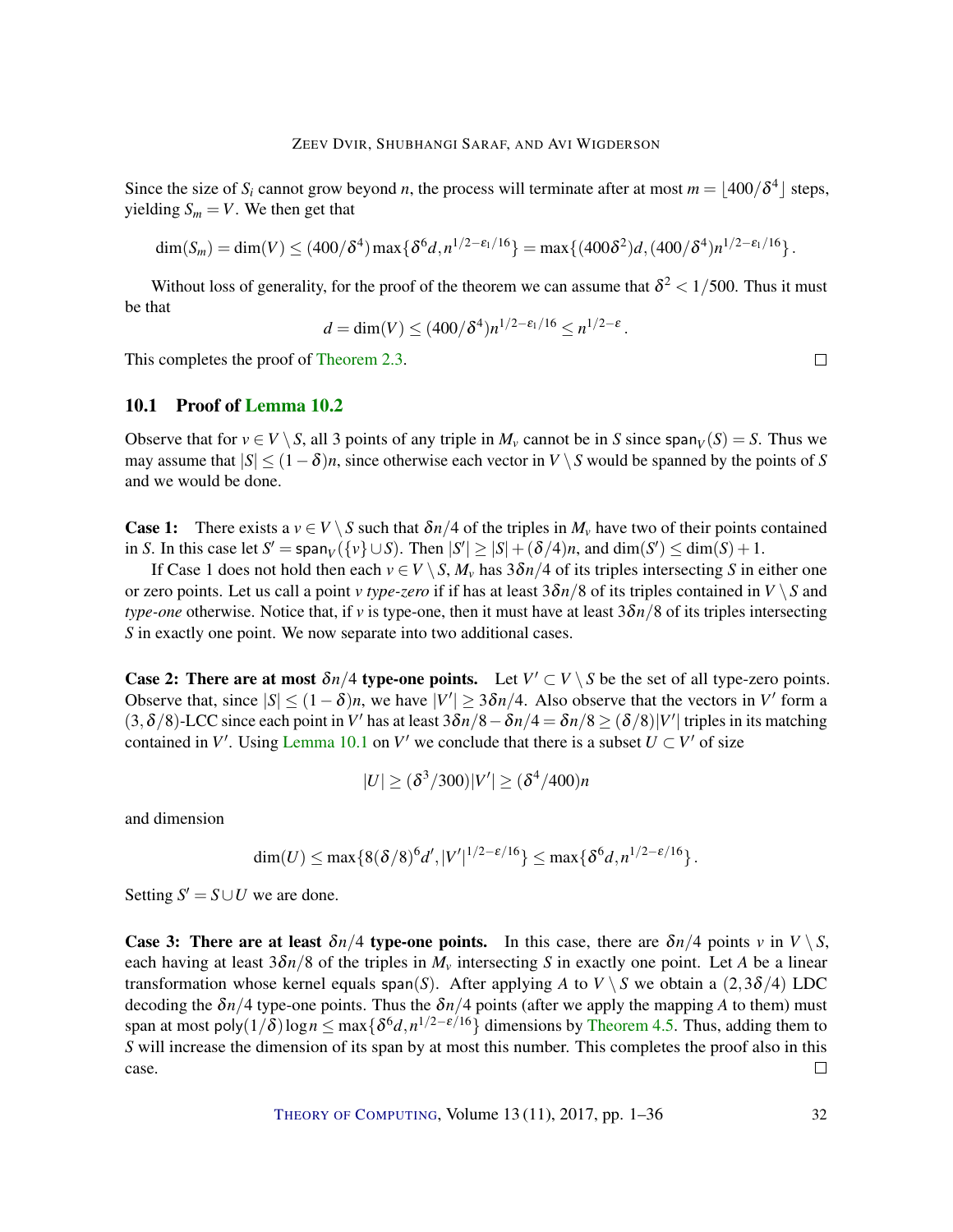# References

- <span id="page-32-6"></span>[1] SANJEEV ARORA, CARSTEN LUND, RAJEEV MOTWANI, MADHU SUDAN, AND MARIO SZEGEDY: Proof verification and the hardness of approximation problems. *J. ACM*, 45(3):501–555, 1998. Preliminary versions in [FOCS'92](http://dx.doi.org/10.1109/SFCS.1992.267823) and [ECCC.](http://eccc.hpi-web.de/eccc-reports/1998/TR98-008/) [\[doi:10.1145/278298.278306\]](http://dx.doi.org/10.1145/278298.278306) [2](#page-1-0)
- <span id="page-32-5"></span>[2] SANJEEV ARORA AND SHMUEL SAFRA: Probabilistic checking of proofs: A new characterization of NP. *J. ACM*, 45(1):70–122, 1998. Preliminary version in [FOCS'92.](http://dx.doi.org/10.1109/SFCS.1992.267824) [\[doi:10.1145/273865.273901\]](http://dx.doi.org/10.1145/273865.273901) [2](#page-1-0)
- <span id="page-32-4"></span>[3] LÁSZLÓ BABAI, LANCE FORTNOW, AND CARSTEN LUND: Non-deterministic exponential time has two-prover interactive protocols. *Comput. Complexity*, 1(1):3–40, 1991. Preliminary version in [FOCS'90.](http://dx.doi.org/10.1109/FSCS.1990.89520) [\[doi:10.1007/BF01200056\]](http://dx.doi.org/10.1007/BF01200056) [2](#page-1-0)
- <span id="page-32-3"></span>[4] LÁSZLÓ BABAI, LANCE FORTNOW, NOAM NISAN, AND AVI WIGDERSON: BPP has subexponential time simulations unless EXPTIME has publishable proofs. *Comput. Complexity*, 3(4):307–318, 1993. Preliminary version in [SCT'91.](http://dx.doi.org/10.1109/SCT.1991.160263) [\[doi:10.1007/BF01275486\]](http://dx.doi.org/10.1007/BF01275486) [2](#page-1-0)
- <span id="page-32-9"></span>[5] BOAZ BARAK, ZEEV DVIR, AMIR YEHUDAYOFF, AND AVI WIGDERSON: Rank bounds for design matrices with applications to combinatorial geometry and locally correctable codes. In *Proc. 43rd STOC*, pp. 519–528. ACM Press, 2011. [\[doi:10.1145/1993636.1993705,](http://dx.doi.org/10.1145/1993636.1993705) [arXiv:1009.4375\]](http://arxiv.org/abs/1009.4375) [2,](#page-1-0) [3,](#page-2-0) [6,](#page-5-3) [8,](#page-7-0) [9](#page-8-1)
- <span id="page-32-11"></span>[6] FRANCK BARTHE: On a reverse form of the Brascamp-Lieb inequality. *Inventiones Math.*, 134(2):335–361, 1998. [\[doi:10.1007/s002220050267,](http://dx.doi.org/10.1007/s002220050267) [arXiv:math/9705210\]](http://arxiv.org/abs/math/9705210) [11,](#page-10-4) [12,](#page-11-2) [13](#page-12-0)
- <span id="page-32-2"></span>[7] DONALD BEAVER AND JOAN FEIGENBAUM: Hiding instances in multioracle queries. In *Proc. 7th Symp. Theoretical Aspects of Comp. Sci. (STACS'90)*, volume 415 of *LNCS*, pp. 37–48. Springer, 1990. [\[doi:10.1007/3-540-52282-4\\_30\]](http://dx.doi.org/10.1007/3-540-52282-4_30) [2](#page-1-0)
- <span id="page-32-10"></span>[8] ARNAB BHATTACHARYYA, ZEEV DVIR, AMIR SHPILKA, AND SHUBHANGI SARAF: Tight lower bounds for 2-query LCCs over finite fields. *Combinatorica*, 36(1):1–36, 2016. Preliminary version in [FOCS'11.](http://dx.doi.org/10.1109/FOCS.2011.28) [\[doi:10.1007/s00493-015-3024-z\]](http://dx.doi.org/10.1007/s00493-015-3024-z) [3,](#page-2-0) [6,](#page-5-3) [9](#page-8-1)
- <span id="page-32-0"></span>[9] MANUEL BLUM AND SAMPATH KANNAN: Designing programs that check their work. *J. ACM*, 42(1):269–291, 1995. Preliminary version in [STOC'89.](http://dx.doi.org/10.1145/73007.73015) [\[doi:10.1145/200836.200880\]](http://dx.doi.org/10.1145/200836.200880) [2](#page-1-0)
- <span id="page-32-1"></span>[10] MANUEL BLUM, MICHAEL LUBY, AND RONITT RUBINFELD: Self-testing/correcting with applications to numerical problems. *J. Comput. Sys. Sci.*, 47(3):549–595, 1993. Preliminary version in [STOC'90.](http://dx.doi.org/10.1145/100216.100225) [\[doi:10.1016/0022-0000\(93\)90044-W\]](http://dx.doi.org/10.1016/0022-0000(93)90044-W) [2](#page-1-0)
- <span id="page-32-7"></span>[11] BENNY CHOR, EYAL KUSHILEVITZ, ODED GOLDREICH, AND MADHU SUDAN: Private information retrieval. *J. ACM*, 45(6):965–981, 1998. Preliminary version in [FOCS'95.](http://dx.doi.org/10.1109/SFCS.1995.492461) [\[doi:10.1145/293347.293350\]](http://dx.doi.org/10.1145/293347.293350) [2](#page-1-0)
- <span id="page-32-8"></span>[12] ZEEV DVIR: On matrix rigidity and locally self-correctable codes. *Comput. Complexity*, 20(2):367– 388, 2011. Preliminary version in [CCC'10.](http://dx.doi.org/10.1109/CCC.2010.35) [\[doi:10.1007/s00037-011-0009-1\]](http://dx.doi.org/10.1007/s00037-011-0009-1) [2](#page-1-0)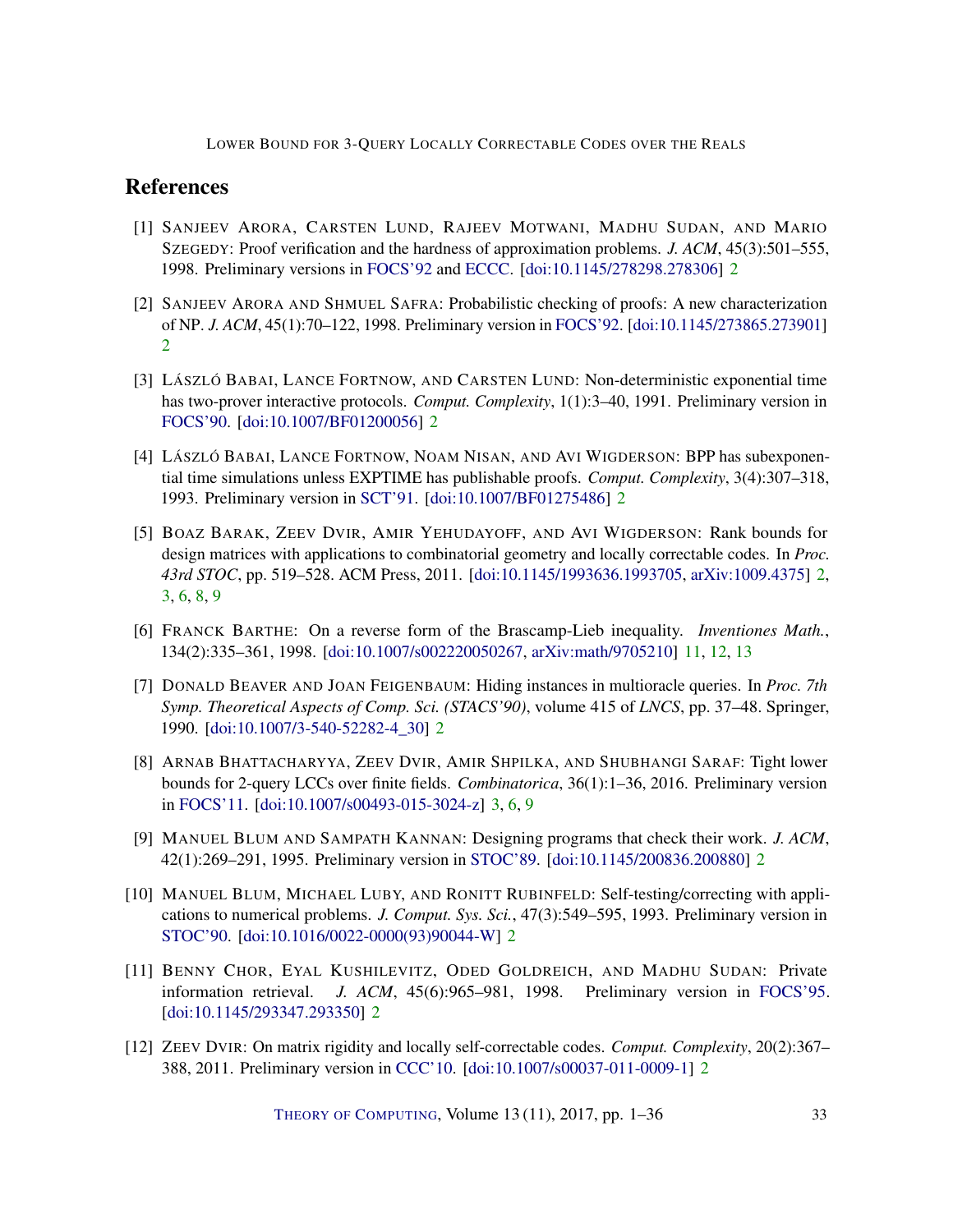## ZEEV DVIR, SHUBHANGI SARAF, AND AVI WIGDERSON

- <span id="page-33-9"></span>[13] ZEEV DVIR, PARIKSHIT GOPALAN, AND SERGEY YEKHANIN: Matching vector codes. *SIAM J. Comput.*, 40(4):1154–1178, 2011. Preliminary version in [FOCS'10.](http://dx.doi.org/10.1109/FOCS.2010.73) [\[doi:10.1137/100804322\]](http://dx.doi.org/10.1137/100804322) [2](#page-1-0)
- <span id="page-33-0"></span>[14] ZEEV DVIR, SHUBHANGI SARAF, AND AVI WIGDERSON: Breaking the quadratic barrier for 3-LCC's over the reals. In *Proc. 46th STOC*, pp. 784–793. ACM Press, 2014. [\[doi:10.1145/2591796.2591818,](http://dx.doi.org/10.1145/2591796.2591818) [arXiv:1311.5102\]](http://arxiv.org/abs/1311.5102) [1](#page-0-0)
- <span id="page-33-7"></span>[15] ZEEV DVIR, SHUBHANGI SARAF, AND AVI WIGDERSON: Improved rank bounds for design matrices and a new proof of Kelly's theorem. *Forum of Math., Sigma*, 2(4), 2014. [\[doi:10.1017/fms.2014.2,](http://dx.doi.org/10.1017/fms.2014.2) [arXiv:1211.0330\]](http://arxiv.org/abs/1211.0330) [2,](#page-1-0) [3,](#page-2-0) [8](#page-7-0)
- <span id="page-33-5"></span>[16] ZEEV DVIR AND AMIR SHPILKA: Locally decodable codes with 2 queries and polynomial identity testing for depth 3 circuits. *SIAM J. Comput.*, 36(5):1404–1434, 2007. Preliminary version in [STOC'05.](http://dx.doi.org/10.1145/1060590.1060678) [\[doi:10.1137/05063605X\]](http://dx.doi.org/10.1137/05063605X) [2,](#page-1-0) [3,](#page-2-0) [11](#page-10-4)
- <span id="page-33-8"></span>[17] KLIM EFREMENKO: 3-query locally decodable codes of subexponential length. *SIAM J. Comput.*, 41(6):1694–1703, 2012. Preliminary version in [STOC'09.](http://dx.doi.org/10.1145/1536414.1536422) [\[doi:10.1137/090772721\]](http://dx.doi.org/10.1137/090772721) [2](#page-1-0)
- <span id="page-33-10"></span>[18] ODED GOLDREICH, HOWARD J. KARLOFF, LEONARD J. SCHULMAN, AND LUCA TREVISAN: Lower bounds for linear locally decodable codes and private information retrieval. *Comput. Complexity*, 15(3):263–296, 2006. Preliminary version in [CCC'02.](http://dx.doi.org/10.1109/CCC.2002.1004353) [\[doi:10.1007/s00037-006-0216-3\]](http://dx.doi.org/10.1007/s00037-006-0216-3) [3](#page-2-0)
- <span id="page-33-2"></span>[19] JONATHAN KATZ AND LUCA TREVISAN: On the efficiency of local decoding procedures for errorcorrecting codes. In *Proc. 32nd STOC*, pp. 80–86. ACM Press, 2000. [\[doi:10.1145/335305.335315\]](http://dx.doi.org/10.1145/335305.335315) [2,](#page-1-0) [3](#page-2-0)
- <span id="page-33-6"></span>[20] NEERAJ KAYAL AND SHUBHANGI SARAF: Blackbox polynomial identity testing for depth 3 circuits. In *Proc. 50th FOCS*, pp. 198–207. IEEE Comp. Soc. Press, 2009. [\[doi:10.1109/FOCS.2009.67\]](http://dx.doi.org/10.1109/FOCS.2009.67) [2](#page-1-0)
- <span id="page-33-11"></span>[21] IOANNIS KERENIDIS AND RONALD DE WOLF: Exponential lower bound for 2-query locally decodable codes via a quantum argument. *J. Comput. Sys. Sci.*, 69(3):395–420, 2004. Preliminary version in [STOC'03.](http://dx.doi.org/10.1145/780542.780560) [\[doi:10.1016/j.jcss.2004.04.007,](http://dx.doi.org/10.1016/j.jcss.2004.04.007) [arXiv:quant-ph/0208062\]](http://arxiv.org/abs/quant-ph/0208062) [3](#page-2-0)
- <span id="page-33-4"></span>[22] SWASTIK KOPPARTY: List-decoding multiplicity codes. *Theory of Computing*, 11(5):149–182, 2015. [\[doi:10.4086/toc.2015.v011a005\]](http://dx.doi.org/10.4086/toc.2015.v011a005) [2](#page-1-0)
- <span id="page-33-3"></span>[23] SWASTIK KOPPARTY, SHUBHANGI SARAF, AND SERGEY YEKHANIN: High-rate codes with sublinear-time decoding. *J. ACM*, 61(5):28:1–28:20, 2014. Preliminary version in [STOC'11.](http://dx.doi.org/10.1145/1993636.1993660) [\[doi:10.1145/2629416\]](http://dx.doi.org/10.1145/2629416) [2](#page-1-0)
- <span id="page-33-12"></span>[24] PETER D. LAX: *Linear Algebra and Its Applications*. Wiley, 2007. [13](#page-12-0)
- <span id="page-33-1"></span>[25] RICHARD J. LIPTON: Efficient checking of computations. In *Proc. 7th Symp. Theoretical Aspects of Comp. Sci. (STACS'90)*, volume 415 of *LNCS*, pp. 207–215. Springer, 1990. [\[doi:10.1007/3-540-](http://dx.doi.org/10.1007/3-540-52282-4_44) [52282-4\\_44\]](http://dx.doi.org/10.1007/3-540-52282-4_44) [2](#page-1-0)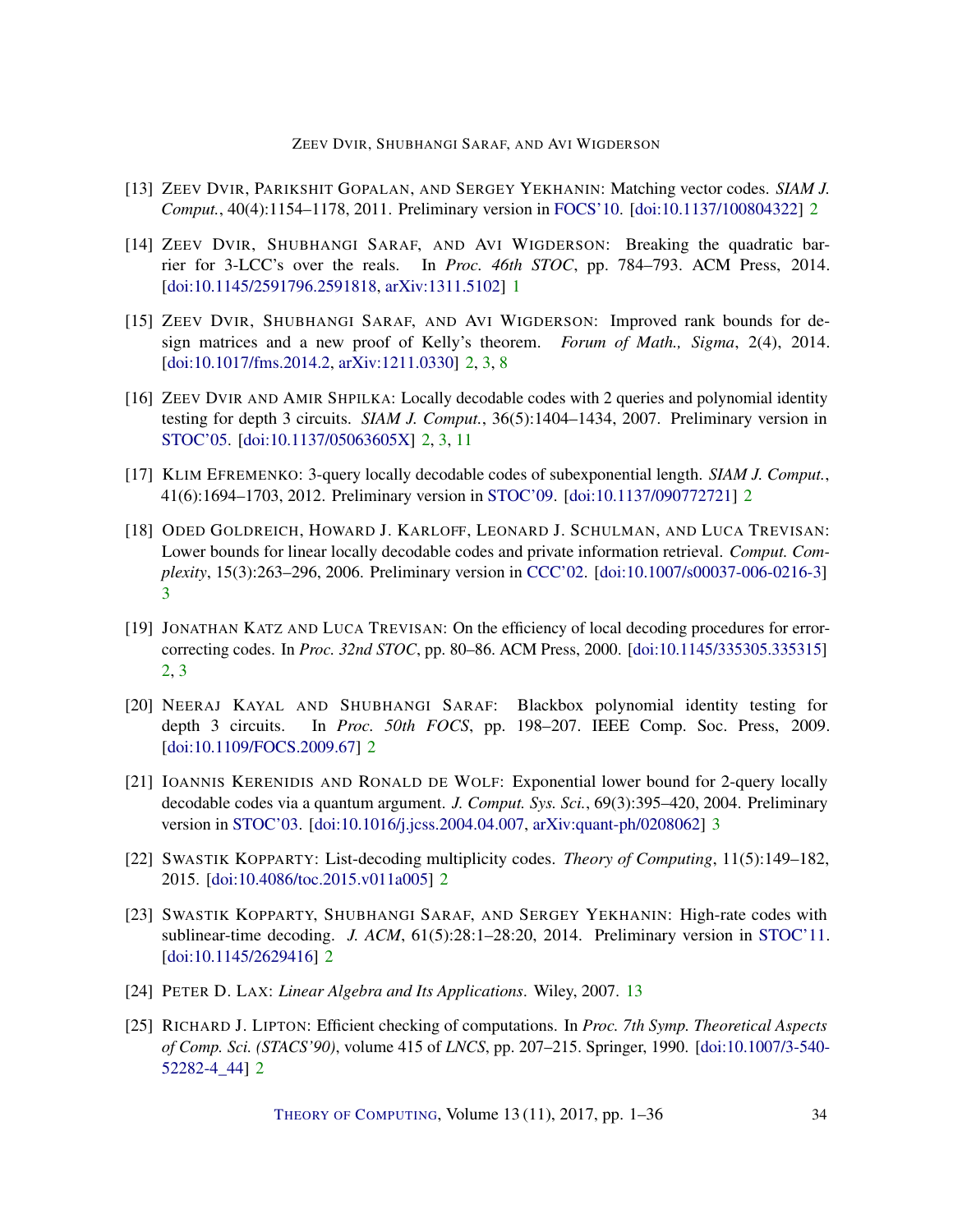- <span id="page-34-3"></span>[26] CARSTEN LUND, LANCE FORTNOW, HOWARD J. KARLOFF, AND NOAM NISAN: Algebraic methods for interactive proof systems. *J. ACM*, 39(4):859–868, 1992. Preliminary version in [FOCS'90.](http://dx.doi.org/10.1109/FSCS.1990.89518) [\[doi:10.1145/146585.146605\]](http://dx.doi.org/10.1145/146585.146605) [2](#page-1-0)
- <span id="page-34-2"></span>[27] RONITT RUBINFELD AND MADHU SUDAN: Robust characterizations of polynomials with applications to program testing. *SIAM J. Comput.*, 25(2):252–271, 1996. [\[doi:10.1137/S0097539793255151\]](http://dx.doi.org/10.1137/S0097539793255151) [2](#page-1-0)
- <span id="page-34-4"></span>[28] ADI SHAMIR: IP = PSPACE. *J. ACM*, 39(4):869–877, 1992. Preliminary version in [FOCS'90.](https://doi.org/10.1109/FSCS.1990.89519) [\[doi:10.1145/146585.146609\]](http://dx.doi.org/10.1145/146585.146609) [2](#page-1-0)
- <span id="page-34-5"></span>[29] LESLIE G. VALIANT: Graph-theoretic arguments in low-level complexity. In *Proc. 6th Symp. Math. Found. Comput. Sci. (MFCS'77)*, volume 53 of *LNCS*, pp. 162–176. Springer, 1977. [\[doi:10.1007/3-](http://dx.doi.org/10.1007/3-540-08353-7_135) [540-08353-7\\_135\]](http://dx.doi.org/10.1007/3-540-08353-7_135) [2](#page-1-0)
- <span id="page-34-7"></span>[30] DAVID P. WOODRUFF: New lower bounds for general locally decodable codes. *Electron. Colloq. on Comput. Complexity (ECCC)*, 14(6), 2007. Available at [ECCC.](https://eccc.weizmann.ac.il/eccc-reports/2007/TR07-006/) [3](#page-2-0)
- <span id="page-34-8"></span>[31] DAVID P. WOODRUFF: A quadratic lower bound for three-query linear locally decodable codes over any field. *J. Comput. Sci. Techn.*, 27(4):678–686, 2012. Preliminary version in [RANDOM'10.](http://dx.doi.org/10.1007/978-3-642-15369-3_57) [\[doi:10.1007/s11390-012-1254-8\]](http://dx.doi.org/10.1007/s11390-012-1254-8) [3](#page-2-0)
- <span id="page-34-6"></span>[32] SERGEY YEKHANIN: Towards 3-query locally decodable codes of subexponential length. *J. ACM*, 55(1):1:1–1:16, 2008. Preliminary version in [STOC'07.](http://dx.doi.org/10.1145/1250790.1250830) [\[doi:10.1145/1326554.1326555\]](http://dx.doi.org/10.1145/1326554.1326555) [2](#page-1-0)

## <span id="page-34-0"></span>AUTHORS

Zeev Dvir Associate professor Department of Computer Science and Department of Mathematics Princeton University zdvir@princeton.edu <http://www.cs.princeton.edu/~zdvir/>

<span id="page-34-1"></span>Shubhangi Saraf Assistant professor Department of Computer Science and Department of Mathematics Rutgers University shubhangi.saraf@rutgers.edu <https://www.math.rutgers.edu/~ss1984/>